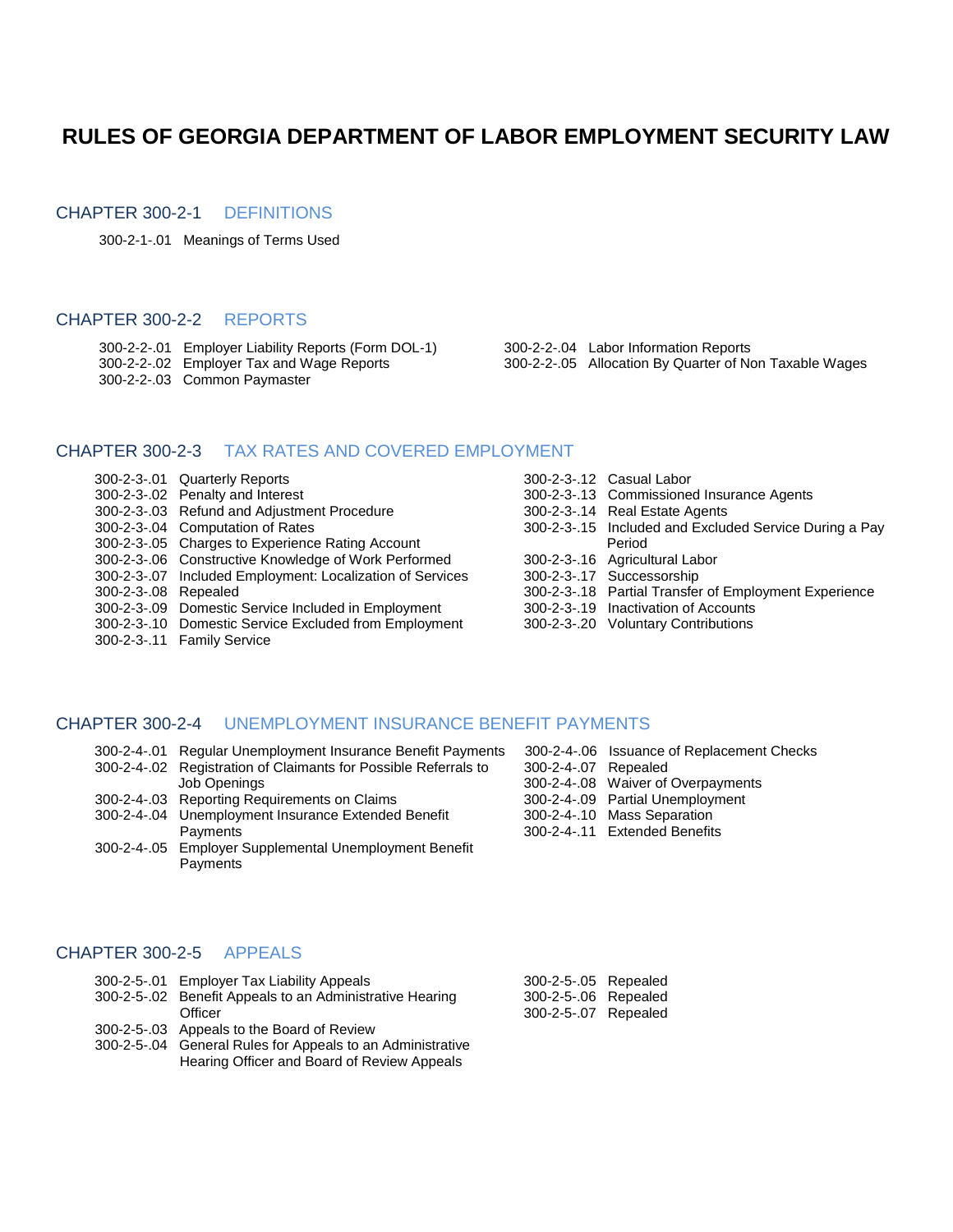#### CHAPTER 300-2-6 RECORDS

 300-2-6-.02 Supplying Information from the Records of the **Department** 

300-2-6-.01 Employer Records 300-2-6-.03 Access to Records by Public Officials

#### CHAPTER 300-2-7 REQUIREMENTS FOR EMPLOYEES AND EMPLOYERS

| 300-2-7-.02 Repealed | 300-2-7-.01 Identification of Employees                | 300-2-7-09 Repealed<br>300-2-7-.10 Repealed |                                                    |
|----------------------|--------------------------------------------------------|---------------------------------------------|----------------------------------------------------|
| 300-2-7-.03 Repealed |                                                        | 300-2-7-.11 Repealed                        |                                                    |
| 300-2-7-.04 Repealed |                                                        |                                             | 300-2-7-.12 Limited Liability Companies            |
| 300-2-7-.05 Repealed |                                                        |                                             | 300-2-7-.13 Independent Contractors                |
|                      | 300-2-7-.06 Notices Required From Employers Furnishing |                                             | 300-2-7-.14 Registration Of Job Opening With State |
|                      | Separation Information                                 |                                             | <b>Employment Service</b>                          |
|                      | 300-2-7-.07 Employee Leasing Companies                 |                                             | 300-2-7-.15 Display of Posters For Information of  |
| 300-2-7-.08 Repealed |                                                        |                                             | <b>Employees</b>                                   |

| 300-2-7-.09 Repealed |                                                    |
|----------------------|----------------------------------------------------|
| 300-2-7-.10 Repealed |                                                    |
| 300-2-7-.11 Repealed |                                                    |
|                      | 300-2-7-.12 Limited Liability Companies            |
|                      | 300-2-7-.13 Independent Contractors                |
|                      | 300-2-7-.14 Registration Of Job Opening With State |
|                      | <b>Employment Service</b>                          |
|                      | 300-2-7-.15 Display of Posters For Information of  |
|                      | $F$ mployano                                       |

#### CHAPTER 300-2-8 GOVERNMENTAL AND NON-PROFIT ACCOUNTS

300-2-8-.03 Employers Electing to Reimburse in Lieu of 300-2-8-.03 Paying Contributions **Department of Amount Due** 

| 300-2-8-.01 Repealed |                                                        | 300-2-8-.04 Establishment, Administration and Dissolution |
|----------------------|--------------------------------------------------------|-----------------------------------------------------------|
| 300-2-8-.02 Repealed |                                                        | of Group Accounts                                         |
|                      | 300-2-8-.03 Employers Electing to Reimburse in Lieu of | 300-2-8-.05 Reimbursable Employer Appeal to the           |

#### CHAPTER 300-2-9 QUALIFICATIONS AND PENALTIES FOR UNEMPLOYMENT INSURANCE BENEFITS CLAIMS

|  | 300-2-9-01 Separation by Discharge and the Application of |                     | 300-2-9-.05 Separation by Quitting                        |
|--|-----------------------------------------------------------|---------------------|-----------------------------------------------------------|
|  | the Provisions of O.C.G.A. Section 34-8-194(2)            | 300-2-9-06 Vacation |                                                           |
|  | 300-2-9-.02 Disqualification for Failure to Apply for or  |                     | 300-2-9-.07 Educational Service Workers                   |
|  | Accept Work                                               |                     | 300-2-9-.08 Eligibility of Temporary/Intermittent Workers |
|  | 300-2-9-.03 Drug Adjudication Policy                      |                     | 300-2-9-.09 Services in Professional Sports               |
|  | 300-2-9-.04 Alcohol Adjudication Policy                   |                     |                                                           |

# **CHAPTER 300-2-1 DEFINITIONS**

300-2-1-.01 Meanings of Terms Used

#### **300-2-1-.01 Meaning Of Terms Used. Amended.**

(1) "Law" means the Employment Security Law of Georgia, Official Code of Georgia Annotated (OCGA), Title 34, Chapter 8.

(2) "Commissioner" means the Commissioner of Labor of Georgia. Where appropriate, Commissioner shall also mean any duly authorized representative of the Commissioner.

(3) "Department" means the Georgia Department of Labor.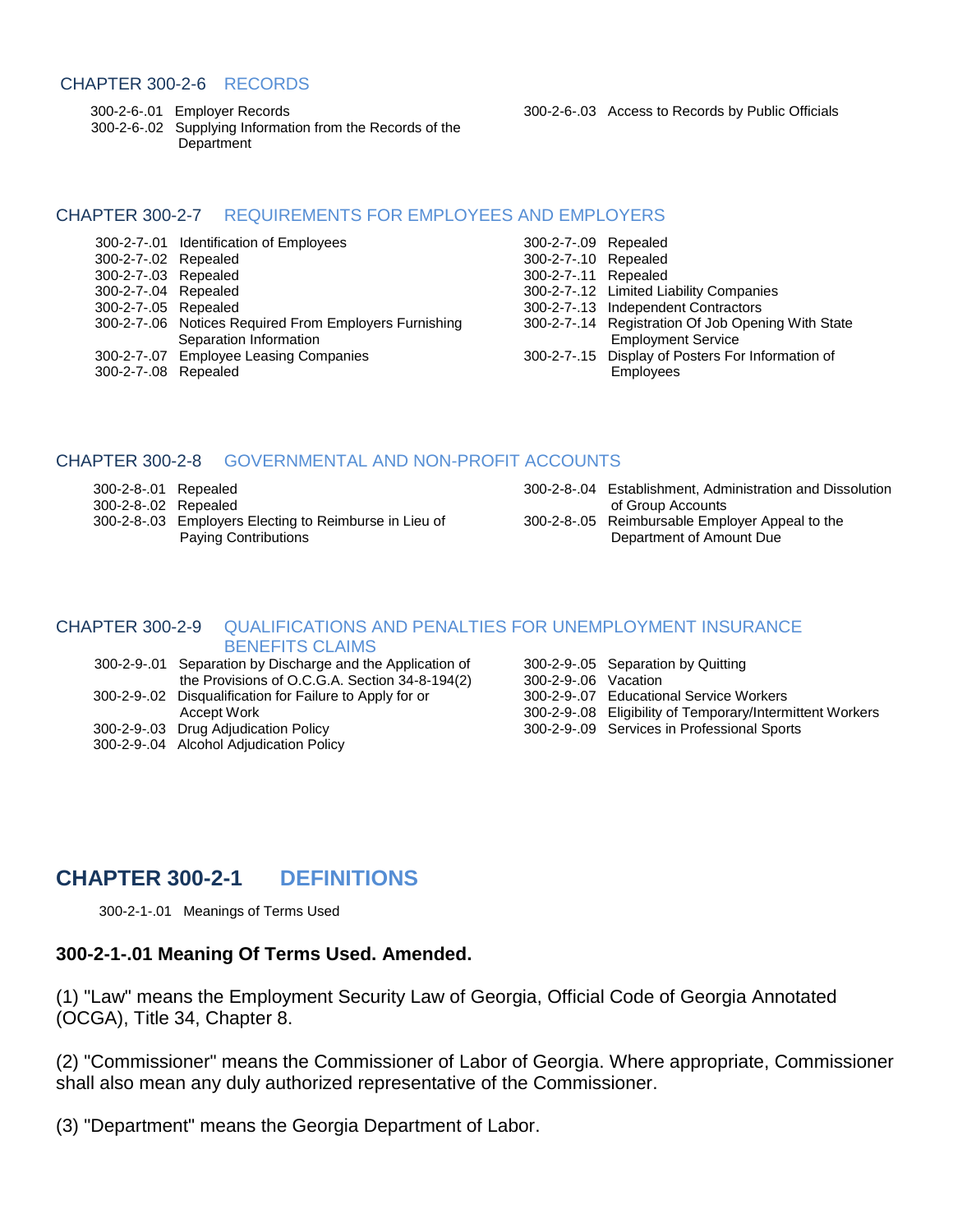(4) "Division" means the Unemployment Insurance Service Division in the Georgia Department of Labor.

(5) "Reimbursable Basis" means the method of payment wherein an employing unit has elected to reimburse this department for the amount of benefits chargeable to such unit in lieu of making quarterly contributions to the department.

(6) Such terms as "employing unit" ( OCGA Section 34-8-34), "employer" ( [OCGA Section 34-8-33\)](https://www.lexis.com/research/buttonTFLink?_m=f32da3b29f267170ddeae8d15d54a8f1&_xfercite=%3ccite%20cc%3d%22USA%22%3e%3c%21%5bCDATA%5bGa.%20Comp.%20R.%20%26%20Regs.%20r.%20300-2-1-.01%5d%5d%3e%3c%2fcite%3e&_butType=4&_butStat=0&_butNum=2&_butInline=1&_butinfo=GACODE%2034-8-33&_fmtstr=FULL&docnum=3&_startdoc=1&wchp=dGLbVzk-zSkAl&_md5=3ee2dc2dc103224fd17ff3e49427bfce), "employment" ( [OCGA Section 34-8-35\)](https://www.lexis.com/research/buttonTFLink?_m=f32da3b29f267170ddeae8d15d54a8f1&_xfercite=%3ccite%20cc%3d%22USA%22%3e%3c%21%5bCDATA%5bGa.%20Comp.%20R.%20%26%20Regs.%20r.%20300-2-1-.01%5d%5d%3e%3c%2fcite%3e&_butType=4&_butStat=0&_butNum=3&_butInline=1&_butinfo=GACODE%2034-8-35&_fmtstr=FULL&docnum=3&_startdoc=1&wchp=dGLbVzk-zSkAl&_md5=b637bad55d3bfdc2b2cbf94ea88e8851), "wages" ( OCGA Section 34-8-49), and "calendar quarter" ( OCGA Section 34-8-25) are used in a special and restricted sense; and their meaning should be carefully noted.

(7) Total, Part-Total, and Partial Unemployment.

 (a) "Total Unemployment" means the unemployment of any individual in any week during which the individual performs no services and with respect to which no wages are payable to the individual.

 (b) "Part-Total Unemployment" means any claim week during which an otherwise qualified individual performs services and earns wages not exceeding his weekly unemployment insurance amount plus \$ 30.00.

 (c) "Partial Unemployment" means any complete pay-period week during which an individual is attached to the individual's regular employer and works less than full-time, due only to lack of work, and earns wages not exceeding the individual's weekly unemployment insurance amount plus \$ 30.00. Partial unemployment claims are initiated by the employer.

**NOTE**: The Georgia Employment Security Law provides for benefit payments to be made in multiples of \$ 1.00. Therefore, earnings in excess of \$ 30.00 must be adjusted to the nearest dollar, i.e., the odd cents .01 through .50 will be adjusted to the next lower dollar; .51 through 99 will be adjusted to the next higher dollar.

(8) Week of Total, Part-Total, or Partial Unemployment.

 (a) A week of total or part-total unemployment is defined as the calendar week beginning on Sunday and ending at midnight the following Saturday.

 (b) A week of partial unemployment shall consist of an employer's established pay-period week. A week of partial unemployment, for one not paid on a weekly basis, shall consist of a calendar week beginning on Sunday and ending the following Saturday night at midnight.

(9) The following definitions shall apply in the application of the disqualification provisions of OCGA Sections 34-8-194 and 34-8-195:

 (a) "Bodily Injury" is physical harm, damage or injury inflicted on an individual by another individual.

 (b) "Conscious Neglect" is a failure to use that degree of care which would be exercised by an ordinarily prudent person under the same or similar circumstances. It does not require a willful intent to abuse an employer's business but it does require a showing of disregard for the normal or acceptable consequences of the action or the failure to perform one's job duties. It is to be distinguished from the claimant's inability to satisfactorily perform the duties of the job. A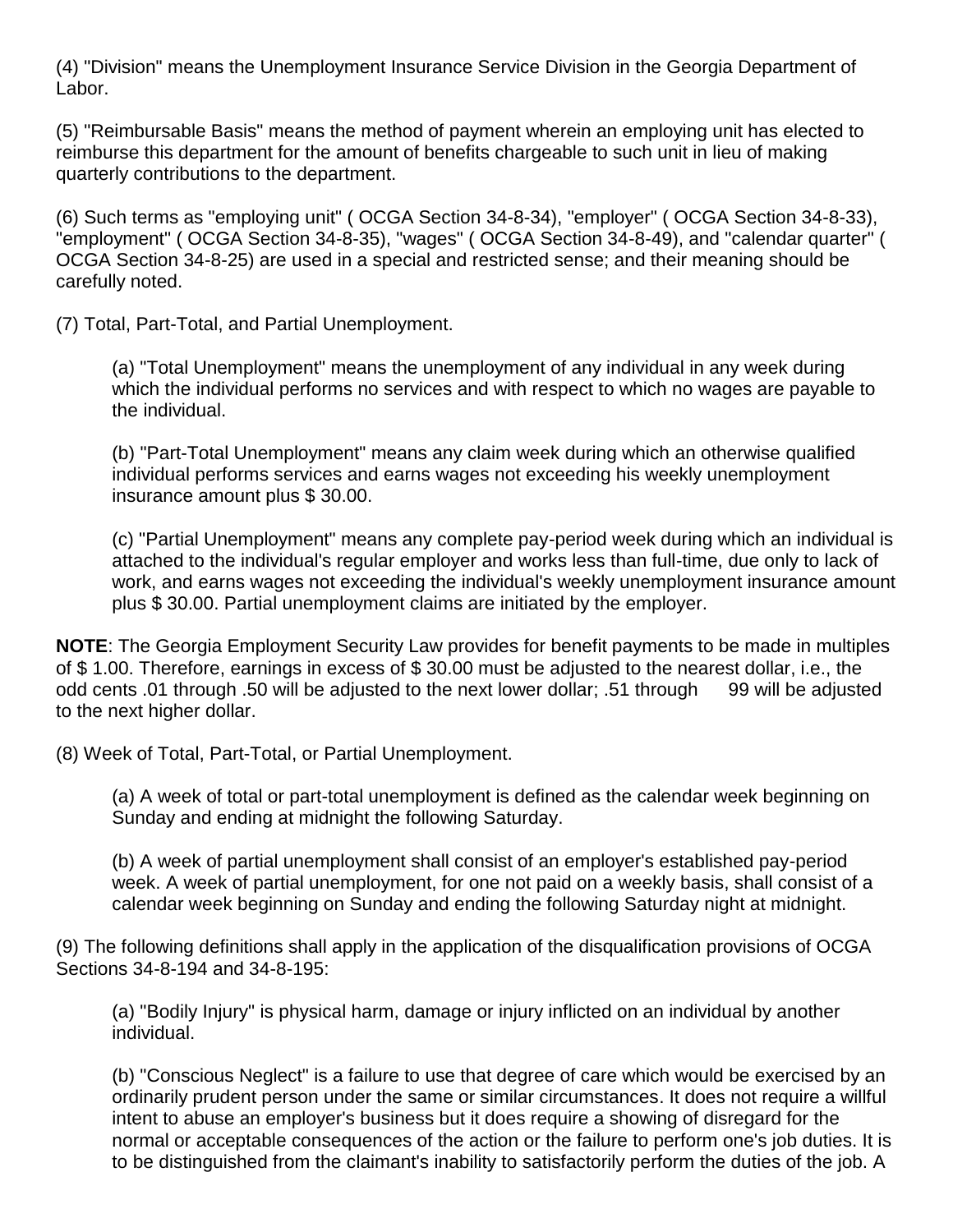showing by the employer that the claimant failed to perform a task for which the claimant had previously demonstrated a degree or level of proficiency by satisfactorily performing the task in the past will shift the burden of proof to the claimant to show that the individual had an inability to perform the task in question.

 (c) "Fault" is a failure to follow rules, orders or instructions, or failure to discharge the duties for which the claimant was employed. Fault which is of a disqualifying nature cannot be a technical failing, a minor mistake or the mere inability to do the job. Rather, a breach of duty to constitute fault must take into consideration such factors as length of service, nature of duties, prior warnings, equal enforcement of all progressive discipline programs and any other factors which might be used to establish reasonable expectations that the discharge was imminent. The claimant must have been aware that a discharge would likely result from the violation of the rule. In the case of a discharge due to a violation of an employer's rule, order or instruction, an employer has the burden of proving that the claimant knew or should have known that the violation of the rule, order or instruction could have resulted in termination.

 (d) "Full-time Continuous Employment" for the purposes of OCGA Section 34-8-24 is normally considered to be at least thirty (30) hours of work in a week or such other number of hours as is normal in a particular industry. A claimant shall be expected to look for full-time continuous employment and shall be expected to accept an offer to such work after filing an otherwise valid claim for benefits.

 (e) "Intentional Conduct" is that personal behavior or action by an individual which is willful, conscious or deliberate that results in damage to another person's property or results in bodily harm to another individual. A claimant who commits an act which a reasonably prudent person would contemplate to result in damage may be said to intend that result, whether he desired it or not; for every person is presumed to intend the natural consequences of his or her own actions.

 (f) "Misconduct" is conduct evincing such willful or wanton disregard of an employer's interest as is found in violation or disregard of standards of behavior which the employer has the right to expect of an employee, or in carelessness or negligence in such degree, or recurrence as to manifest fault, or to show a disregard of the employer's interests or of the employee's duties and obligation to the employer. Misconduct includes but is not limited to a violation of a known work rule which is reasonable and related to the job being performed.

 (g) "Part-time Employment" shall be construed to be work which is other than full-time continuous employment as defined above, without regard to whether it is of limited duration as to days, weeks or months. A claimant is encouraged to accept part-time work at any time as long as the part-time work does not unreasonably interfere with the claimant's search for fulltime continuous employment, but the claimant must report all earnings for such work to the department.

 (h) "Physical Assault" is touching the person of another against his/her will with physical force, in an intentional, hostile or aggressive manner.

 (i) "Suitable Work" means work in the individual's usual occupation or work for which the individual is reasonably fitted. In determining whether an individual is reasonably fitted for a particular job, the department shall consider the totality of circumstances, including, but not limited to:

1. The degree of risk involved to the claimant's health, safety and morals;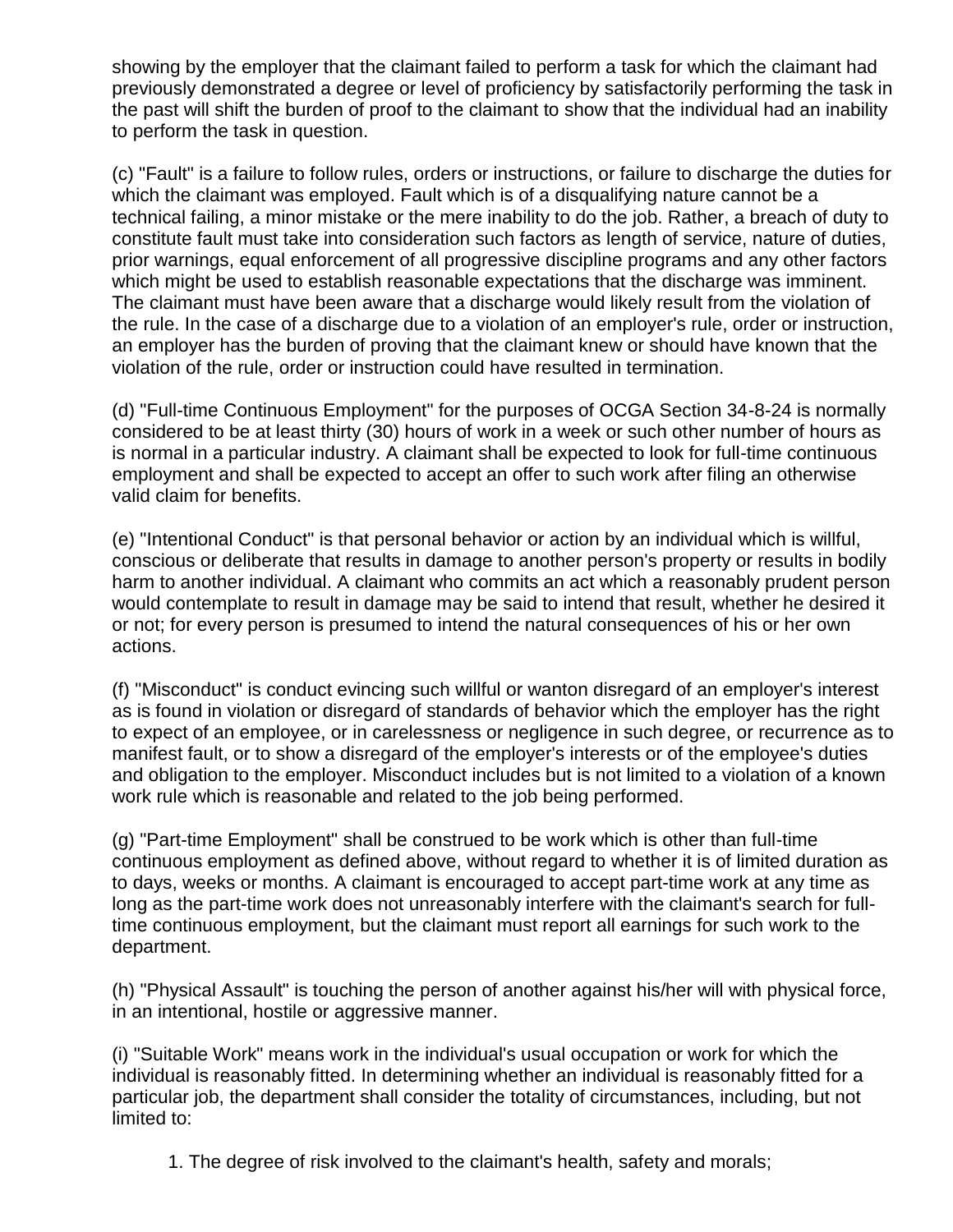- 2. The claimant's physical fitness;
- 3. The claimant's prior training;
- 4. The claimant's experience;
- 5. The claimant's prior earnings;
- 6. The length of the claimant's unemployment;

7. If the work is not directly related to claimant's recent work experience, the claimant's prospects for obtaining local work in such claimant's customary occupation; and

8. The distance and time for commuting.

(j) "Theft" is the taking of an employer's property, or the property of any other employee or the property of any other person while on the employer's premises or otherwise within the scope of the employee's job duties, without the consent of the owner of the property, with the intent to deprive the owner of the value of the property, and to appropriate it for the use and benefit of the person taking the property. The value of the property taken shall be the fair market value at the time of replacement.

(10) "Personal services" mean work performed by an individual for personal remuneration. Work performed by an individual or sole proprietorship is presumed to be personal services unless otherwise exempted by the Employment Security Law or the Rules of the Georgia Department of Labor. Work performed by a corporation or a partnership does not meet the definition of personal services.

(11) "Rate buy down" with respect to voluntary contributions pursuant to OCGA Section 34-8-178 means the payment of such additional amounts in response to notice from the Department as to enable an employer to receive a lower rate of contributions.

(12) "Most Recent Employer" as defined under OCGA 34-8-43 shall not include an employer subject to the provisions of the federal Railroad Unemployment Insurance Act.

*Authority O.C.G.A. Secs. 34-8-70, 34-8-190.*

# **CHAPTER 300-2-2 REPORTS**

 300-2-2-.01 Employer Liability Reports (Form DOL-1) 300-2-2-.04 Labor Information Reports 300-2-2-.02 Employer Tax and Wage Reports 300-2-2-.05 Allocation By Quarter of

Non Taxable Wages

300-2-2-.03 Common Paymaster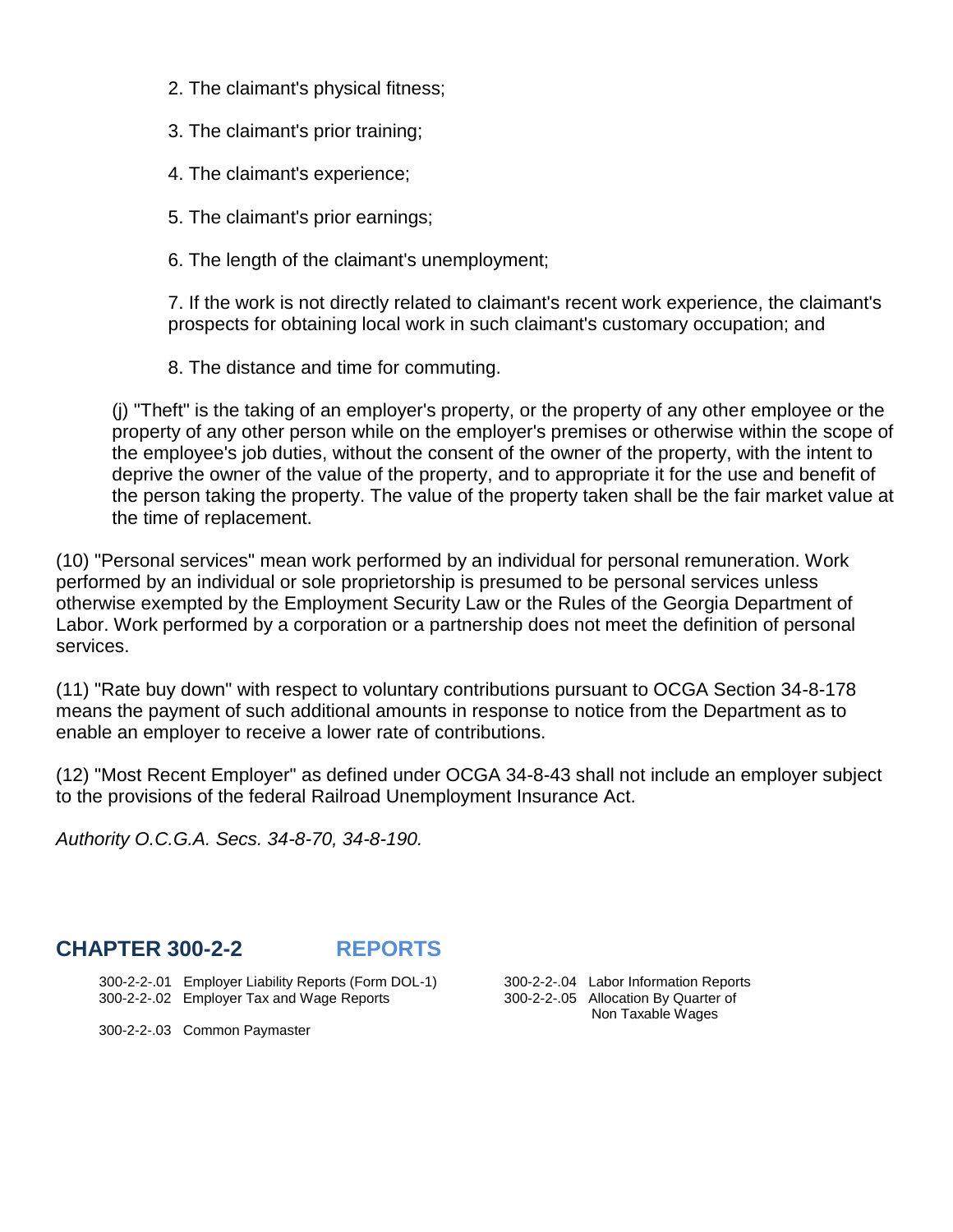# **300-2-2-.01 Employer Liability Reports (Form DOL-1). Amended.**

Pursuant to the provisions of OCGA Section 34-8-121, a "Statement of Employment by Employer or Employing Unit" shall be executed on Form DOL-1 or Form DOL-1A, "Employer Status Report", or Form DOL-1G, "Registration of Governmental Organizations", in accordance with the instructions on such form, and shall be returned to the department within ten (10) days from the date such form was received by such employer, unless such employer or employing unit has been granted an extension, in writing, by the Commissioner or his duly authorized representative.

*Authority O.C.G.A. Secs. 34-8-70, 34-8-78, 34-8-83, 34-8-121, 34-8-150.*

#### **300-2-2-.02 Employer Tax and Wage Reports. Amended.**

- (1) (a) Except as otherwise provided in these rules for the annual reporting of wages and taxes by employers with domestic employment only, each employer, pursuant to the provisions of O.C.G.A. Sections 34-8-121 and 34-8-165, shall complete and file with the department on or before the last day of the month following the end of each calendar quarter an "Employer's Quarterly Tax and Wage Report" on a Form DOL-4 or other forms, or by such other methods or in such other formats, including internet filing, as may hereafter be adopted or required for report of wages paid and taxes due with respect to such quarter, listing the name, social security number, and amount of wages paid to each individual employee. For all quarterly reporting periods after December 31, 2003, employers with more than 100 employees, if not reporting by internet filing, shall submit reports by magnetic media in a format approved or provided by the department. Employers with 100 employees or less, which employers do not elect to file internet reports but prefer to file by magnetic media instead of the Form DOL-4 "Employer's Quarterly Tax and Wage Report," may submit reports by magnetic media, if submitted in a format approved or provided by the department.
	- (b) 1. Whenever additional wage information is needed by the department to determine alternative base period wages pursuant to O.C.G.A. Section 34-8-21(b), or to determine regular or alternative base period wages for any individual employed in domestic service by an employer under O.C.G.A. Section 34-8-22(a)(2) with domestic employment only, each employer shall report such additional wage information as may be requested by the department. Employers shall report the additional wage information to the department by the date designated by the department in its request. An employer shall have ten (10) days from the date of mailing of the department's request to report such additional information.

2. A report of additional wage data made in response to a department request under subparagraph (b)(1) is not a substitute for quarterly wage reports required under paragraph (a) above or for annual reports required of employers with domestic employment only. A report of additional wage data made in response to a department request under subparagraph (b)(1) shall not relieve the employer from properly reporting all wage information with the appropriate quarterly or annual report, when such report is due.

3. Whenever additional wage information requested by the department under subparagraph (b)(1) above is not received by the department within the time required, the department may use documentary information supplied by the claimant (cash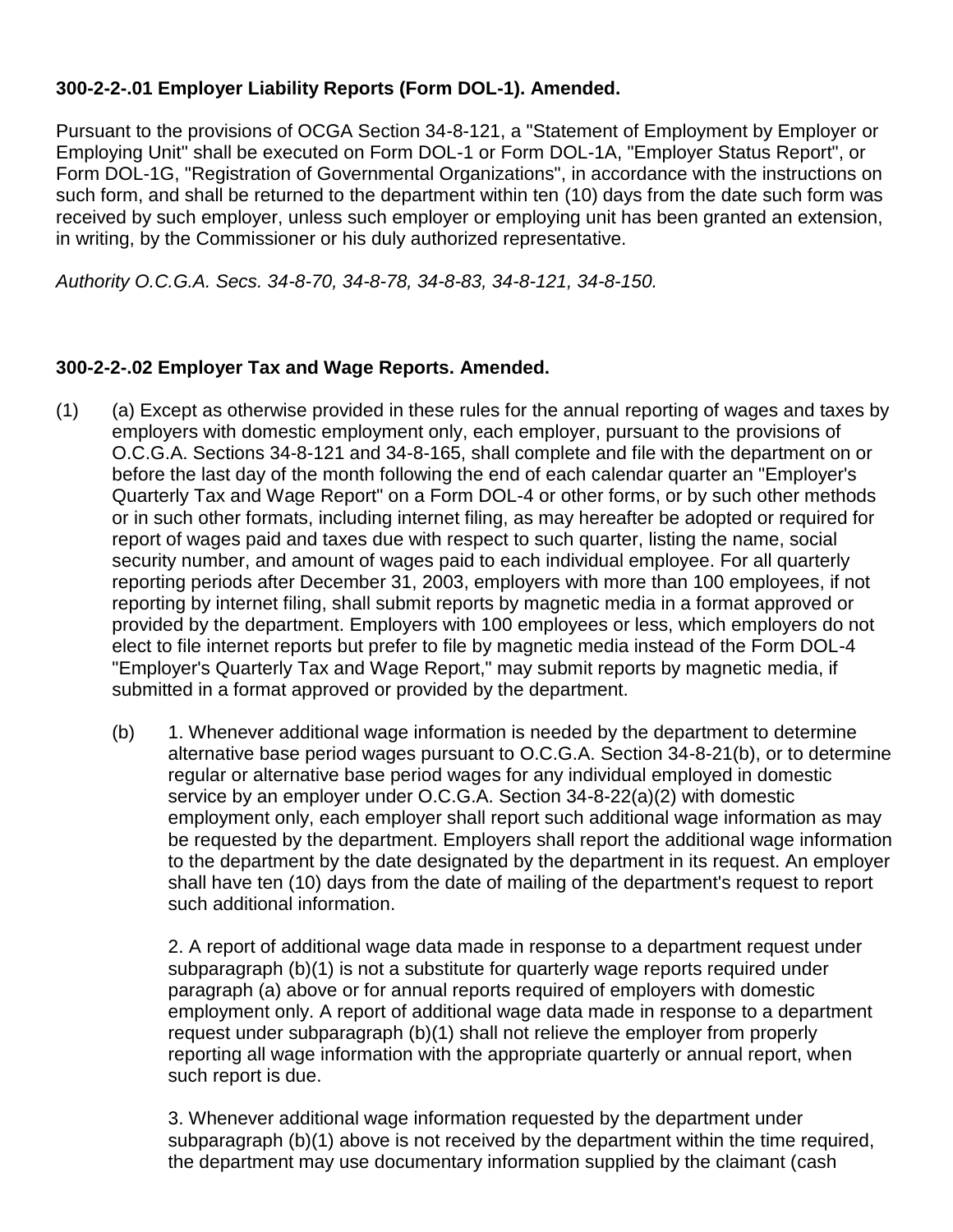receipts, wage check stubs, and Internal Revenue Service tax forms 1099 or W-2) to determine base period wages.

(2) An employer receiving Form DOL-10, "Notice of Status Determination", or other forms that may hereafter be adopted for notice to employer of liability for taxes, shall immediately complete and file such reports for all completed calendar quarters from the effective date of liability.

(3) Instructions on or prescribed for any report form, method or format now or hereafter required by the Commissioner shall have the force and effect of rules issued pursuant to O.C.G.A. Sections 34-8- 70, 34-8-121 and 34-8-150.

(4) The "Employer's Quarterly Tax and Wage Report", regardless of the form, method or format used by the employer, is considered as received only when report is complete. Such reports shall be completed in accordance with the instructions on the forms or as prescribed for the report method or format used.

 (a) All wages paid an employee in insured employment by an employer shall be reported for the quarter in which payment was actually made to the employee. When payment has been made by check, the remuneration shall be reported for the quarter in which the employee's paycheck is dated. In the event the remuneration is paid in cash, or any medium other than cash or check, the remuneration shall be reported for the quarter in which the cash or benefit was received by the employee. Such reports shall include all information with respect to administrative assessments pursuant to O.C.G.A. Section 34-8-180, et seq.

 1. This information shall be reported on the same form, by the same method, or in the same format, and shall be submitted at the same time, as all other information on the "Employer's Quarterly Tax and Wage Report" except as otherwise provided herein. Employers of domestic workers under O.C.G.A. Section 34-8-33(a)(2) with domestic employment only shall complete and file reports annually with the department on or before January 31st of each year for the prior calendar year; such annual reports shall be on such form(s) as may hereafter be adopted for report of wages paid and taxes due with respect to such domestic employment during each calendar year, listing the name, social security number, and amount of quarterly wages paid to each individual domestic employee. Except for the annual reporting of wages and taxes and the additional wage data reporting requirements of subparagraph (1)(b)1. above and Rule 300-2-3-.01(6), when applicable, requirements for reporting wages by employers of domestic employment only shall be the same as for other employers.

 2. All wages as described above in this subparagraph shall be applied against the employer's rate of contribution as well as the administrative assessment.

3. Any assessments which are not paid when due shall be collected in the same manner as that provided in the Employment Security Law for the collection of contributions, taxes, penalties, interest, costs and reimbursements in lieu of contributions. Any amount due as an assessment may be included in tax executions along with other such payments due, or may be collected by separate tax executions.

(i) Any assessment which becomes delinquent, regardless of whether other funds are due from the respective employer, shall bear interest at the rate provided for delinquent contributions in O.C.G.A. Section 34-8-166.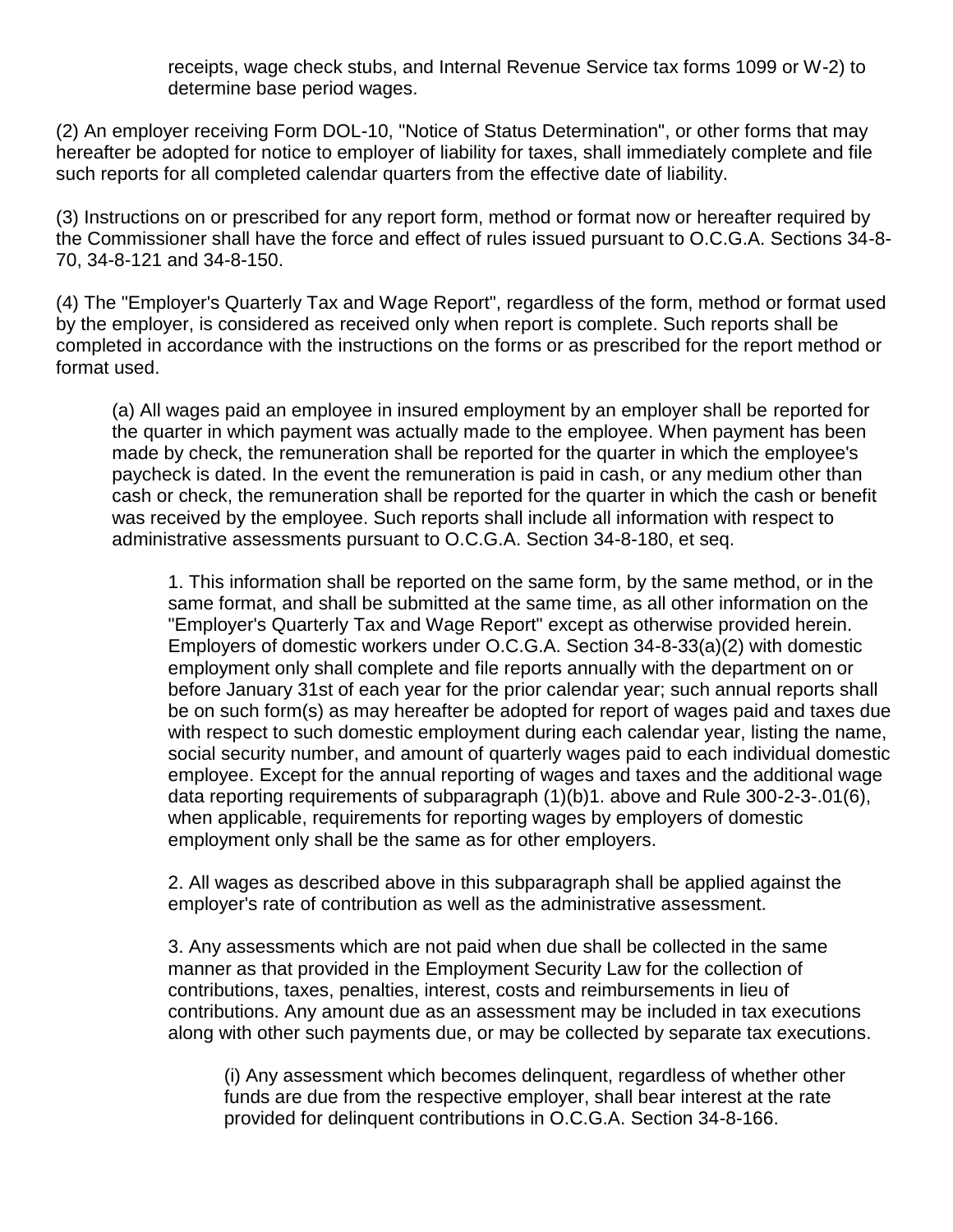(ii) Any delinquent assessment shall become the personal debt of the person required under the provisions of O.C.G.A. Section 34-8-167 to file returns or to pay assessments provided under O.C.G.A. Section 34-8-180, et seq.

(b) Wages omitted from the regular report filed for any quarter shall be reported on separate forms by quarters, properly identified as "supplemental", and showing the reason for omission from the regular report. Taxes on such wages shall be computed at the rate in effect during the quarter in which the wages were paid.

(c) Any employer who discontinues business or transfers a part or all of the assets of a business shall, within ten (10) days after such discontinuance or transfer, file wage reports covering all operations not theretofore reported and give notice to the department in writing of the following:

- 1. The date of such discontinuance or transfer;
- 2. Whether there are any insolvency proceedings involved;
- 3. Whether there is a successor or acquirer of such business;
- 4. The name and address of such acquirer, if any; and
- 5. The date on which the employer ceased to employ workers.

(d) The acquirer of any portion of a business of another shall notify the department in writing, within ten (10) days from the date of the acquisition, of the following:

1. From whom acquired;

2. Whether acquirer is an individual, partnership or corporation (if a partnership, the name, address and legal domicile of each partner); and

3. The date on which such acquisition occurred.

(e) The acquirer of any portion of a business shall comply with all of the conditions of O.C.G.A. Section 34-8-175 relating to the filing of reports, the payment of contributions, interest and penalties.

(f) An employer which has no employment in a calendar quarter, shall, within the prescribed time, write across the face of the report "No Employment" and shall date, sign and mail the report.

(g) Any receiver, trustee in bankruptcy or other representative of any legal trust shall within ten (10) days after succeeding to the control or management of any business or estate of any employer, notify the department giving the following information:

1. The number and style of the case in which an order was entered authorizing it to act; and

2. A copy of the order of appointment.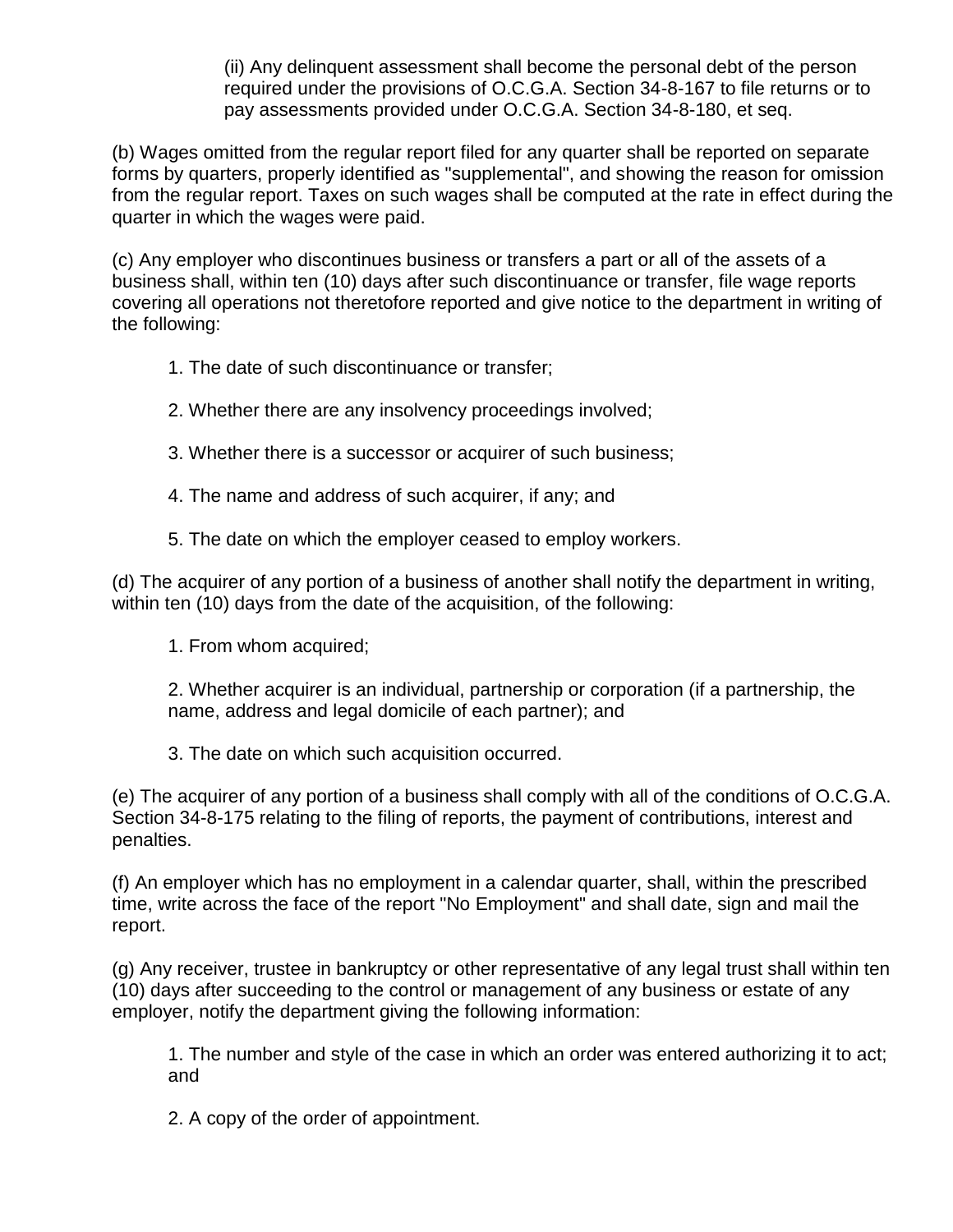(5) Unless a different format or method such as magnetic media is specifically required, employers are encouraged to use the preprinted "Employer's Quarterly Tax and Wage Report" but may use their own forms with prior written approval of its format from the department.

(a) Such employer forms and reports, when authorized, must be compatible with the department's mechanical optic scanning and other processing equipment. Employer reports which are not compatible with such equipment shall subject the report to all applicable penalty and interest charges unless the employer has received prior written approval of its format from the department.

(b) Reports submitted by magnetic media must be in a format prescribed by the department or approved by the department in writing prior to submission. Reports submitted by magnetic media that are incompatible with the department's systems will be subject to applicable penalty and interest charges unless the employer has received prior written approval of its format from the department.

*Authority O.C.G.A. Secs. 34-8-21, 34-8-49, 34-8-70, 34-8-150, 34-8-158, 34-8-159, 34-8-165, 34-8- 166, 34-8-180, 34-8-181, 34-8-184, 34-8-190, 34-8-191, and 34-8-192.*

## **300-2-2-.03 Common Paymaster. Amended.**

(1) As provided in OCGA Section 34-8-27, a common paymaster established for a group of related corporations is any member thereof that disburses remuneration to employees of two or more of those corporations on their behalf. However, the common paymaster is not required to disburse remuneration to all employees of the two or more related corporations.

(a) A common paymaster making disbursements on behalf of related corporations to employed individuals shall be responsible for taxes, interest and penalties imposed by the Employment Security Law on all wages disbursed by it.

(b) For purposes of charging benefits paid and mailing notices to chargeable employers, the common paymaster shall be considered the employer for all wages disbursed to individuals by the common paymaster whether payment was for services performed for the common paymaster or for a related corporation.

(2) If the common paymaster fails to remit taxes, interest and penalties on all wages disbursed by it as required by the Employment Security Law, the Commissioner may hold each of the related corporations liable for a proportionate share of the obligation. Such proportionate share may be based on sales, property, corporate payroll or any other reasonable basis that reflects the distribution of services of the pertinent employees between the related corporations. When there is no reasonable basis for allocating the amount owed, it shall be divided equally among the related corporations. If a related corporation fails to pay any amount allocated to it pursuant to this section, the Commissioner may hold any or all of the other related corporations liable for the full amount of the unpaid taxes, interest and penalties.

(3) Two or more corporations shall be considered related corporations for an entire calendar quarter if they satisfy any of the following tests at any time during that calendar quarter: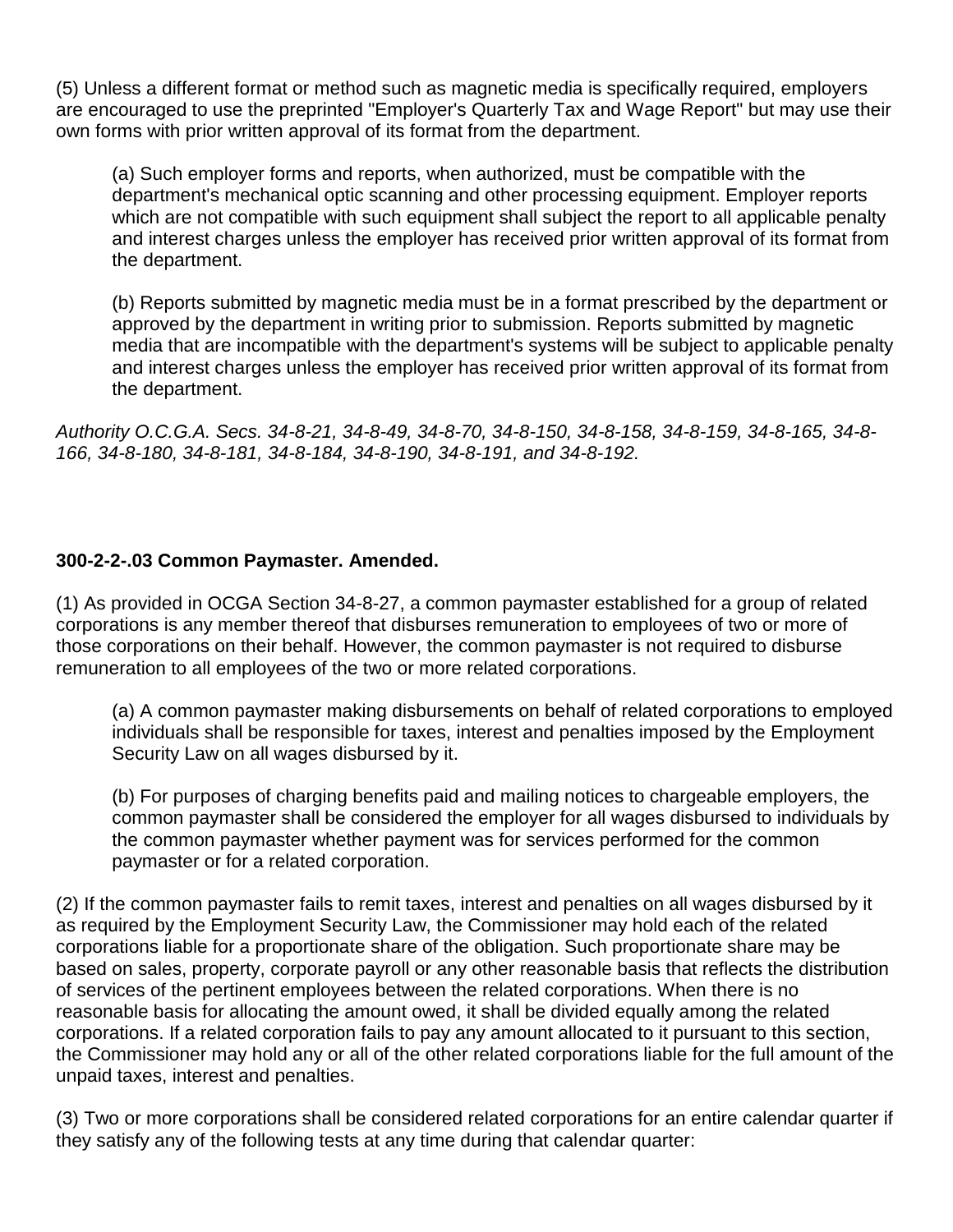(a) More than fifty percent (50%) of the total combined voting power of all classes of stock entitled to vote or more than fifty percent (50%) of the value of shares of all classes of stock of each corporation is owned by one or more of the other corporations, and the common parent corporation owns stock possessing more than fifty percent (50%) of the total combined voting power or more than fifty percent (50%) of the total value of shares of all classes of stock of at least one of the other corporations.

(b) Five or fewer persons who are individuals, estates or trusts own more than fifty percent (50%) of the total combined voting power of all classes of stock entitled to vote or more than fifty percent (50%) of the total value of all classes of stock of each corporation, taking into account the stock ownership of each person only to the extent such stock ownership is identical with respect to each such corporation.

(c) A group of two or more corporations is combined with a common parent corporation as described in subsection (a) of this section and also such parent corporation is a member of a group of corporations as described in subsection (b) of this section.

(d) Fifty percent (50%) or more of one corporation's officers are concurrently officers of the other corporation.

(e) Thirty percent (30%) or more of one corporation's employees are concurrently employees of the other corporation.

(f) When a corporation that does not issue stock is involved, either:

1. Fifty percent (50%) or more of the members of one corporation's board of directors (or other governing body) are members of the other corporation's board of directors (or other governing body); or

2. The holders of fifty percent (50%) or more of the voting power to select members of one corporation's board of directors (or other governing body) are concurrently the holders of more than fifty percent (50%) of that power with respect to the other corporation.

(4) For purposes of paragraph (3) of this rule, concurrent employment means the simultaneous existence of an employment relationship (within the meaning of the Employment Security Law) between an individual and two or more corporations. Such a relationship contemplates the performance of services by the individual for the benefit of the employing corporation, not merely for the benefit of the group of corporations.

(a) The simultaneous existence of an employment relationship with each corporation is a decisive factor. If it exists, the fact that a particular employee is on leave or otherwise temporarily inactive is immaterial.

(b) Employment is not concurrent with respect to one of the related corporations if the employee's employment relationship with that corporation is completely nonexistent during the periods when the employee is not performing services for the corporation.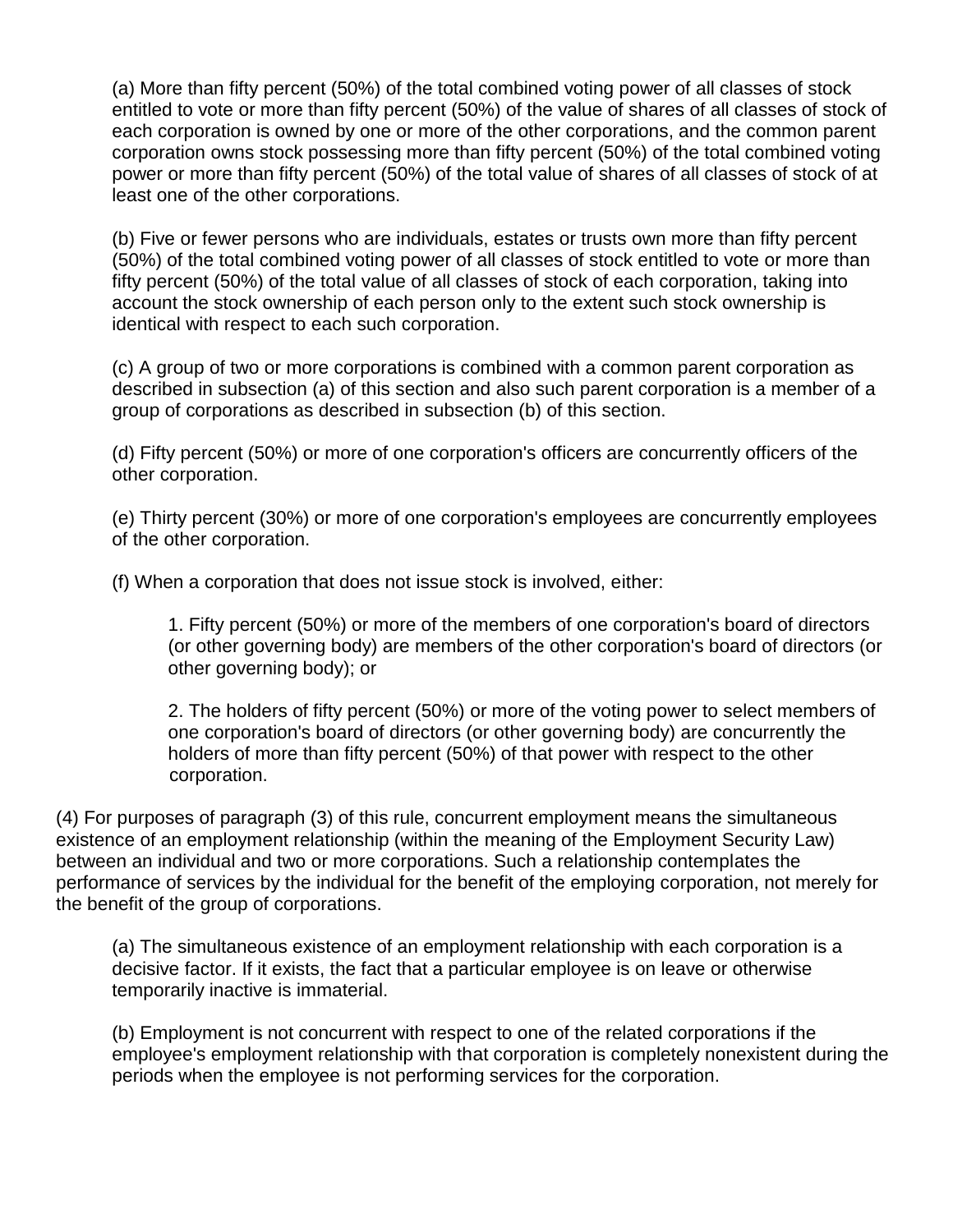(c) An individual who does not perform substantial services for a corporation is presumed not employed by that corporation.

(d) A corporation which has no employees performing services for it in Georgia cannot be the common paymaster for Georgia employees of its related corporations.

(5) Related corporations which compensate their employees through a common paymaster shall file with the Commissioner the details of their plan. The details shall include the names of the related corporations, the name of the common paymaster corporation and the class or classes of workers involved. The filing shall include documentation to substantiate that the corporations are related as defined in section (3) of this rule and that employees are concurrently employed. An amendment to the plan shall be filed whenever there is a change in the related corporations participating in the plan, a change in the common paymaster or a change in the class or classes of workers involved.

(6) Plans submitted pursuant to section (5) of this rule shall be filed within the thirty (30) day period following the end of the calendar quarter in which the plan is in effect. Eligibility of an employee to be compensated through a common paymaster shall be determined on a quarterly basis.

(7) A common paymaster is not a successor corporation pursuant to OCGA Section 34-8-153 for concurrent employees unless the related corporation ceases operations and is acquired in its entirety by the common paymaster corporation.

*Authority O.C.G.A. Secs. 34-8-70, 34-8-78, 34-8-83, 34-8-121, 34-8-150.*

## **300-2-2-.04 Labor Information Reports. Amended.**

(1) Pursuant to the provisions of OCGA Section 34-8-121, each employer shall complete and file with the department such reports with respect to statistical data as are furnished to the employer by the department.

(2) Employers with multiple business locations, including but not limited to employee leasing companies, shall keep records and submit reports to the department in accordance with the directions contained in such reports. These reports shall be submitted each quarter and shall include the street address of each establishment, branch, outlet or office of such employer, the nature of the operation, the number of persons employed and the wage paid at each establishment, branch, outlet or office.

*Authority O.C.G.A. Secs. 34-8-70, 34-8-121, 34-8-150, 34-8-165.*

## **300-2-2-.05 Allocation By Quarter Of Nontaxable Wages.**

Pursuant to the provisions of OCGA Section 34-8-49, an individual who has been paid wages in excess of the taxable wage base by an employer with respect to employment during a calendar year shall be credited with wages for unemployment insurance purposes in the amount actually paid for each calendar quarter of such year in which the individual was employed by the employer.

*Authority O.C.G.A. Sec. 34-8-70.*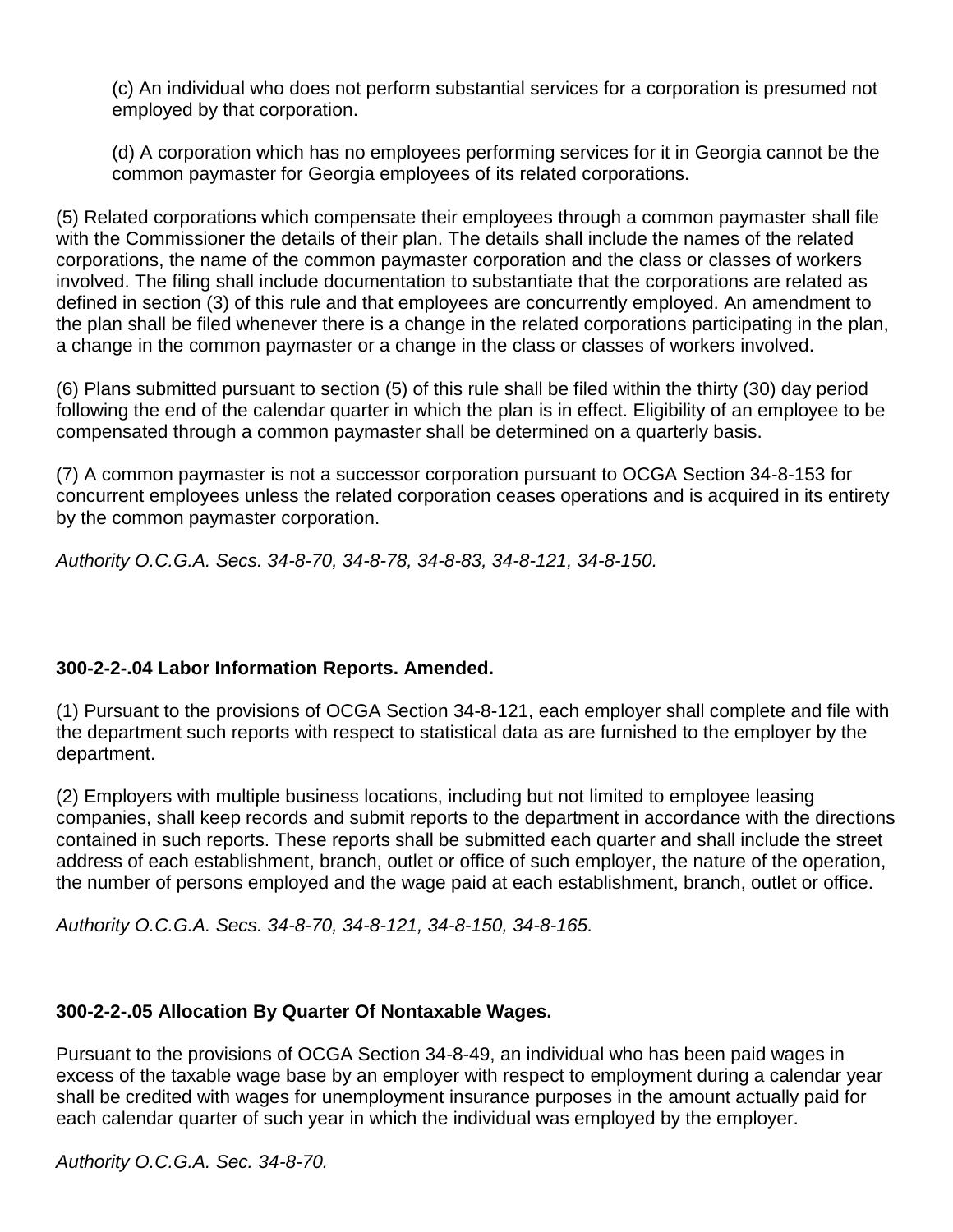# **CHAPTER 300-2-3 TAX RATES AND COVERED EMPLOYMENT**

|                      | 300-2-3-.01 Quarterly Reports                             | 300-2-3-.12 Casual Labor        |
|----------------------|-----------------------------------------------------------|---------------------------------|
|                      | 300-2-3-.02 Penalty and Interest                          | 300-2-3-.13 Commissioned In     |
|                      | 300-2-3-.03 Refund and Adjustment Procedure               | 300-2-3-.14 Real Estate Agen    |
|                      | 300-2-3-.04 Computation of Rates                          | 300-2-3-.15 Included and Excl   |
|                      | 300-2-3-.05 Charges to Experience Rating Account          | Period                          |
|                      | 300-2-3-.06 Constructive Knowledge of Work Performed      | 300-2-3-.16 Agricultural Labor  |
|                      | 300-2-3-.07 Included Employment: Localization of Services | 300-2-3-.17 Successorship       |
| 300-2-3-.08 Repealed |                                                           | 300-2-3-.18 Partial Transfer of |
|                      | 300-2-3-.09 Domestic Service Included in Employment       | 300-2-3-.19 Inactivation of Acc |
|                      | 300-2-3-.10 Domestic Service Excluded from Employment     | 300-2-3-.20 Voluntary Contrib   |
|                      | 300-2-3-.11 Family Service                                |                                 |
|                      |                                                           |                                 |

- 00-2-3-.12 Casual Labor
- 00-2-3-.13 Commissioned Insurance Agents
- 300-2-3-.14 Real Estate Agents
- $300-2-3-15$  Included and Excluded Service During a Pay
- 
- 
- 
- 00-2-3-.18 Partial Transfer of Employment Experience
- 00-2-3-.19 Inactivation of Accounts
- 00-2-3-.20 Voluntary Contributions

#### **300-2-3-.01 Quarterly Reports. Amended.**

.

(1) (a) Except as otherwise provided in these rules for the annual reporting of wages and taxes by employers with domestic employment only, pursuant to the provisions of O.C.G.A. Sections 34-8-121, 34-8-150, 34-8-158, 34-8-159, 34-8-160, 34-8-161, and 34-8-180, "Employer's Quarterly Tax and Wage Reports", Form DOL-4, shall be filed on a quarterly basis and all taxes thereon shall be due and paid on or before the last day of the month which follows the end of the quarter to which they apply. Employers of domestic workers under O.C.G.A. Section 34-8-33(a)(2) with domestic employment only shall file reports annually on or before January 31st of each year for the prior calendar year on such form(s) as may hereafter be adopted for report of wages paid and taxes due with respect to such domestic employment for the prior calendar year, and all taxes thereon shall be due and paid on or before January 31st immediately following the calendar year to which such taxes apply.

(b) Report Form DOL-4 must be filed and taxes and administrative assessments paid within ten (10) days from the date any employer discontinues or makes a transfer of the assets of the business.

(c) Any amount owed the department by an employing unit which has elected to reimburse benefits paid in lieu of contributions shall be due and payable on or before the thirtieth (30th) day after the release date of the "Reimbursable Employer's Quarterly Bill", Form DOL-621.

(2) Each employer (other than those who have elected the Reimbursable Option) is required to pay taxes and administrative assessments on the taxable wage base portion of wages paid to each individual employee during the calendar year as defined in O.C.G.A. Section 34-8-49. Wages paid during such calendar year with respect to employment performed in another state for the same employer (legal entity), which wages were reported to another state and the taxes thereon paid, shall be considered as wages reported to the State of Georgia for the purposes of computing taxable wages paid to an individual during such calendar year (if the other state has a lower taxable wage base the difference will be taxable wages of Georgia). When a change in ownership (successorship) occurs, all taxable wage base wages paid and reported by the predecessor employer, excluding wages paid by a reimbursable employer, for the same individual for the same calendar year shall be treated as taxable wages paid by the successor employer.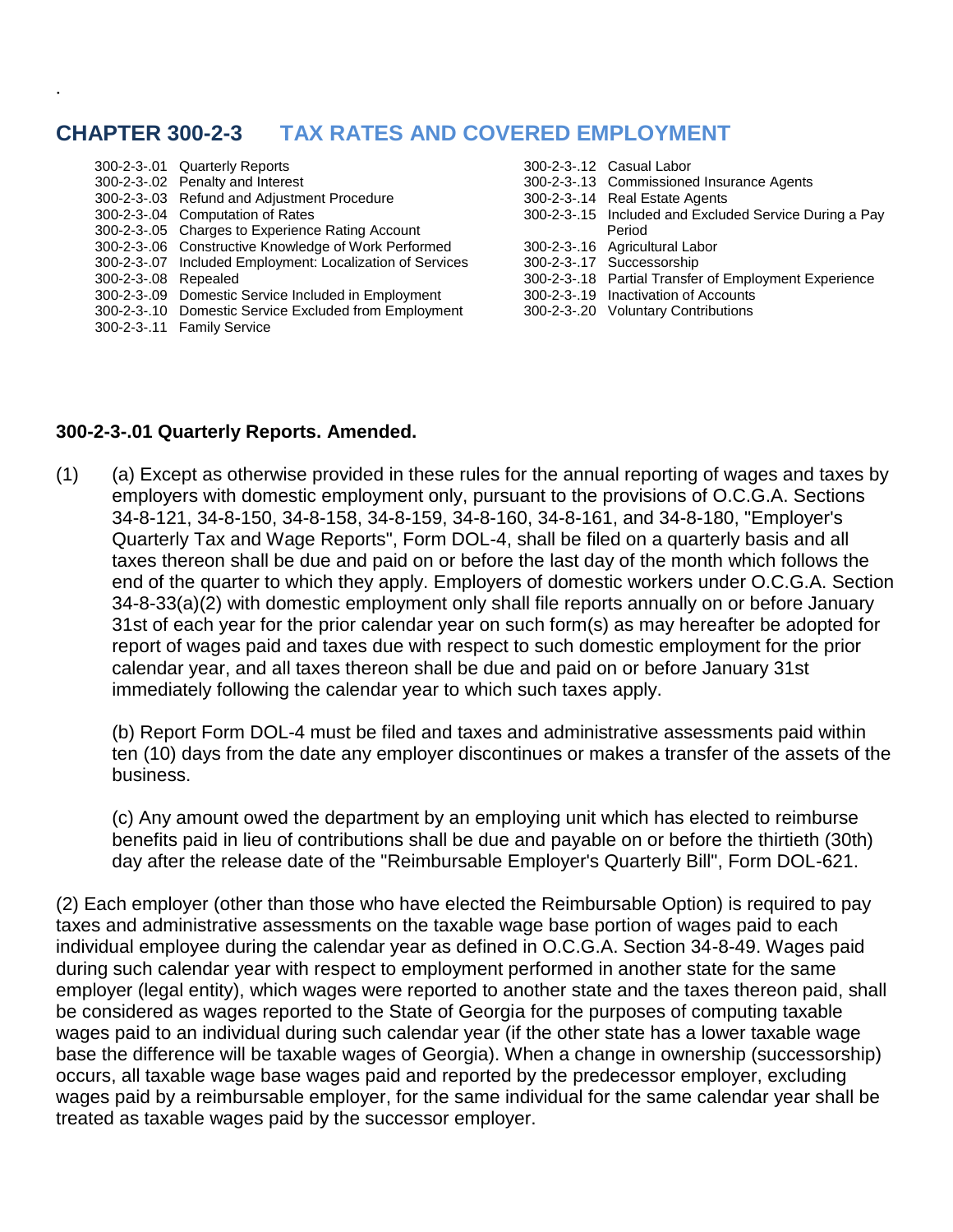(a) Wages. Salaries, commissions, drawing accounts, lodging and board, bonuses, holiday and vacation pay are wages within the meaning of the Employment Security Law. Flat fee expense payments shall be considered wages, whereas reimbursement expenses for which adequate documentation of actual expense reimbursed is maintained shall not be considered wages.

(b) Bonus means the sum paid to or other thing of value received by an employee from an employer as additional payment for services performed in insured employment.

(c) Drawing accounts, or advances against commissions, shall be deemed wages for services in insured employment in the amount actually drawn by the employee at the time so drawn. Any advance against commission, including that paid to insurance agents, shall not be exempt from the definition of wages.

(d) Board and lodging furnished an employee by an employer shall be construed as wages for services in insured employment.

1. In the case of employees of apartment complexes, the value of an apartment given in lieu of wages shall be the same value accepted as rent for a like apartment in the same complex. Such value placed thereon shall be included as wages for reporting purposes.

2. For the purpose of reporting wages and taxes the minimum value of board and lodging shall be computed as follows, and no agreement between the employer and the employee shall reduce the value of said meals and lodging below these amounts: meals--breakfast \$ 3.00, lunch \$ 4.00, dinner \$ 6.00; lodging--\$ 200.00 per month, \$ 50.00 per week, or \$ 10.00 per day.

(3) All payroll tax payments shall be made directly to the Georgia Department of Labor by check, draft or money order, payable to the Georgia Department of Labor. Payments by cash may be remitted only by registered mail or paid to an authorized representative of the Georgia Department of Labor. The authorized representative who received the cash must issue a receipt to the payer.

**NOTE**: The payment of this tax is covered by the criminal bad check law, O.C.G.A. Section 16-9-20 and civil damages are as specified in O.C.G.A. Section 13-6-15.

(4) The tax payment of any employing unit which becomes liable for payroll taxes, except those employers who have elected to make payments in lieu of contributions and employers of domestic workers under O.C.G.A. Section 34-8-33(a)(2) with domestic employment only, shall become due and payable on the last day of the month next following the end of the calendar quarter within which:

(a) The twentieth (20th) calendar week occurred during the calendar year in which there were employed four or more individuals for some portion of a day in each of any twenty different weeks within a calendar year under O.C.G.A. Sections 34-8-33(a)(4) or 34-8-33(a)(9). The first payment of such employer shall include taxes with respect to all wages paid for employment from the first day of the calendar year, or from the first day of employment within such calendar year; or

(b) Such employing unit became an employer under O.C.G.A. Sections 34-8-33(a)(5), 34-8- 33(a)(6) or 34-8-33(a)(8). The first payment of such employer shall include taxes with respect to all wages paid for employment from the first day of the calendar year or from the first day of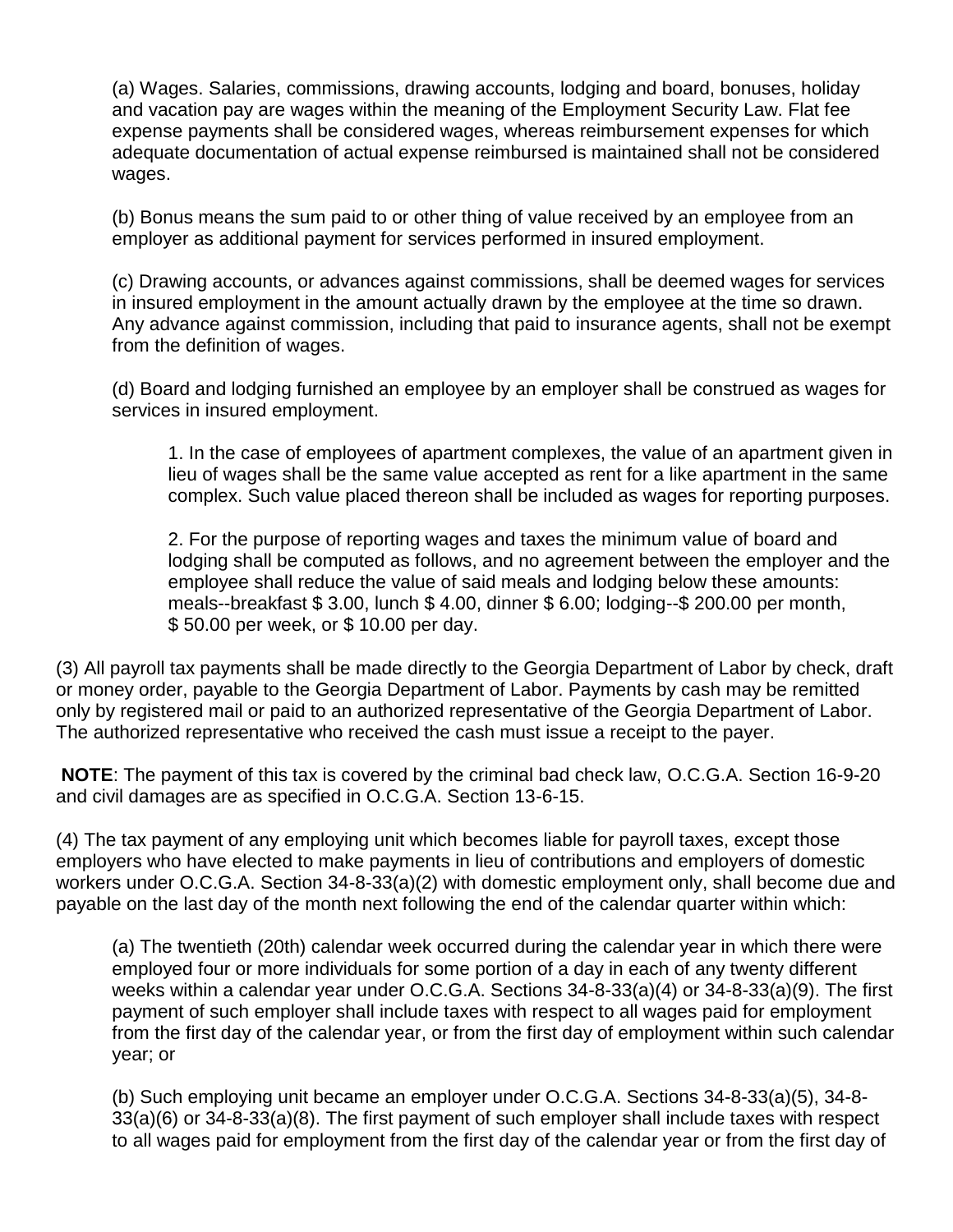employment within such calendar year; or

(c) Such employing unit was notified of its liability by this department under O.C.G.A. Sections 34-8-33(a)(7) or 34-8-33(a)(10). The first payment of such employer shall include taxes with respect to all wages paid for employment from the effective date of liability; or

(d) Such employing unit paid for service in employment wages of \$ 1,500.00 or more in any calendar quarter under O.C.G.A. Section 34-8-33(a)(1)(A). The first payment of such employer shall include taxes with respect to all wages paid for employment from the first day of the calendar year or from the first day of employment within such calendar year; or

(e) The twentieth (20th) calendar week matured during the calendar year in which there were employed one or more individuals for some portion of a day in each of any twenty (20) different weeks within a calendar year under O.C.G.A. Section 34-8-33(a)(1)(B). The first payment of such employer shall include taxes with respect to all wages paid for employment from the first day of the calendar year or from the first day of employment within such calendar year; or

(f) Such employing unit paid for service in domestic employment cash remuneration of \$ 1,000.00 or more in any calendar quarter under O.C.G.A. Section 34-8-33(a)(2). The first payment of such employer shall include taxes with respect to all wages paid for employment from the first day of the calendar year or from the first day of employment within such calendar year; or

(g) Under O.C.G.A. Section 34-8-33(a)(3), the twentieth (20th) calendar week occurred during the calendar year in which there was employed in agricultural labor ten (10) or more individuals for some portion of a day in each of any twenty (20) different weeks within a calendar year, or such employing unit paid for service in agricultural employment cash remuneration of \$ 20,000.00 or more in any calendar quarter. The first payment of such employer shall include taxes with respect to all wages paid for employment from the first day of the calendar year or from the first day of employment within such calendar year. (See [Rule 300-2-3-.18.](https://www.lexis.com/research/buttonTFLink?_m=185e9ccb5f50073556ce53e79089b699&_xfercite=%3ccite%20cc%3d%22USA%22%3e%3c%21%5bCDATA%5bGa.%20Comp.%20R.%20%26%20Regs.%20r.%20300-2-3-.01%5d%5d%3e%3c%2fcite%3e&_butType=4&_butStat=0&_butNum=24&_butInline=1&_butinfo=GA%20ADMIN%20300-2-3-.18&_fmtstr=FULL&docnum=9&_startdoc=1&wchp=dGLbVzk-zSkAl&_md5=b628d44120bcc0b6a8479405f3ae8849))

(5) All provisions of these regulations with respect to taxes, contributions, penalty, interest and costs shall apply with equal force and effect to the administrative assessment specified in O.C.G.A. Section 34-8-180 et seq. All information with respect to the administrative assessments imposed under O.C.G.A. Section 34-8-180 et seq. shall be submitted on the Form DOL-4, "Employer's Quarterly Tax and Wage Report" except that employers with domestic employment only shall submit all information with respect to the administrative assessments imposed under O.C.G.A. Section 34-8-180 et seq. on the report required to be made annually by such employers on or before January 31st of each year for the prior calendar year on such form(s) as may hereafter be adopted for report of wages paid and taxes due with respect to domestic employment for such calendar year.

(6) All employers shall report additional wage information whenever requested by the department to determine alternative base period wages in compliance with O.C.G.A. Section 34-8-21(b), or to determine regular or alternative base period wages for any individual employed in domestic service by an employer under O.C.G.A. Section 34-8-33(a)(2) with domestic employment only. Employers shall provide such additional wage information in accordance with the Rules of the department.

*Authority O.C.G.A. Secs. 34-8-21, 34-8-49, 34-8-70, 34-8-150, 34-8-158, 34-8-159, 34-8-165, 34-8- 166, 34-8-180, 34-8-181, 34-8-184, 34-8-190, 34-8-191, and 34-8-192.*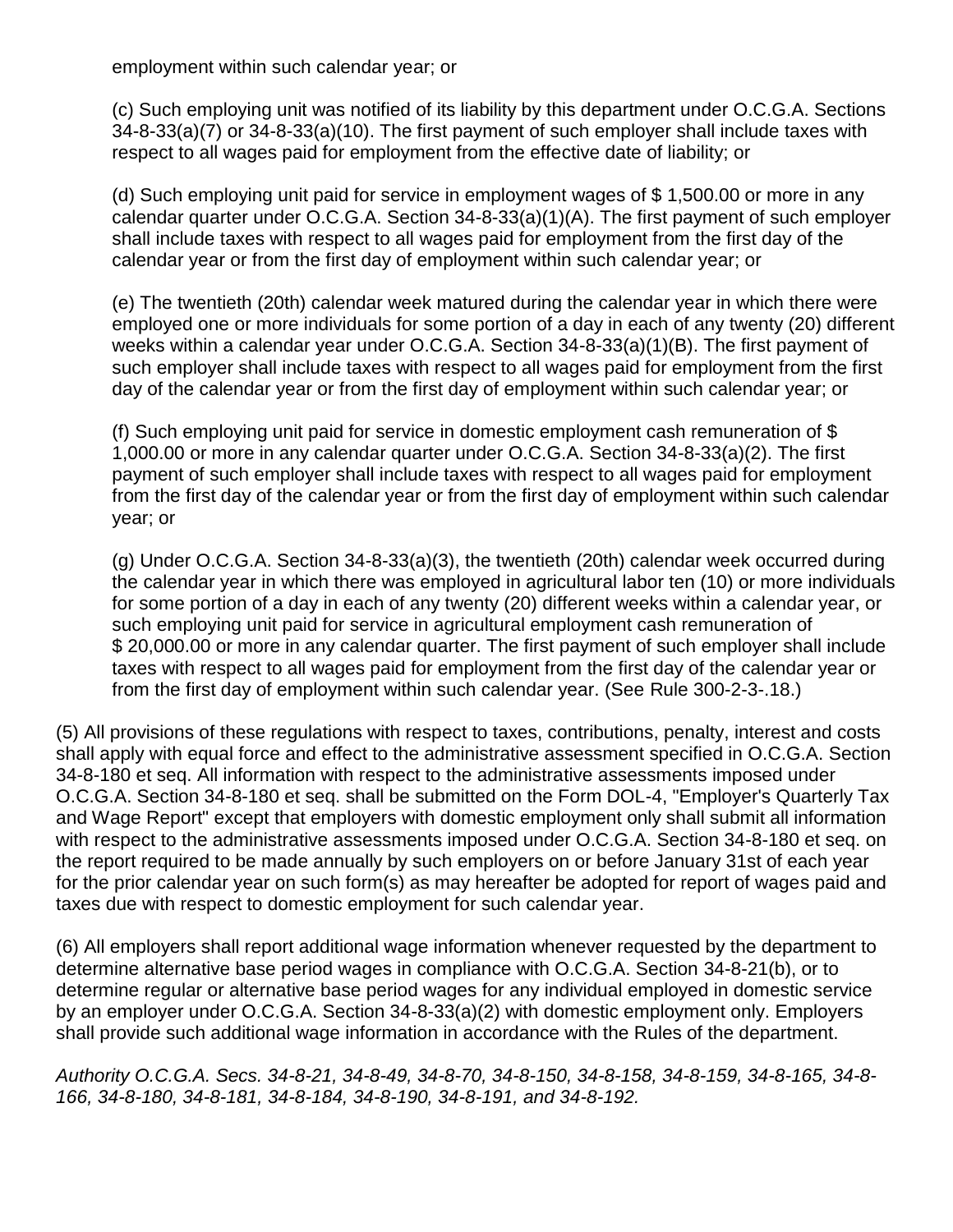#### **300-2-3-.02 Penalty and Interest. Amended.**

(1) Pursuant to the provisions of O.C.G.A. Sections 34-8-49, 34-8-158, 34-8-159, 34-8-160, 34-8-161, 34-8-166 and 34-8-184 interest on delinquent unemployment insurance tax contributions, administrative assessments and reimbursements in lieu of contributions shall be computed from the first day following the due date thereof at the rate specified in the Employment Security Law. Interest will be charged from due date until payment is received.

(2) Form DOL-4, "Employer's Quarterly Tax and Wage Report", is considered as received only when report is complete.

(a) Such reports are deemed filed when received by the department as further provided in Rule 300-2-2-.02, or when placed in the mail service. When placed in the mail service, the postmark cancellation date shall control over any prior postage meter date shown on the envelope or package.

(b) Penalty shall be assessed at the greater of \$ 20.00 per report, per month or .05 percent of total wages for each month or fraction of a month that a Form DOL-4, "Employer's Quarterly Tax and Wage Report" is late in filing.

 $(3)$  Liability under O.C.G.A. Section 34-8-33 $(a)(8)$  -- acquisition of a liable business:

(a) Penalty. In all cases, penalty will be charged from the end of the month following the quarter in which the acquisition occurred or from the end of the month following the month in which the employer was notified of the liability, whichever is the later date.

(b) Interest. In all cases, interest will be charged on delinquent taxes from the end of the month following the quarter in which the acquisition occurred.

(4) Liability under O.C.G.A. Section 34-8-33(a)(9) -- combined employment of two or more not liable employing units:

(a) Penalty. In all cases, penalty will be charged from the regular due date for the quarter in which the twentieth (20th) week during the calendar year was reached or from the end of the month following the month in which the employer was notified of its liability, whichever is the later date.

(b) Interest. In all cases, interest will be charged on delinquent taxes from the last day of the month following the quarter in which the employer reached the twentieth (20th) week during the calendar year.

(5) Liability under O.C.G.A. Section 34-8-33(a)(6) -- re-registration of an employer after being inactive (unless terminated):

(a) Penalty. In all cases, penalty will be charged from the end of the month following the quarter in which the employer re-entered business.

(b) Interest. In all cases, interest will be charged on delinquent taxes from the end of the month following the quarter in which the employer re-entered business.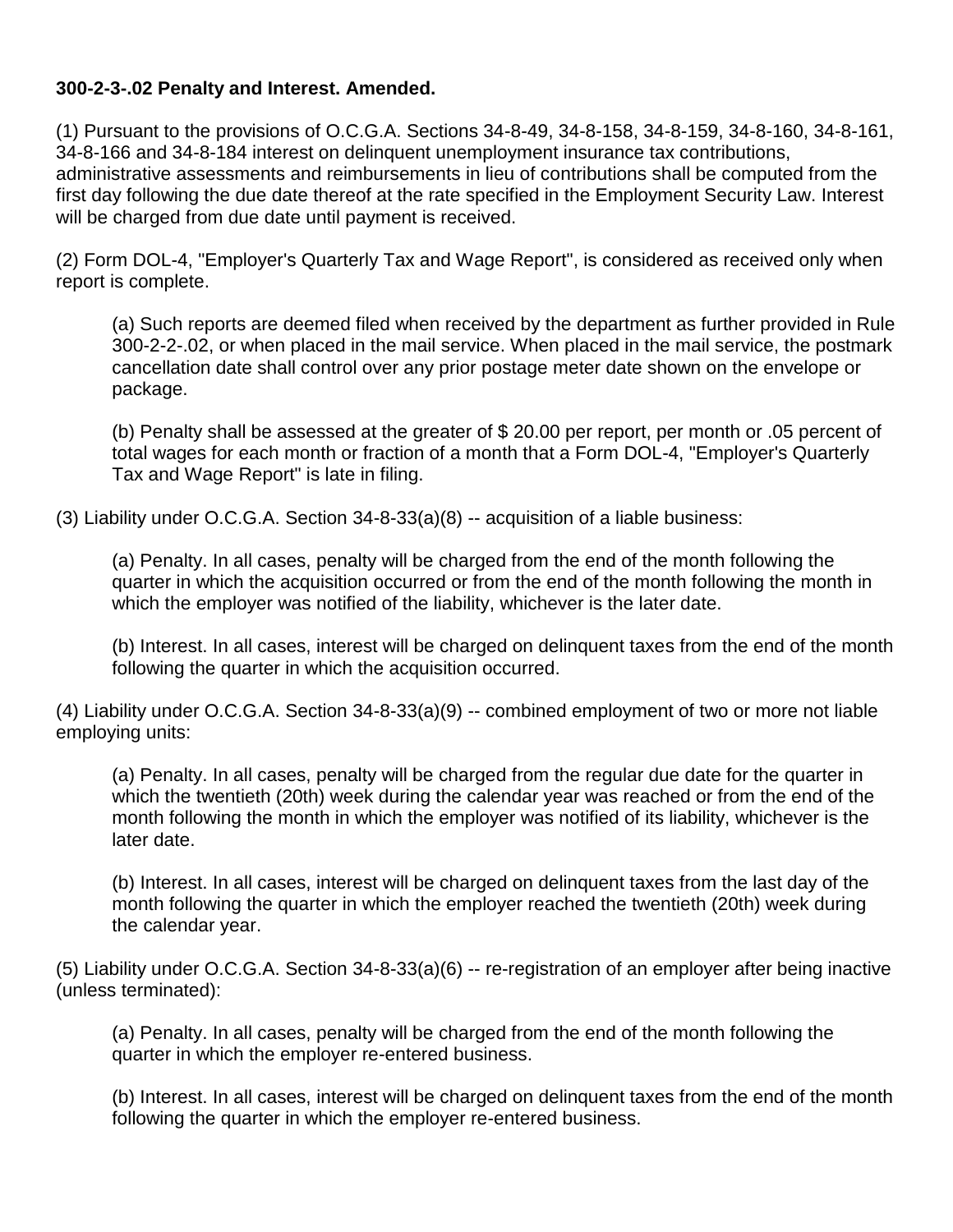(6) Liability under O.C.G.A. Section 34-8-33(a)(7) -- election of coverage:

(a) Penalty. In all cases, penalty will be charged from the end of the month following the month in which the employer was notified of liability or from the end of the month following the initial quarter of liability, whichever is the later date.

(b) Interest. In all cases, interest will be charged on delinquent taxes from the last day of the month following the quarter in which the employer was notified of its liability.

(7) Liability under O.C.G.A. Section 34-8-33(a)(10) -- liability under federal law:

(a) Penalty. In all cases, penalty will be charged from the end of the month following the month in which the employer was notified of liability or from the end of the month following the initial quarter of liability, whichever is the later date.

(b) Interest. In all cases, interest will be charged on delinquent taxes from the end of the month following the quarter in which the employer employed its first worker in Georgia.

(8) Liability under O.C.G.A. Section  $34-8-33(a)(1)(A) -$  payment of \$1,500.00 or more in wages for any one quarter in either the current or preceding calendar year:

(a) Penalty. In all cases, penalty will be charged from the regular due date for the quarter in which the employer had \$1,500.00 or more in wages or from the end of the month following the month in which the employer was notified of liability, whichever is the later date.

(b) Interest. In all cases, interest will be charged on delinquent taxes from the last day of the month following the quarter in which the employer had \$ 1,500.00 or more in wages.

(9) Liability under O.C.G.A. Section 34-8-33(a)(1)(B) -- employment of one or more employees:

(a) Penalty. In all cases, penalty will be charged from the regular due date for the quarter in which the twentieth (20th) week during the calendar year was reached or from the end of the month following the month in which the employer was notified of liability, whichever is the later date.

(b) Interest. In all cases, interest will be charged on delinquent taxes from the last day of the month following the quarter in which the employer reached the twentieth (20th) week during the calendar year.

(10) Liability under O.C.G.A. Section 34-8-33(a)(5) -- operation of a governmental organization:

(a) Penalty. In all cases, penalty will be charged from the end of the month following the quarter in which the employer was notified of liability.

(b) Interest. In all cases, where an employer is on a contributory basis, interest will be charged on delinquent taxes from the regular due date of each Form DOL-4 "Employer's Quarterly Tax and Wage Report" (which the employer must file and pay), regardless of when the employer was notified of liability.

(c) In all cases, where an employer is on a reimbursable basis, interest will be charged beginning thirty (30) days after the release date of Form DOL-621, "Reimbursable Employer's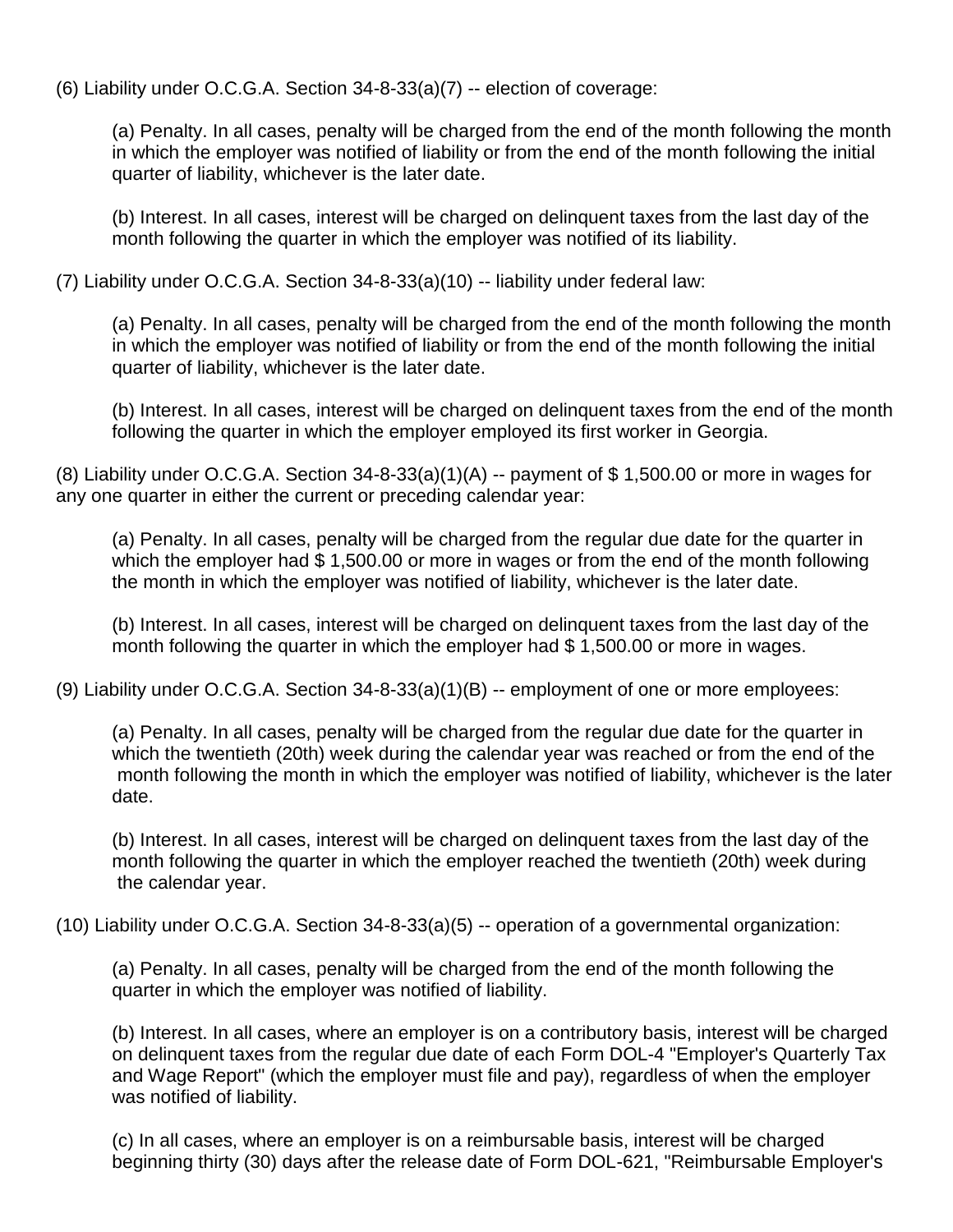Quarterly Bill".

(11) Liability under O.C.G.A. Section 34-8-33(a)(4) -- operation of a non-profit organization:

(a) Penalty. In all cases, penalty will be charged from the regular due date for the quarter in which the twentieth (20th) week during the calendar year was reached or from the end of the month following the month in which the employer was notified of liability, whichever is the later date.

(b) Interest. In all cases, where an employer is on a contributory basis, interest will be charged on delinquent taxes from the last day of the month following the quarter in which the employer reached the twentieth (20th) week during the calendar year.

(c) In all cases, where an employer is on a reimbursable basis, interest will be charged beginning thirty (30) days after the release date of Form DOL-621, "Reimbursable Employer's Quarterly Bill".

(12) Liability under O.C.G.A. Section 34-8-33(a)(8) -- acquisition by a not liable employer of a liable business causing liability:

(a) Penalty. In all cases, penalty will be charged from the end of the month following the quarter in which the acquisition occurred or from the end of the month following the month in which the employer was notified of liability, whichever is the later date.

(b) Interest. In all cases, interest will be charged on delinquent taxes from the end of the month following the quarter in which the acquisition occurred.

(13) Liability under administrative decision -- coverage of employer under administrative decision:

(a) Penalty. In all cases, penalty will be charged from the end of the month following the month in which the employer was notified of liability.

(b) Interest. In all cases, interest will be charged on delinquent taxes from the last day of the month following the quarter in which the employer was notified of liability.

(14) Liability under O.C.G.A. Section 34-8-33(a)(2) -- employment of employees in domestic service:

(a) Penalty. Except as otherwise provided herein, penalty will be charged from the regular due date for the quarter in which the employer paid \$ 1,000.00 or more in cash remuneration or from the end of the month following the month in which the employer was notified of liability, whichever is the later date. Employers with domestic employment only shall be charged penalty from the regular due date for the calendar year in which the employer paid \$ 1,000.00 or more in cash remuneration or from the end of the month following the month in which the employer was notified of liability, whichever is the later date.

(b) Interest. Except as otherwise provided herein, interest will be charged on delinquent taxes from the last day of the month following the quarter in which the employer paid \$ 1,000.00 or more in cash remuneration. Employers with domestic employment only shall be charged interest from the last day of the month following the calendar year in which the employer paid \$ 1,000.00 or more in cash remuneration.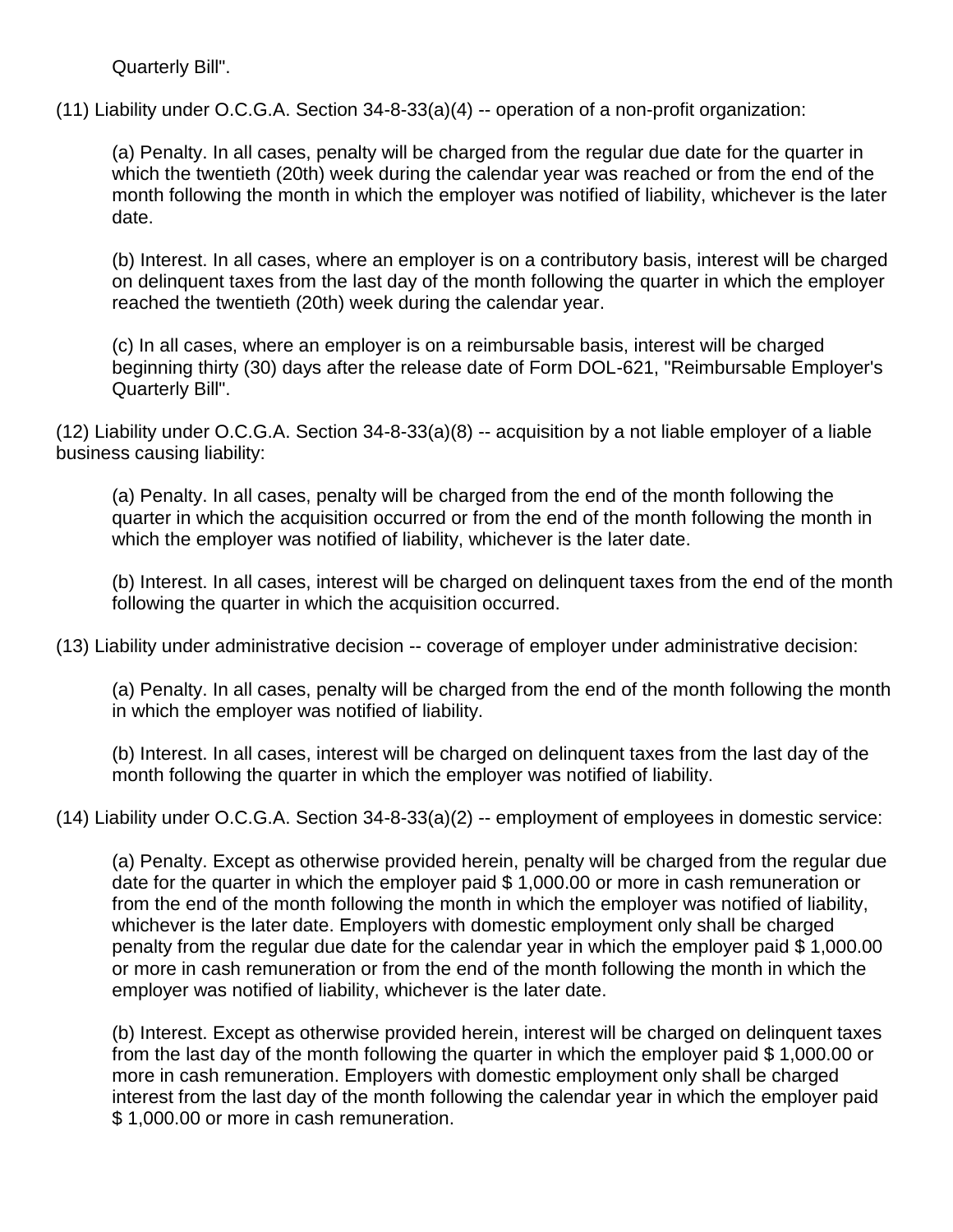*Authority O.C.G.A. Secs. 34-8-49, 34-8-70, 34-8-150, 34-8-158, 34-8-159, 34-8-165, 34-8-166, 34-8- 180, 34-8-181, and 34-8-184.*

#### **300-2-3-.03 Refund and Adjustment Procedure. Amended.**

(1) Initiation by department. The Commissioner may make refunds or adjustments to an account upon discovery of errors with respect to overpayment of amounts due.

(2) Request by employer.

(a) Any request for refund or adjustment of unemployment tax, interest, cost, administrative assessments or any combination of the foregoing must be made in writing and directed to the Commissioner.

(b) Such written request must be received by the Commissioner within three (3) years from the date the report was due or was assessed by the department.

(c) The specific basis of the request must be stated in the request.

(3) Review of the request.

(a) The Commissioner or his authorized representative shall have a reasonable time, normally not to exceed one hundred twenty (120) days, in which to review the request and furnish a written decision thereon if the request is denied.

(b) The decision may be reviewed or reconsidered by the Commissioner if a written request for such review or reconsideration is received by the Commissioner within fifteen (15) days of the release date of the original decision denying the refund or adjustment request.

(c) A decision not to grant a refund or adjustment shall be final within fifteen (15) days as described herein and shall not be subject to review in the absence of such a request for reconsideration or review.

(d) If a request for reconsideration or review as stated in (c) above, of a decision is timely received, it will be processed under the provisions of OCGA Section 34-8-220, except that decisions from this level of administrative appeal must be appealed to the courts, as stated in (e) below, without review by the board of review.

(e) The decision of the Commissioner not to grant a reconsideration or review request shall be final unless there is an appeal therefrom to the Superior Court of the county in which such decision was rendered within fifteen (15) days of the release date of the denial.

(4) If the request for refund or adjustment is granted by the Commissioner a refund shall be made, if the account of the employer is currently inactive; there are no current employees of the employer; the account is current with the department and the employer does not owe the department money for any purpose. The refund shall not include interest.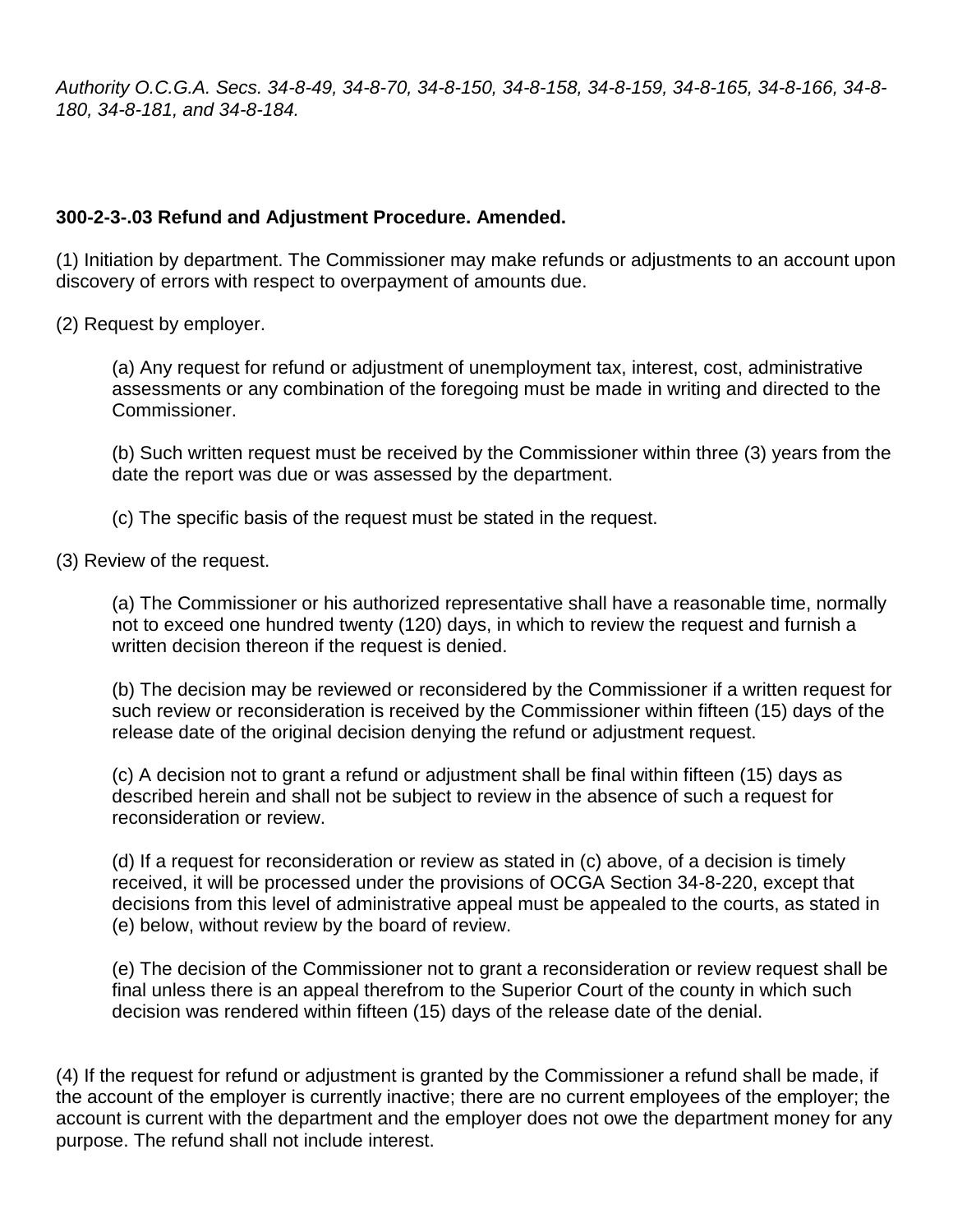(5) If a refund or adjustment request is granted and the account of the employer with the Department is still active, the employer may, at its option, receive a refund without interest, or make the appropriate credit adjustment in future "Employer's Quarterly Wage and Tax Reports", Form DOL-4, provided the account is current in every respect. If the account is not current then no refund shall be made, but rather adjustments will be made out of future quarters as deemed appropriate by the department.

(6) The experience rate history account created pursuant to OCGA Section 34-8-154 is strictly an account used to track the history of a particular employer's unemployment tax history. Nothing establishes an employer or any individuals in its employ the right to claim funds paid by the employer into the fund, regardless of whether the employer ceases business, or the experience rate history account of that employer is inactivated, terminated or otherwise ceases to exist.

*Authority O.C.G.A. Secs. 34-8-4, 34-8-70.*

# **300-2-3-.04 Computation of Rates. Amended.**

(1) Pursuant to the provisions of OCGA Section 34-8-152 a newly covered employer's experience rating account must have been chargeable with benefits throughout the thirty-six (36) consecutive calendar month period ending on the computation date, as that term is defined in OCGA Section 34- 8-28, before becoming eligible to earn a rate reduction below the new employer rate.

(2) As used in OCGA Section 34-8-156, total covered wages means all wages paid to an employee during his or her employment by a contributory employer which were covered under the Employment Security Law. Wages paid by employers who have elected to reimburse payments under the provisions of OCGA Section 34-8-158 are not included in total covered wages for purposes of computing the State-wide Reserve Ratio.

(3) Any predecessor employing unit's experience rate history account shall be transferred upon written request of the successor employer within 30 days from the date of notice by the department advising the successor employer that the experience rate history has not been transferred.

*Authority O.C.G.A. Secs. 34-8-70, 34-8-122, 34-8-150, 34-8-153, 34-8-157.*

## **300-2-3-.05 Charges to Experience Rating Account. Amended.**

(1) An employer shall be charged for all benefits paid as a consequence of the employer's failure to provide a timely written response to a claim for unemployment insurance benefits, regardless of whether the previous determination to pay benefits is later reversed on appeal or if an overpayment is established.

(2) The statutory "cap" on benefit charges provided in OCGA Section 34-8-157 shall not apply to Extended Benefits paid under OCGA Section 34-8-197.

*Authority O.C.G.A. Secs. 34-8-70, 34-8-157.*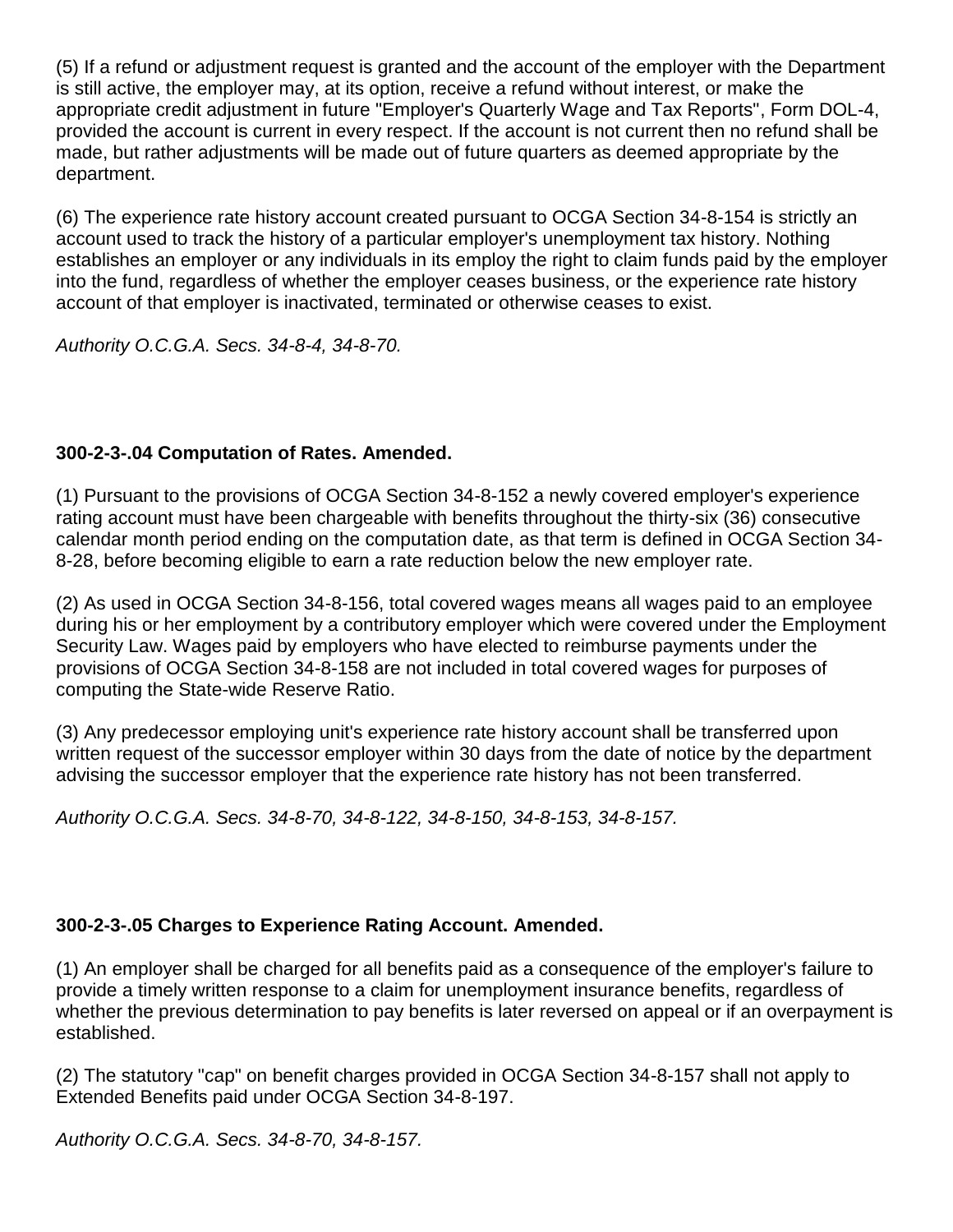#### **300-2-3-.06 Constructive Knowledge of Work Performed. Amended.**

(1) General definition. The purpose of this section of the rules is to establish who is liable for the employment of an individual hired to assist in performing the work of an employee. In a situation where an individual is employed to perform or assist in performing the work of an employee, the individual is deemed to be employed by the employer provided the employer had actual or constructive knowledge of the work performed by the individual. This is the case even when the individual who is hired to assist the employee is hired or paid by the employee.

(2) Constructive knowledge. An employer is deemed to have constructive knowledge if the employer should have reasonably known or expected that an employee would engage another individual to assist in performing the work. If an employer has a rule against the employee hiring another worker or has instructed the employee not to hire another worker, the employee who hired the extra worker is the employer unless it is unreasonable to expect one person to complete the work assigned.

(3) Examples of actual or constructive knowledge. The following situations demonstrate when there is actual or constructive knowledge and show the employer's responsibility.

(a) The employer who operates a trucking business, employs A to drive a truck to a certain location, unload the truck and return. A hires B to help unload the truck. The following examples show whether the employer is considered to have actual or constructive knowledge of the work performed by B.

1. If the employer knows B is helping A, the employer has actual knowledge of the work performed by B and therefore, B is considered to be employed by the employer.

2. If the employer does not know about B but knows that the unloading A is engaged to perform requires more than one person, the employer has constructive knowledge of the work performed by B and, therefore, B is considered to be employed by the employer.

3. The employer tells A to do the work himself, however, A still hires B and the employer finds out but takes no action to prevent B from helping A in the future. In this case the employer has actual knowledge of the work performed by B and, therefore, B is considered to be employed by the employer for both the past and future work performed. However, if the employer takes action to prevent A from hiring help in the future, then B would not be considered to be employed by the employer even for the work already performed.

4. The employer tells A that he may do the work himself or hire someone to help him. A hires B but the employer is not told and does not know about B. The employer is considered to have constructive knowledge because he knows A might hire B.

(b) Reporting requirement (constructive knowledge). The employer has a responsibility to report all employment for which he is liable, therefore, the employer in the examples above should require that A report B's employment to him in those situations where the employer had actual or constructive knowledge of B's employment. However, A's failure to report B to the employer does not relieve the employer of the liability for the employment.

*Authority O.C.G.A. Secs. 34-8-70, 34-8-190, 34-8-191.*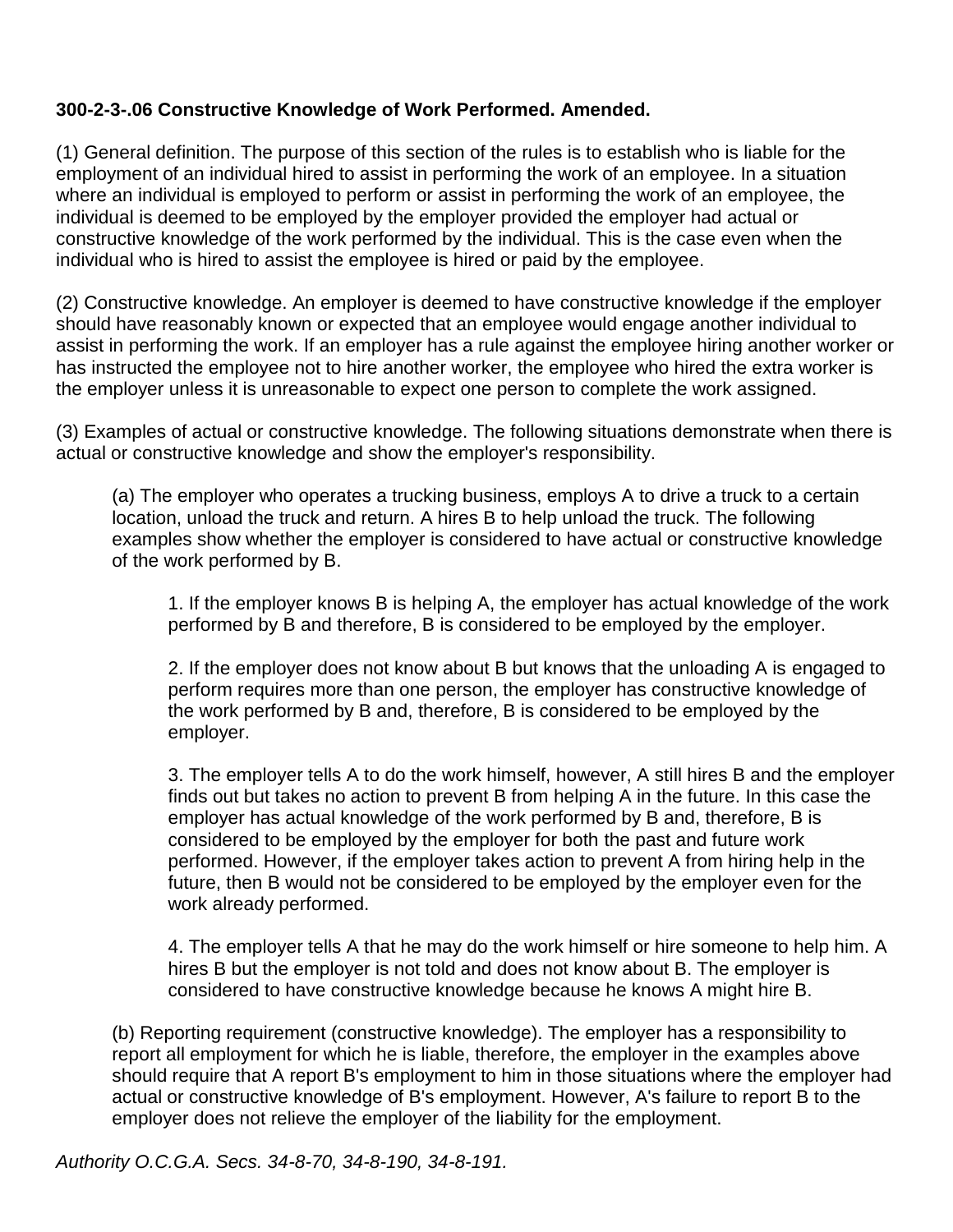#### **300-2-3-.07 Included Employment: Localization of Services. Amended.**

(1) General definition. The objective of this rule is to explain when employment is covered under Georgia law if an individual worked for one employer in more than one state. Unemployment insurance programs in all states use the parameters established in this section of the rules.

(2) Service is localized in this state. The service is considered to be localized in Georgia if it is performed entirely within Georgia. The service is also considered to be localized in Georgia if performed both inside and outside of Georgia, but the service outside of Georgia is incidental to the service in Georgia. The service is incidental if it is temporary or transitory in nature or consists of isolated transactions. The intent of the employer and employee will be used to determine whether the service is incidental to the service performed in Georgia.

(3) Service is not localized in any state. If the service is not localized in any state but some of the service is performed in Georgia by the individual, the entire service is covered in Georgia if one of the following conditions apply:

(a) The base of operations is in Georgia. The individual's base of operations is in Georgia. The base of operations is the place from which the employee starts work and to which he or she customarily returns for instructions from the employer, communications from customers, to replenish stocks or materials, to repair equipment or to perform any other function necessary in the individual's trade or profession. The base of operations may be an individual's residence.

(b) The place from which service is controlled or directed is in Georgia. If the individual has no base of operations or does not perform any service in the state in which the base of operations is located, it is necessary to determine if any service is performed in the state from which the service is controlled or directed. The place from which the service is controlled or directed is the place at which the basic authority exists rather than the place at which a manager or foreman supervises the service.

(c) The place of residence is in Georgia. If the conditions in paragraphs (a) or (b) do not apply, it is necessary to apply the test of residence. Under this test, the service is covered in Georgia provided the individual lives in Georgia and performs some of the services in Georgia.

(4) Employer may elect one state for coverage. If the conditions in paragraphs (2) or (3) of this rule do not apply, the employer may elect to cover all of the individual's service in one state. This election must be made under the provisions for reciprocal coverage arrangements (See OCGA Section 34-8- 35).

*Authority O.C.G.A. Secs. 34-8-70, 34-8-150.*

**300-2-3-.08 Repealed**.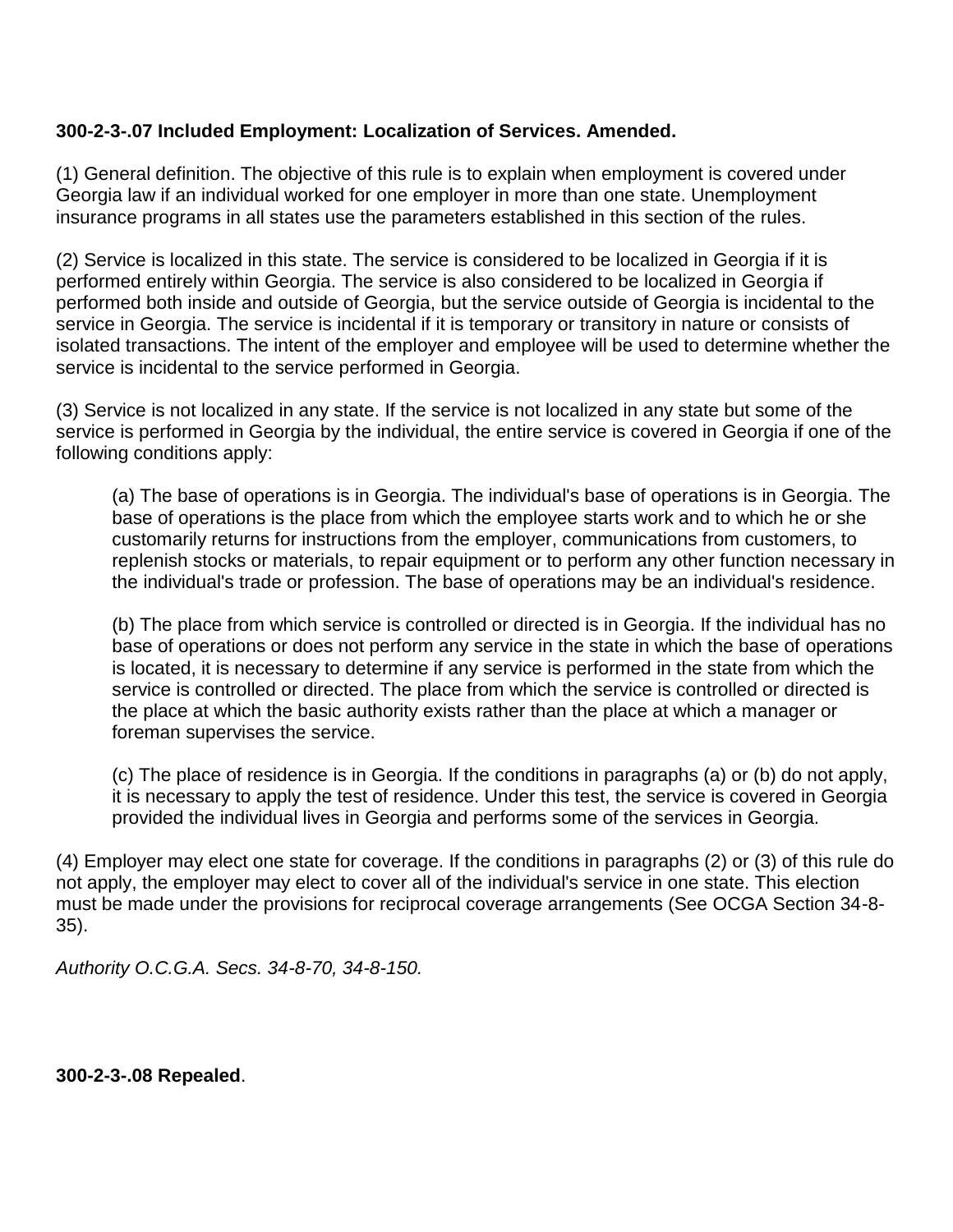## **300-2-3-.09 Domestic Service Included in Employment. Amended.**

(1) General definition. This section of the rules shows when domestic services become subject employment.

(2) \$ 1000.00 in a calendar quarter. Domestic service is employment if performed in a private home, local college club or local chapter of a college fraternity or sorority for a person who paid cash remuneration of \$ 1000.00 or more in a calendar quarter in the current calendar year or the preceding calendar year.

(3) All remuneration is reportable. Once the \$ 1000.00 cash test is met, all remuneration including cash and noncash payments such as room and board are reportable as wages.

*Authority O.C.G.A. Secs. 34-8-70, 34-8-150.*

# **300-2-3-.10 Domestic Service Excluded from Employment. Amended.**

(1) General definition. This section of the rules defines domestic services which are exempt under the law, provided they are not included under OCGA Section 34-8-33.

(2) Domestic service.

(a) Services which are domestic services. Domestic services include services of a household nature in or about a private home, local college club, or local chapter of a college fraternity or sorority, performed by individuals such as cooks, maids, baby-sitters, handymen, gardeners, and chauffeurs of automobiles for family use. The domestic services must be performed by an individual in or about the private home, local college club or local chapter of a college fraternity or sorority of the person employing the individual.

(3) Services which are not domestic services. Some examples of services, which are not domestic services, are secretarial services performed in a private home and services in relation to remodeling or building a private home, local college club or local chapter of a college fraternity or sorority.

(a) Private home. A private home is a fixed place of abode of an individual or family; this may include a dwelling unit in an apartment building or hotel. It shall also include a nursing home when the family of the patient hires sitters who are not employees of the nursing home.

(b) Local college club or local chapter of a college fraternity or sorority. A local college club does not include an alumni club or chapter.

(c) Services not exempt. Services of a household nature are not exempt if performed in or about rooming or boarding houses, hotels, hospitals, commercial offices or for home-owners associations. Services not of a household nature, regardless of where performed, are not exempt. Authority [OCGA Sections 34-8-70](https://www.lexis.com/research/buttonTFLink?_m=258ed6a22d29288652fa68f10648c0c4&_xfercite=%3ccite%20cc%3d%22USA%22%3e%3c%21%5bCDATA%5bGa.%20Comp.%20R.%20%26%20Regs.%20r.%20300-2-3-.10%5d%5d%3e%3c%2fcite%3e&_butType=4&_butStat=0&_butNum=2&_butInline=1&_butinfo=GACODE%2034-8-70&_fmtstr=FULL&docnum=18&_startdoc=1&wchp=dGLbVzk-zSkAl&_md5=49a4acd02526c3318cc1d0ecd33b4f5f) and [34-8-150.](https://www.lexis.com/research/buttonTFLink?_m=258ed6a22d29288652fa68f10648c0c4&_xfercite=%3ccite%20cc%3d%22USA%22%3e%3c%21%5bCDATA%5bGa.%20Comp.%20R.%20%26%20Regs.%20r.%20300-2-3-.10%5d%5d%3e%3c%2fcite%3e&_butType=4&_butStat=0&_butNum=3&_butInline=1&_butinfo=GACODE%2034-8-150&_fmtstr=FULL&docnum=18&_startdoc=1&wchp=dGLbVzk-zSkAl&_md5=988602c3c41867dcc3e6e7aa6ea6e9f8)

*Authority O.C.G.A. Secs. 34-8-70, 34-8-150.*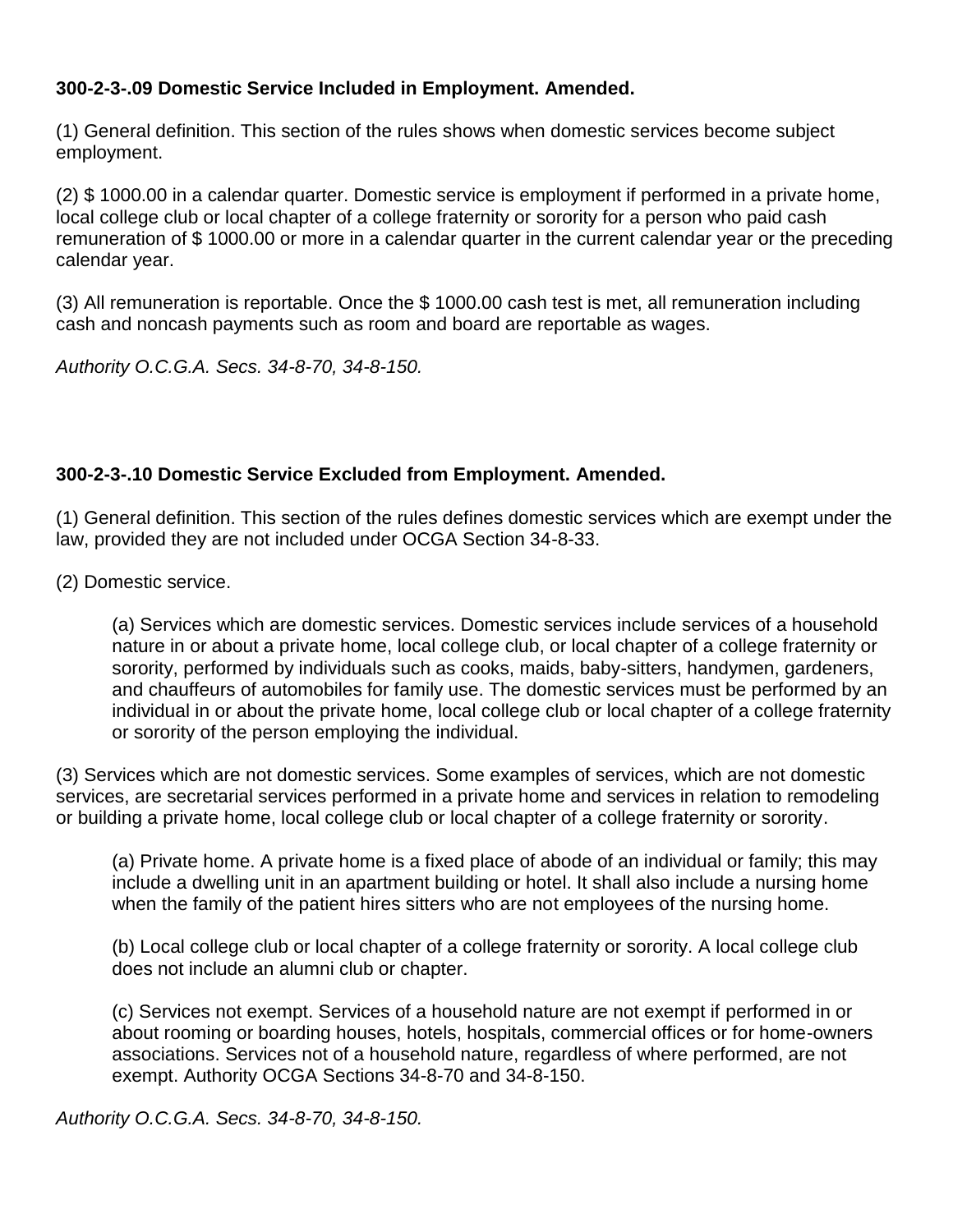## **300-2-3-.11 Family Service. Amended.**

(1) General definition. Family service is exempt under the law only if a required family relationship exists between the employee and all members of the employing unit (individual owner or partners). Services performed in the employ of a corporation are not exempt.

(2) Family relationship requirement.

- (a) One of the following relationships must exist for family service to be exempt:
	- 1. An individual employed by his or her spouse;
	- 2. A parent employed by his or her son or daughter; or
	- 3. A child under the age of twenty-one (21), married or single, employed by a parent.

(b) In the parent-child employment situation, the exempt family relationship is met even if the child is an adopted child, stepchild, or foster child; the foster child, however, must be living with the foster parent.

(3) Examples of family relationships which are or are not exempt. A required family relationship (not necessarily the same relationship) must exist between the employee and each member of the employing unit. Examples are:

(a) A woman who is employed by a partnership composed of her husband and her son is exempt from "employment";

(b) A woman who is employed by a partnership composed of her husband and his brother is not exempt from "employment" because the required family relationship between the woman and her brother-in-law does not exist; or

(c) A man who is employed by a partnership composed of his wife and his son-in-law is not exempt from "employment" because the required family relationship between the man and his son-in-law does not exist.

*Authority O.C.G.A. Secs. 34-8-70, 34-8-150.*

#### **300-2-3-.12 Casual Labor. Amended.**

(1) General definition. Casual labor is exempt under the law only if it is not in the course of the employing unit's trade or business. Casual labor does not apply to exempt domestic service.

(2) Casual labor. Services performed by an individual for an employing unit which are not in the course of the employing unit's trade or business are casual labor, unless: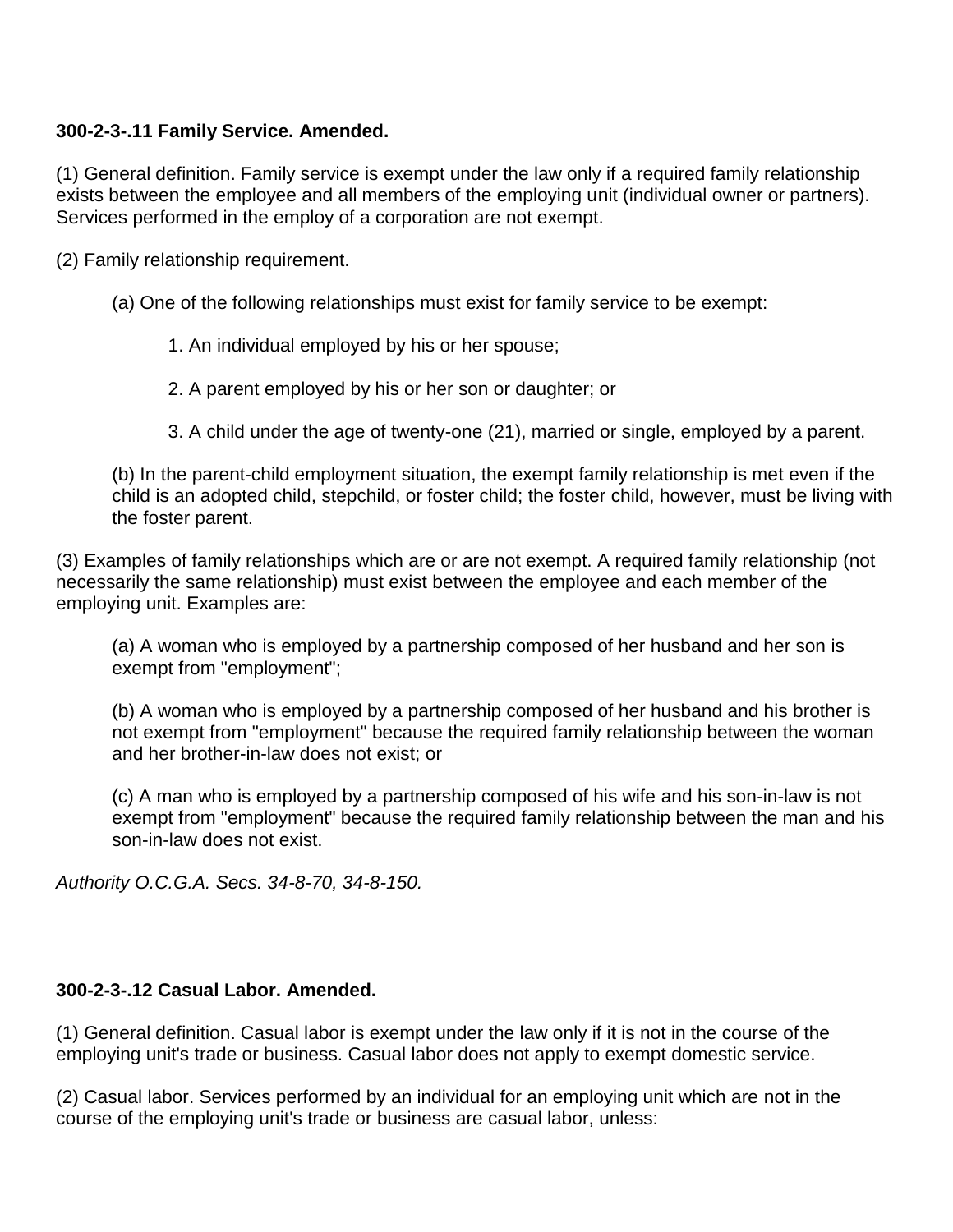(a) Cash remuneration for such service is \$ 50.00 or more in a calendar quarter; and

(b) The individual performs such service on each of twenty-four (24) days during the calendar quarter or twenty-four (24) days during the preceding calendar quarter.

(3) Not in the course of the employing unit's trade or business. Services not in the course of the employing unit's trade or business include services that do not promote or advance the trade or business, for example; services performed in connection with the employer's hobby or repairs to the employer's private home. Casual labor (as defined above) performed by an individual for a property owner in regard to building or remodeling the owner's home is exempt under this section.

*Authority O.C.G.A. Secs. 34-8-70, 34-8-150.*

#### **300-2-3-.13 Commissioned Insurance Agents. Amended.**

(1) General definition. "Employment" does not include services performed as an insurance agent if remuneration for such services is solely by way of commission.

(2) Services performed as an insurance agent. Services performed by an individual as an insurance agent are exempt if all such services are paid solely by way of commission. For example, if this individual works for an insurance company both as an insurance agent and an accountant, is paid for services as an insurance agent by way of commission and paid a salary for the accounting services, the commissions are excluded from employment and the salary for the accounting services is included. If the payment for all services (commissions and salary) is for the same pay period, the "included and excluded service" provision of OCGA Section 34-8-35 must be applied.

(3) Solely by way of commission.

(a) If any part of remuneration for services as an insurance agent is a salary, all of these services are considered to be employment and the total remuneration (salary and commission) is included.

(b) If the individual performing services as an insurance agent is guaranteed a minimum salary for any pay period in which his commissions are less than the guaranteed minimum, all remuneration paid during that particular pay period shall not be considered as payment "solely by way of commission".

(c) If the individual performing services as an insurance agent is given advances against future commissions and the individual is required to repay any advances which exceed the commissions, the advances against future commissions are considered to be remuneration solely by way of commission and are excluded. The employer must provide satisfactory proof that advances are, in fact, repaid.

*Authority O.C.G.A. Secs. 34-8-70, 34-8-150.*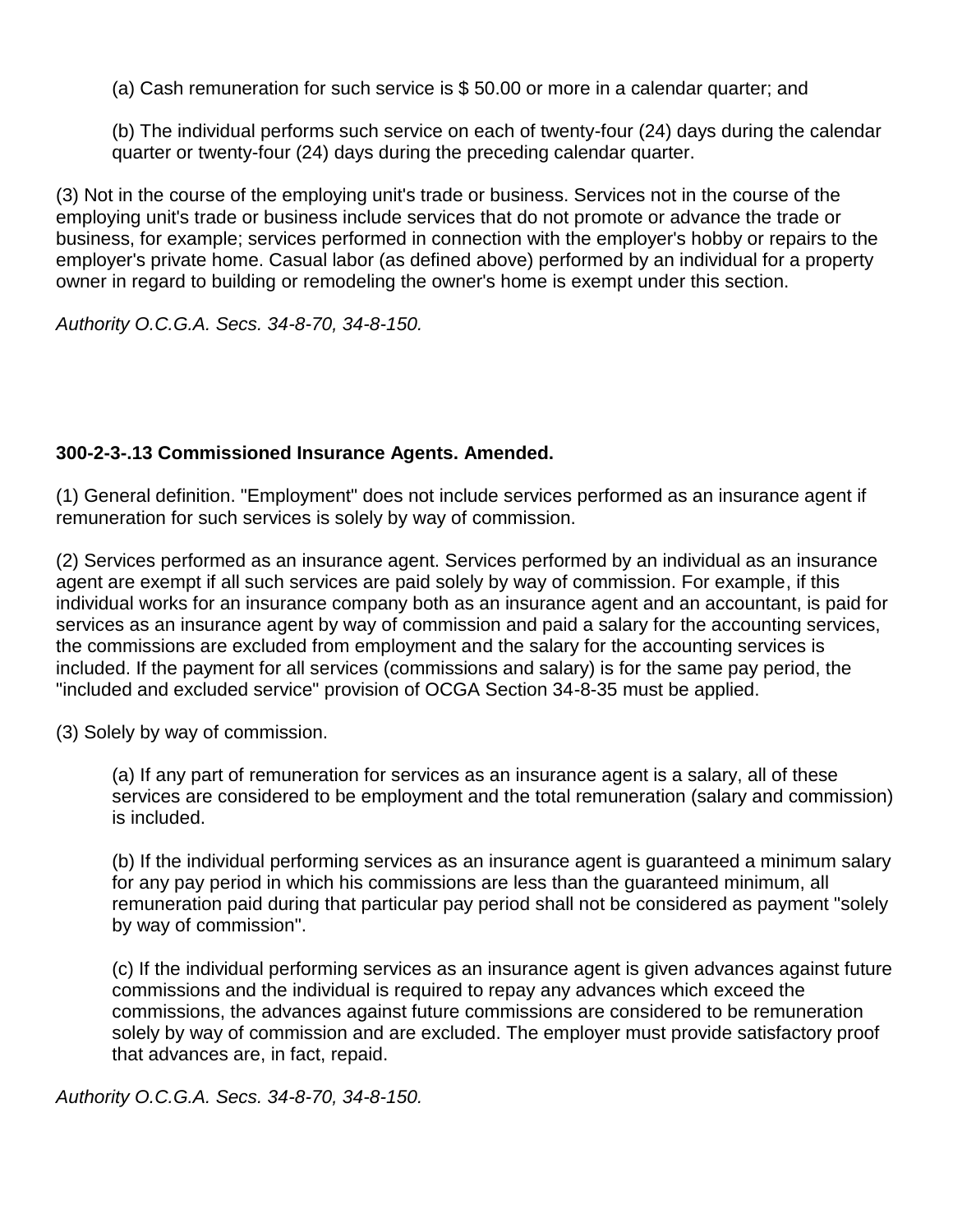## **300-2-3-.14 Real Estate Agents. Amended.**

(1) General definition. "Employment" does not include services as a licensed real estate agent if remuneration for such services is solely by way of commission.

(2) Services performed as a licensed real estate agent. Services performed by an individual as a licensed real estate agent are exempt if all such services are paid solely by way of commission. For example, if this individual works for a real estate company both as a real estate agent and an accountant, is paid for services as a real estate agent by way of commission and paid a salary for the accounting services, the commissions are excluded from employment and the salary for the accounting services is included. If the payment for all services (commissions and salary) is for the same pay period, the "included and excluded service" provision of OCGA Section 34-8-35 must be applied.

(3) Solely by way of commission.

(a) If any part of the remuneration for services as a real estate agent is a salary, all of these services are considered to be employment and the total remuneration (salary and commission) is included.

(b) If the individual performing services as a real estate agent is guaranteed a minimum salary for any pay period in which the commissions are less than the guaranteed minimum, the individual's earnings are included when the individual is paid the guaranteed salary. In any pay period in which the individual's commissions equal or exceed the guaranteed salary, the earnings are considered to be solely by way of commission and are excluded.

(c) If the individual performing services as a real estate agent is given advances against future commissions and is required to repay any advances which exceed the commissions, the advances against future commissions are considered to be remuneration solely by way of commission and are excluded.

*Authority O.C.G.A. Secs. 34-8-70, 34-8-150*.

#### **300-2-3-.15 Included and Excluded Service During a Pay Period. Amended.**

(1) General definition. When some of an individual's services performed for the person employing the individual during a pay period are included and some excluded from employment, all the services are considered to be included or excluded for that pay period. Whether all the services are considered to be included or excluded depends on the time spent in each activity.

(2) Time spent in a pay period.

(a) If fifty percent (50%) or more of an individual's time in the employ of a particular person is spent in performing services which constitute employment, all the services are considered to be employment.

(b) This fifty percent (50%) test must be applied to each pay period. An individual could have all services performed included in one period and excluded in another.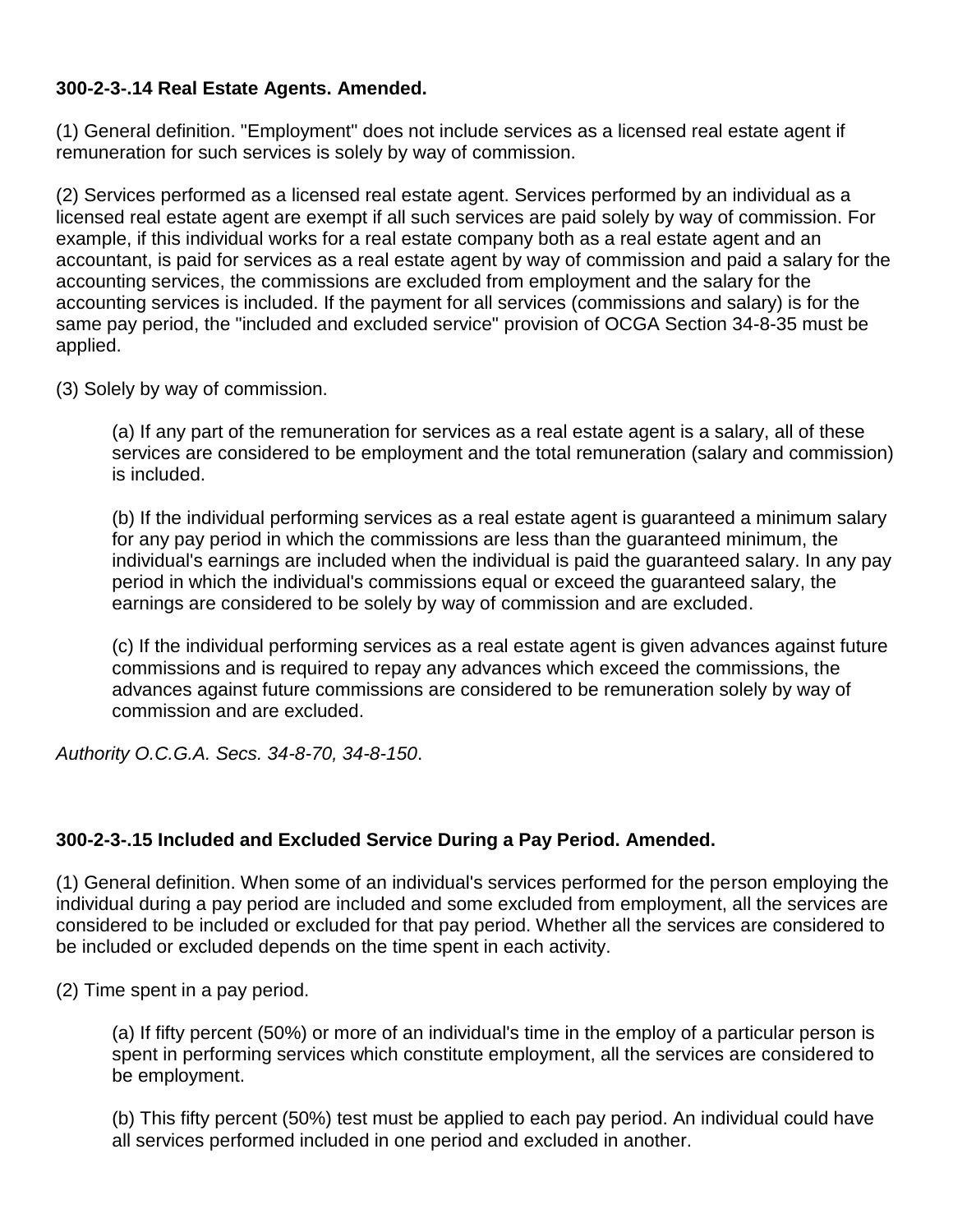(3) Employer must verify time spent. In order to have all services performed by an individual excluded, the employer must show to the satisfaction of the department that less than fifty percent (50%) of the time spent in any pay period is for services which constitute employment.

(4) Pay period. This section of the Law does not apply if there is no regular pay period, the pay period covers more than thirty-one (31) consecutive days or there are separate pay periods for the included and excluded services.

*Authority O.C.G.A. Secs. 34-8-70, 34-8-150.*

## **300-2-3-.16 Agricultural Labor. Amended.**

(1) General definition. Generally, agricultural labor is exempt under OCGA Section 34-8-35, unless it is covered under OCGA Section 34-8-33(a)(3). OCGA Section 34-8-33 covers larger agricultural employers based on wages paid or number of individuals employed.

(2) Definition of terms. The terms used in this section are defined as follows:

(a) Agricultural commodities. Agricultural commodities include livestock, bees, poultry, furbearing animals, wildlife and all crops such as fruits, nuts, vegetables, grains and other commodities grown in the soil or other growth mediums for use or profit.

(b) Horticultural commodities. Horticultural commodities are flowers and nursery products such as sod, fruit trees, shade trees, Christmas trees, ornamental plants and shrubs.

(c) Raising and harvesting. Raising includes such things as planting the seeds, watering or irrigating, applying insecticide or fertilizer and otherwise caring for the commodity prior to harvesting. In regard to livestock, bees, poultry, fur-bearing animals and wildlife, raising includes caring for, feeding, shearing, breeding, training and managing. Harvesting includes such things as picking, cutting, threshing, shucking corn, baling hay, and hulling nuts. Horticultural commodities are harvested when they are available for sale.

(d) Farm. A farm is any place used mainly for raising agricultural or horticultural commodities such as a ranch, orchard, nursery, greenhouse or other similar structure.

(3) Agricultural labor. "Agricultural labor" means any service performed in any one of the following:

- (a) On a farm, in the employ of any person in connection with:
	- 1. Cultivating the soil, which includes plowing, dragging and fertilizing; or
	- 2. Raising or harvesting any agricultural or horticultural commodity.

(b) In the employ of the owner or operator of a farm, if the major part of the service is performed on a farm, in connection with: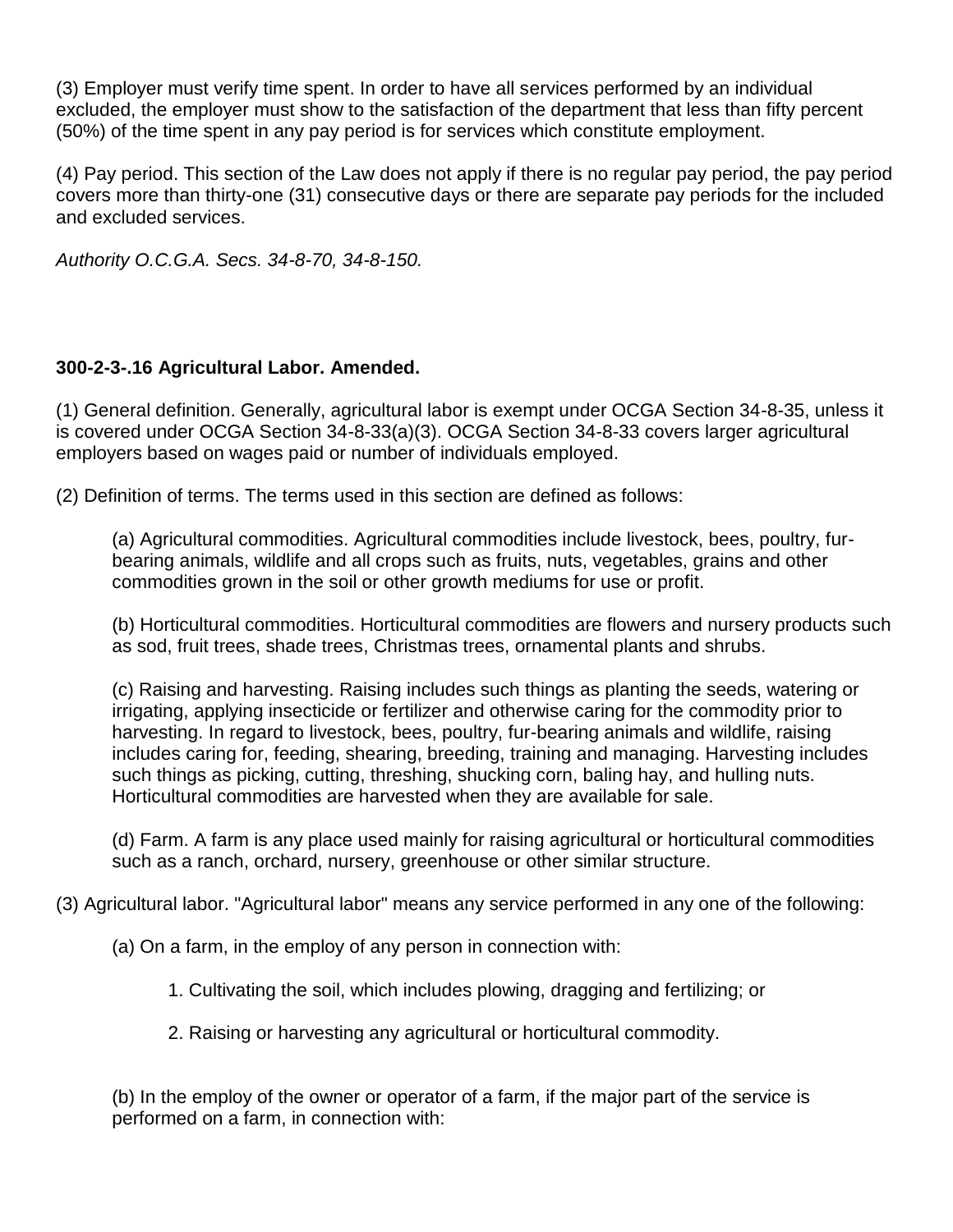1. The operation, management, conservation, improvement or maintenance of the farm and its tools and equipment. This includes clearing land, leveling land, selling agricultural commodities raised by the operator and services performed by painters, mechanics, farm supervisors and bookkeepers, provided the individual is not an employee of another firm hired by the farm operator; or

2. Salvaging timber or clearing land of brush or other debris left by a hurricane, storm, flood or other natural disaster.

(c) In the employ of any person in connection with:

1. The production or harvesting of agricultural commodities defined in Section 15(g) of the Federal Agricultural Marketing Act. These commodities are limited to crude gum (oleoresin) from a living tree, and gum spirits of turpentine and gum rosin processed from crude gum by the original producer of the crude gum; or

2. The ginning of cotton; or

3. The operation or maintenance of ditches, canals, reservoirs or waterways if not owned or operated for profit and used primarily for farming purposes.

(d) In the employ of the operator of a farm or group of operators of farms who produce more than one-half of the commodity and perform services with respect to such commodity in its unmanufactured state in:

1. Handling, planting, drying, packing, packaging, processing, freezing, grading or storing the commodity. However, services performed in connection with commercial canning or commercial freezing do not constitute agricultural labor; or

2. Delivery to storage or to market or to a carrier for transportation to market of the commodity. However, services performed in connection with any agricultural or horticultural commodity after its delivery to a terminal market for distribution for consumption or in connection with the wholesaling and retailing of the commodity do not constitute agricultural labor. The selling activity, however, is agricultural when it is performed on the farm.

(4) Examples of the application of the definition of agricultural labor.

(a) Raising and selling. Services in connection with raising agricultural or horticultural commodities are agricultural labor. However, if this business also sells the commodity, the selling activity is not agricultural labor unless performed on the farm.

(b) Included and excluded services (agricultural labor). If in example (a) above, the same individual performs both agricultural and nonagricultural labor, the entire service will be considered to be agricultural labor if fifty percent (50%) or more of the individual's time in a pay period was spent in agricultural labor (see OCGA Section 34-8-33).

(c) Poultry hatchery. Poultry hatchery services are agricultural labor provided they are performed on the farm or in the employ of a farm operator or group of operators who produced more than one-half the commodity (the eggs). Services for a commercial hatchery that is not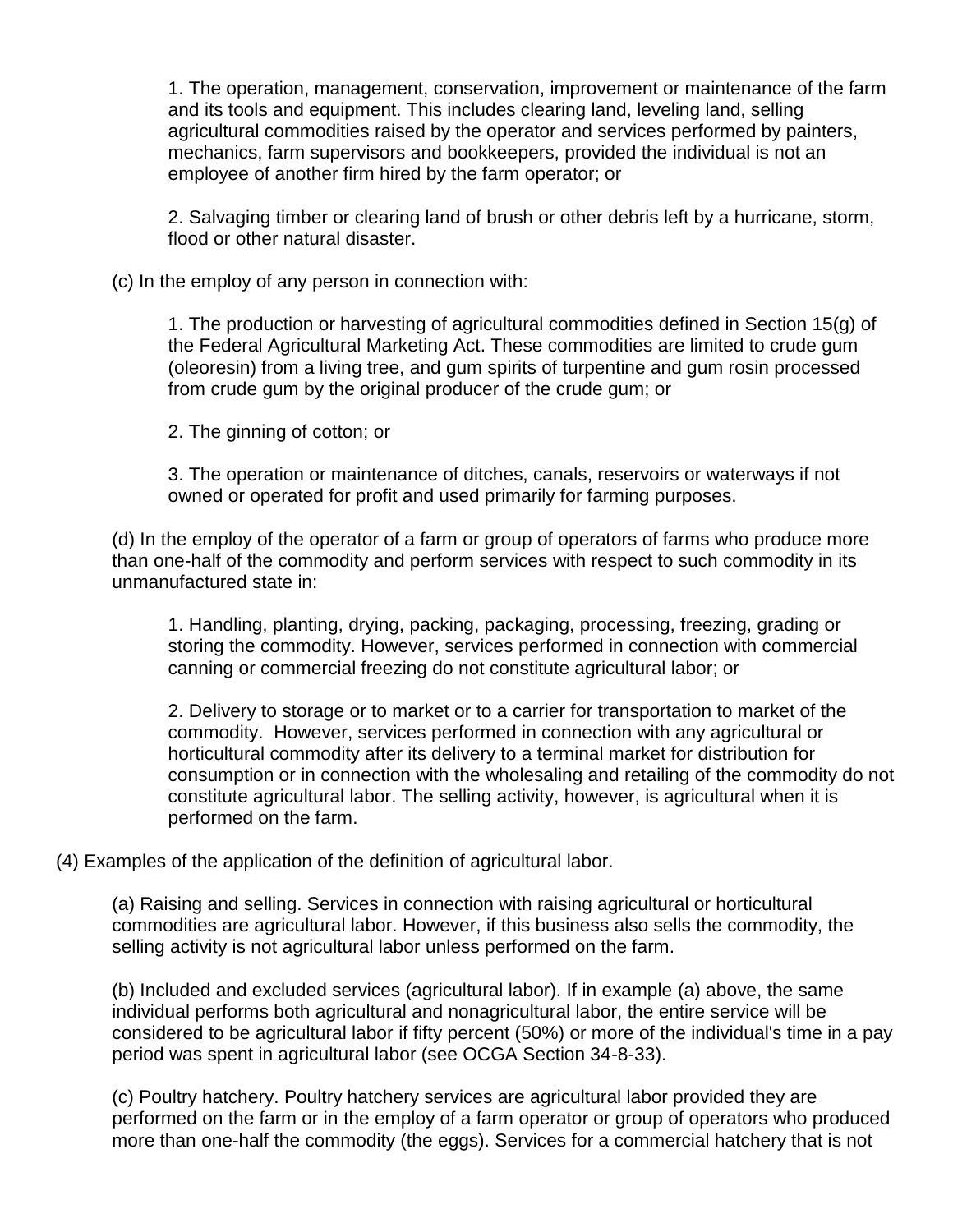part of a farm that raises poultry are not agricultural labor.

(d) Raising livestock. Raising livestock and related activities performed on a farm are agricultural labor. Services in connection with livestock held, cared for and fed in a feed lot over an extended period of time to make an appreciable weight increase are agricultural labor. However, operating a stable or stud farm where no animals are raised is agricultural labor only if it is performed on a farm. Services in connection with racing, using livestock in rodeos, exhibiting livestock and training livestock for these purposes are not agricultural labor when not performed on the farm where the animals were raised.

(e) Forestry, lumbering and landscaping. Services performed in forestry, lumbering and landscaping are not agricultural labor.

*Authority O.C.G.A. Secs. 34-8-70, 34-8-150.*

# **300-2-3-.17 Successorship.**

Any legal entity who acquires by purchase, merger, consolidation or other means substantially all of the trade, business or assets of any employer and continues such business shall be deemed a successor to the employer from whom the business was acquired, subject to the mandatory and prohibited successorship provisions in subsections (g) and (h) of O.C.G.A. Section 34-8-153. Pursuant to Section 303(k) of the federal Social Security Act, as amended by the SUTA-Dumping Prevention Act of 2004 (P.L. 108-295), the requirements of mandatory and prohibited transfers of unemployment experience rates of contribution stated therein shall be applicable effective January 1, 2006 to all transfers of experience on or after that date. Factors to be considered by the Commissioner in making a determination of whether a successorship has occurred and whether successorship treatment is required or prohibited include, but are not limited to, the following:

(a) When successorship is not otherwise required or prohibited, a rebuttable presumption of successorship shall arise if 90% or more of the predecessor's trade, business or assets were transferred;

- (b) Continuity of workforce;
- (c) Continuity of the predecessor's business enterprise;
	- 1. Whether the same facility is used;
	- 2. Whether the same customers are used;
	- 3. Whether the business services the same geographic area;
	- 4. Whether the same trade or business enterprise is continued;

5. Whether there are any significant changes in management and supervision of employees;

(d) Continuity of bargaining unit, if any; if there is a bargaining unit, did the acquirer: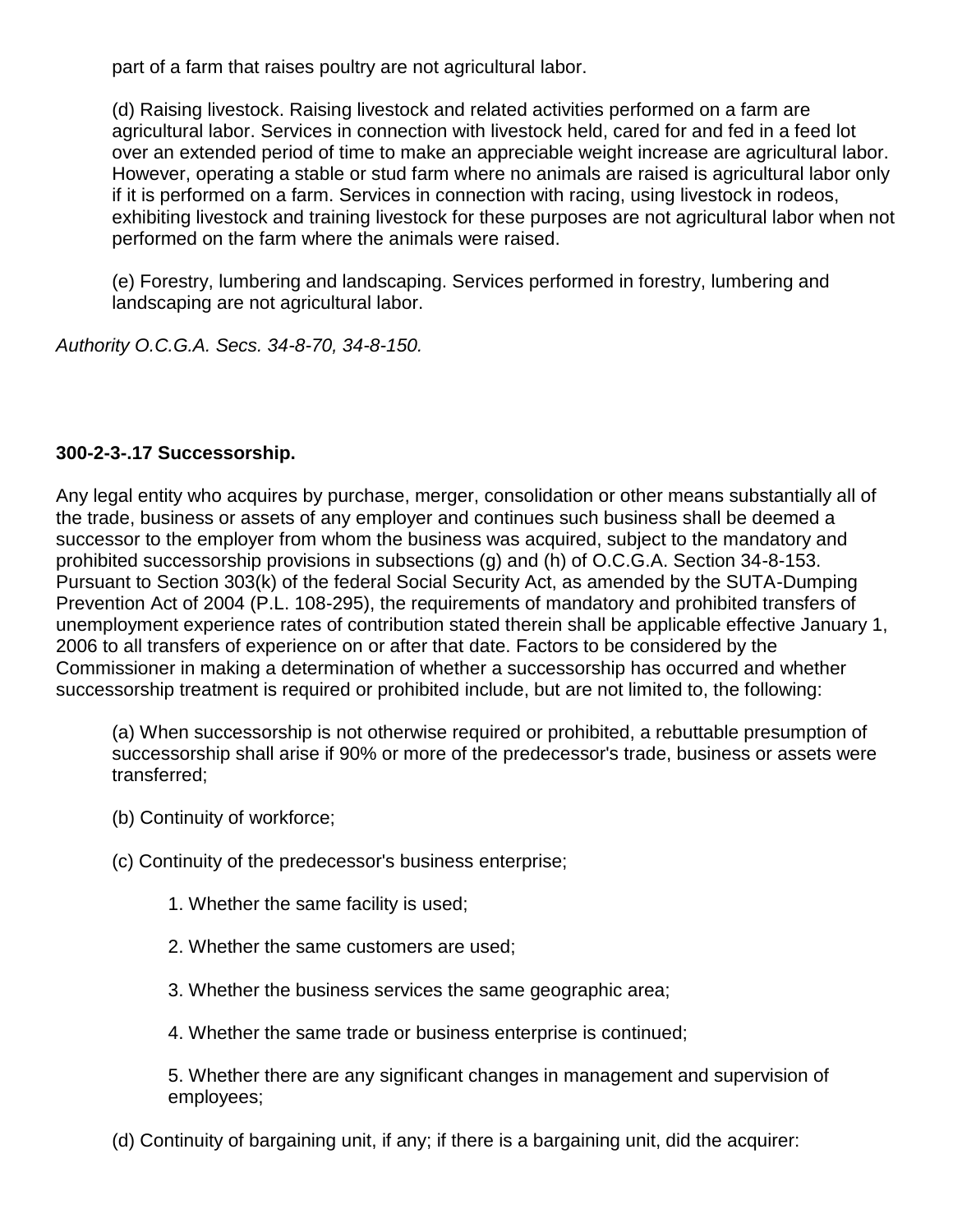1. Expressly assume the bargaining unit?

2. Expressly reject the bargaining unit?

3. Make any change in the craft designations?

4. Continue to use the same hiring hall?

5. Hire new employees such that the bargaining unit no longer represents a majority of the workers?

(e) Whether there occurred a hiatus in the business activities. The length of the hiatus shall be considered by the Commissioner.

1. When successorship is not otherwise required or prohibited, there shall be a rebuttable presumption in favor of successorship if the hiatus is less than two (2) weeks.

2. When successorship is not otherwise required or prohibited, there shall be a rebuttable presumption against successorship if the hiatus is two (2) weeks or more.

(f) Whether the employees of the predecessor had reason to believe that employment would continue.

(g) Substantially common ownership, management, or control over the trade or business acquired;

1. Whether there are any significant changes in ownership of the predecessor and the successor before, during or after the acquisition;

2. Whether the predecessor and the successor are owned by any of the same individual(s), any of the same legal entities, or any of the same legal entities which are owned by any of the same individual(s);

3. Whether any of the owners of the predecessor and the successor have familial or financial relationships without regard to the acquisition;

4. Whether there are any significant changes in the management and supervision of employees before and after the acquisition;

5. Whether any officer, major stockholder, or other person having charge of the affairs of the predecessor, or of the successor, has meaningful authority, directly or indirectly, by contract or in fact, regarding the affairs of the other;

6. Whether capital investments in the predecessor and the successor were supplied by any of the same individual(s) or legal entities;

7. Whether the operational financing of the predecessor and the successor are controlled or directed by any of the same individual(s) or legal entities.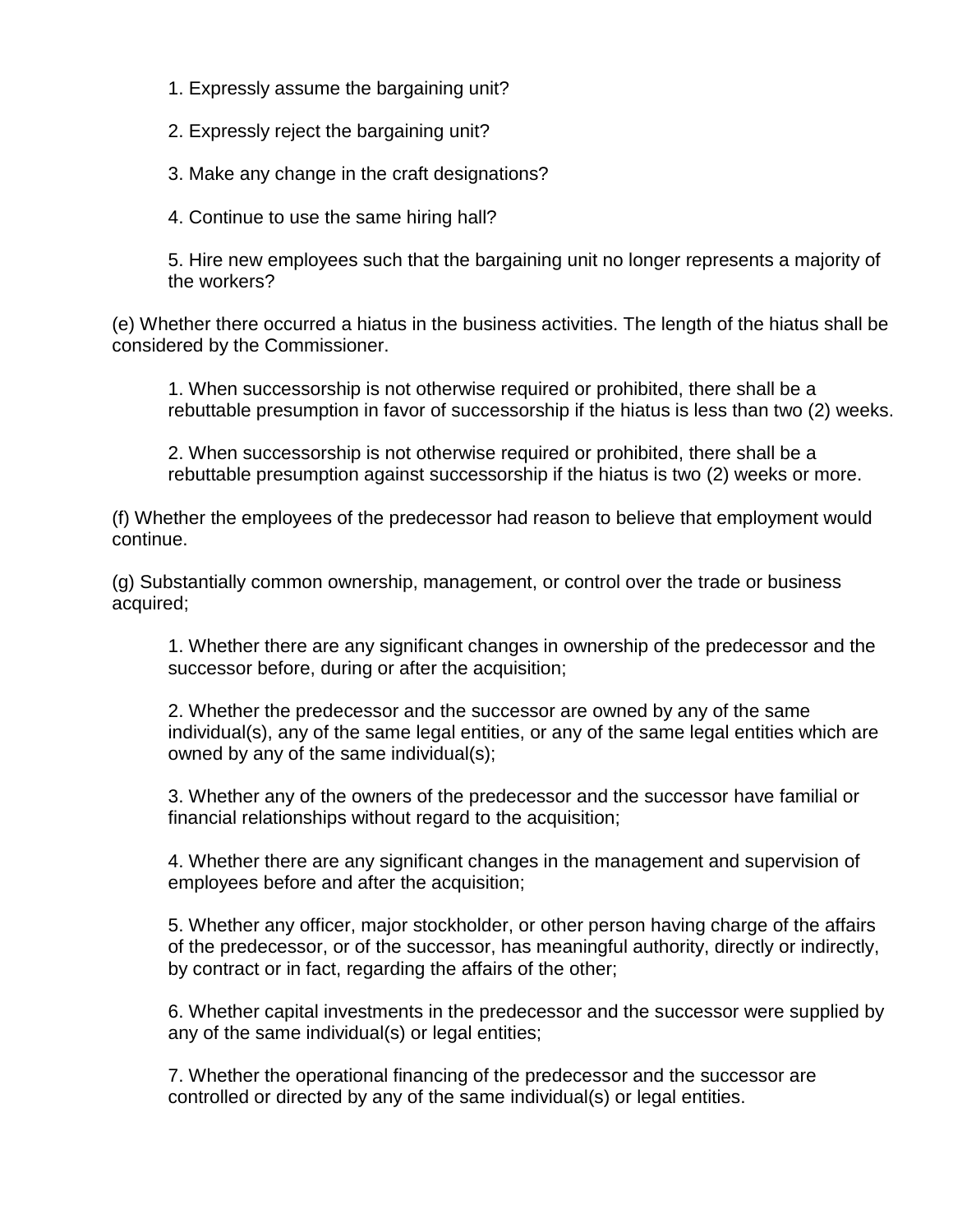(h) Whether or not the successor acquired the trade, business or assets of the predecessor solely or primarily for the purpose of obtaining a lower rate of unemployment tax contributions;

1. Whether the predecessor's business enterprise was active at the time of the acquisition;

2. The cost of acquiring the predecessor's trade or business;

3. Whether the cost of acquiring the predecessor was reasonably related to the market value of the predecessor's trade or business;

4. Whether the successor actually continued the business enterprise of the predecessor;

5. How long the successor continued the business enterprise activity of the predecessor;

6. Whether a substantial number of new employees were hired by the successor for performance of duties unrelated to the business enterprise activity conducted by the predecessor before the acquisition;

7. The potential unemployment insurance tax savings in contributions costs which favorable successorship treatment might achieve compared to the cost of the acquiring the predecessor's trade or business.

*Authority O.C.G.A. Secs. 34-8-70, 34-8-153, 34-8-157, 42 U.S.C. 503(k), SUTA-Dumping Prevention Act of 2004 (P.L. 108-295).*

## **300-2-3-.18 Partial Transfer of Employment Experience.**

(1) Partial transfers of experience shall be subject to the mandatory and prohibited successorship provisions in subsections (g) and (h) of O.C.G.A. Section 34-8-153. The department shall consider, without limitation, the factors listed in Section 300-2-3-.17 to determine the applicability of subsections (g) and (h) of O.C.G.A. Section 34-8-153 to partial transfers of employment experience. Pursuant to Section 303(k) of the federal Social Security Act, as amended by the SUTA-Dumping Prevention Act of 2004 (P.L. 108-295), the requirements of mandatory and prohibited transfers of unemployment experience rates of contribution stated therein shall be applicable effective January 1, 2006 to all transfers of experience on or after that date attributable to transfers of any part of an existing trade or business, including transfers of any clearly identifiable or separable portion of the organization.

(2) When successorship is not otherwise required or prohibited, upon mutual agreement by both predecessor and successor, partial transfer of employment experience and payroll records of an employer may be approved if:

(a) A clearly identifiable or separable portion of the organization, trade or business was transferred as provided in O.C.G.A. Section 34-8-153.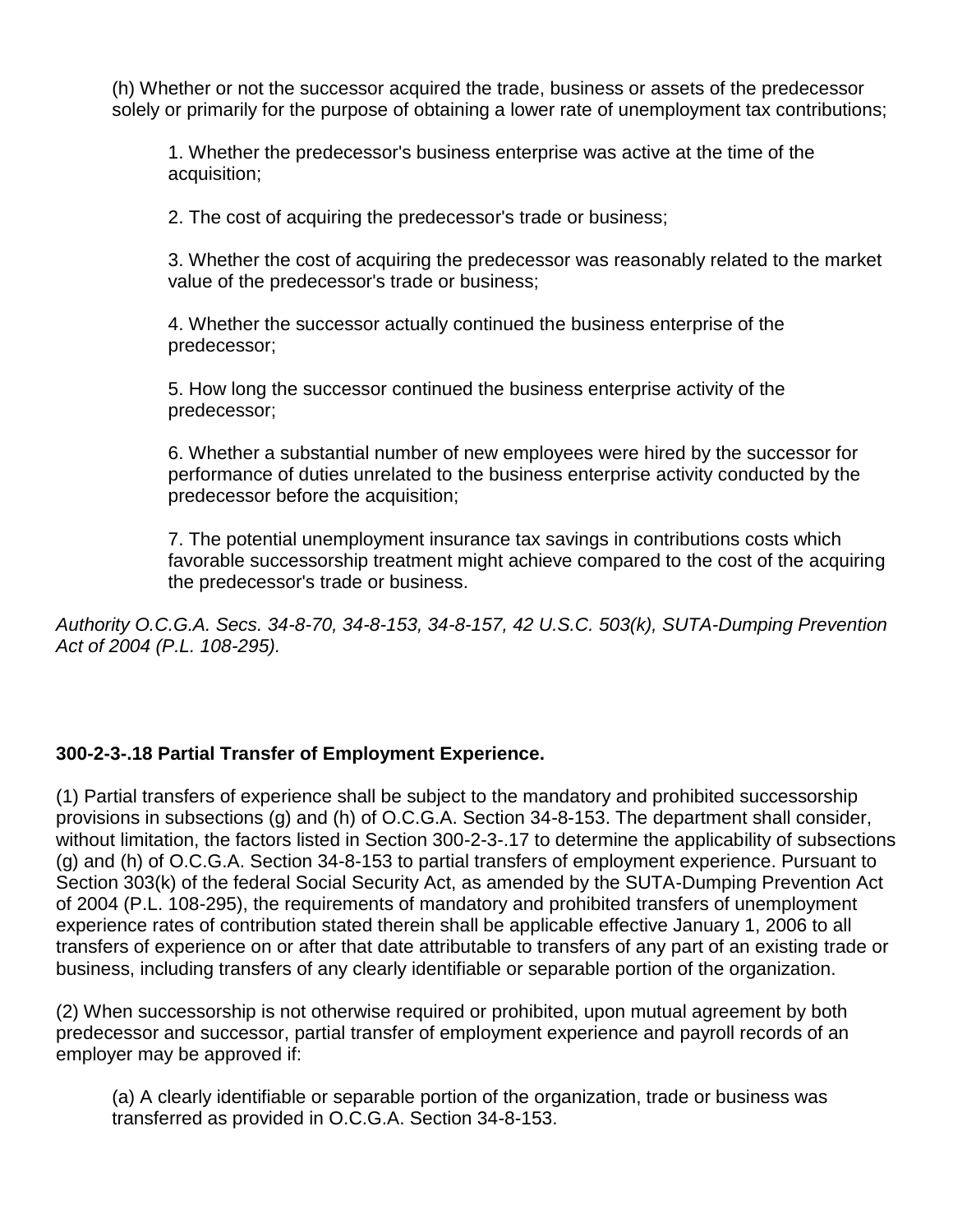(b) The acquiring unit continues to operate the acquired portion of such organization, trade or business and is a liable employer or becomes liable as provided by O.C.G.A. Section 34-8- 153.

1. Where the successor is an employer or becomes an employer, application and agreement signed by both predecessor and successor are made by the successor employer within the two (2) calendar quarters following the quarter in which the acquisition occurred;

2. For good cause shown, time for filing such application may be extended not exceeding thirty (30) days;

3. Application and agreement shall be made on Georgia Department of Labor forms and shall include payroll and other information as required by such form; and

(c) Notice of said transfer was made as provided by Rule 300-2-2-.02.

(3) The predecessor and successor employers, after the formal application shall, upon request, file with the Georgia Department of Labor such other reports and forms as are deemed necessary.

(4) Upon receipt of the application and agreement, a transfer percentage will be determined by relating the total taxable payroll of the acquired portion for the eighteen (18) month period immediately preceding the date of acquisition to the total taxable payroll of the predecessor for the same period. In cases where taxable payroll information for the eighteen (18) month period is not available, taxable payroll for a lesser period may be used.

(5) When not otherwise required or prohibited, where the successor is a liable employer and acquires a liable employer and, at the time of acquisition, the predecessor's tax rate is higher than that of the successor, the successor's current rate shall continue until the end of the calendar year. The experience history of the predecessor shall not be transferred to the successor. If the predecessor's tax rate at the time of acquisition is lower than or equal to the rate of the successor, the experience history shall be transferred to the successor and used in future rate calculations.

(6) When not otherwise required or prohibited, where a successor who is not a liable employer acquires an existing business and, at the time of acquisition, the tax rate is greater than the new employer rate, the successor shall be assigned the new employer tax rate. The experience history of the predecessor shall not be transferred to the successor. The successor shall retain the new tax rate until eligible for a rate computation based on the successor's own experience history.

(7) When not otherwise required or prohibited, where a successor who is not a liable employer acquires an existing business and, at the time of acquisition, the predecessor's tax rate is lower than the new employer tax rate, the experience history shall be transferred to the successor, and the successor shall retain the predecessor's tax rate for the remainder of the calendar year. The successor's tax rate for future years will be computed based on the combined experience history of the predecessor and successor.

(8) When not otherwise required or prohibited, where a successor employer acquires multiple predecessors, the experience history of any predecessor with a tax rate lower than the new employer tax rate shall be transferred, but the experience history of any predecessor with a tax rate higher than the new employer tax rate shall not be transferred.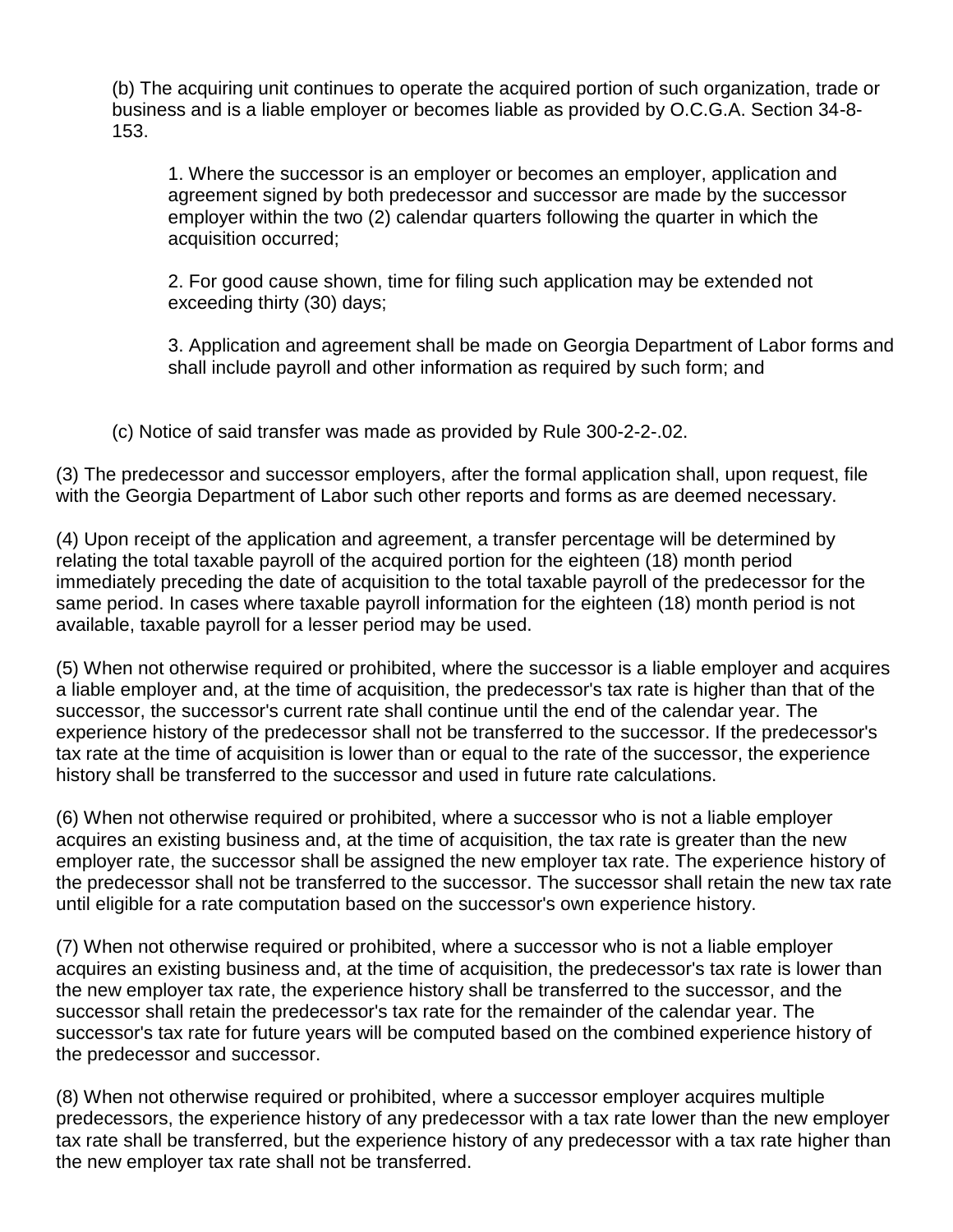(9) Termination of an employing unit's unemployment experience history account means the employer either has ceased doing business in Georgia, with no reasonable expectation or intention to resume doing business in Georgia in the future, or the employer has fallen below the threshold of minimum coverage for a particular category of employer as more fully described in O.C.G.A. Section 34-8-33. For example, an agricultural employer which no longer has ten or more individuals in the employ, or a non-profit employer which no longer has four or more individuals in its employ may request termination of coverage. In either event, an employer must specifically request, in writing, termination of its account, and specify the reason for the termination. A statement to the effect that the employer no longer has employees or has ceased doing business shall not suffice as a request for termination, but shall constitute grounds for inactivation of an account.

(a) Inactivation of an account means the account may be re-activated in the future. In such event, the unemployment insurance experience tax rate history of the account remains, and will be merged with future experience for purposes of tax rate calculation.

(b) The unemployment insurance experience tax rate history of a terminated account ceases to exist. In the remote event such an employer were to reactivate its account in the future, it would be assigned a new employer rate, without regard for its prior tax rate history or experience.

*Authority O.C.G.A. Secs. 34-8-70, 34-8-33, 34-8-153, 34-8-157, 42 U.S.C. 503(k), SUTA-Dumping Prevention Act of 2004 (P.L. 108-295).*

## **300-2-3-.19 Inactivation of Accounts.**

The experience rated account of any employer which submits eight (8) successive reports showing no wages paid shall be automatically inactivated. In the event such employer resumes employment at some future date, the employer shall be assigned the new employer rate, until such employer has accumulated at least thirty-six (36) consecutive calendar months of employment ending on the computation date for that calendar year. After that time, the entire experience rating history shall be used in computing the contribution rate.

*Authority O.C.G.A Secs. 34-8-70, 34-8-157.*

## **300-2-3-.20 Voluntary Contributions.**

OCGA Section 34-8-178 of the law allows employers the annual option of making voluntary contributions for the purpose of lowering their tax rate. All employers are notified annually of the provision and their eligibility for a rate buy down.

(a) Employers who qualify for a rate buy down shall pay in certified funds which are postmarked no later than 30 days from the issue date of the Voluntary Contribution notice.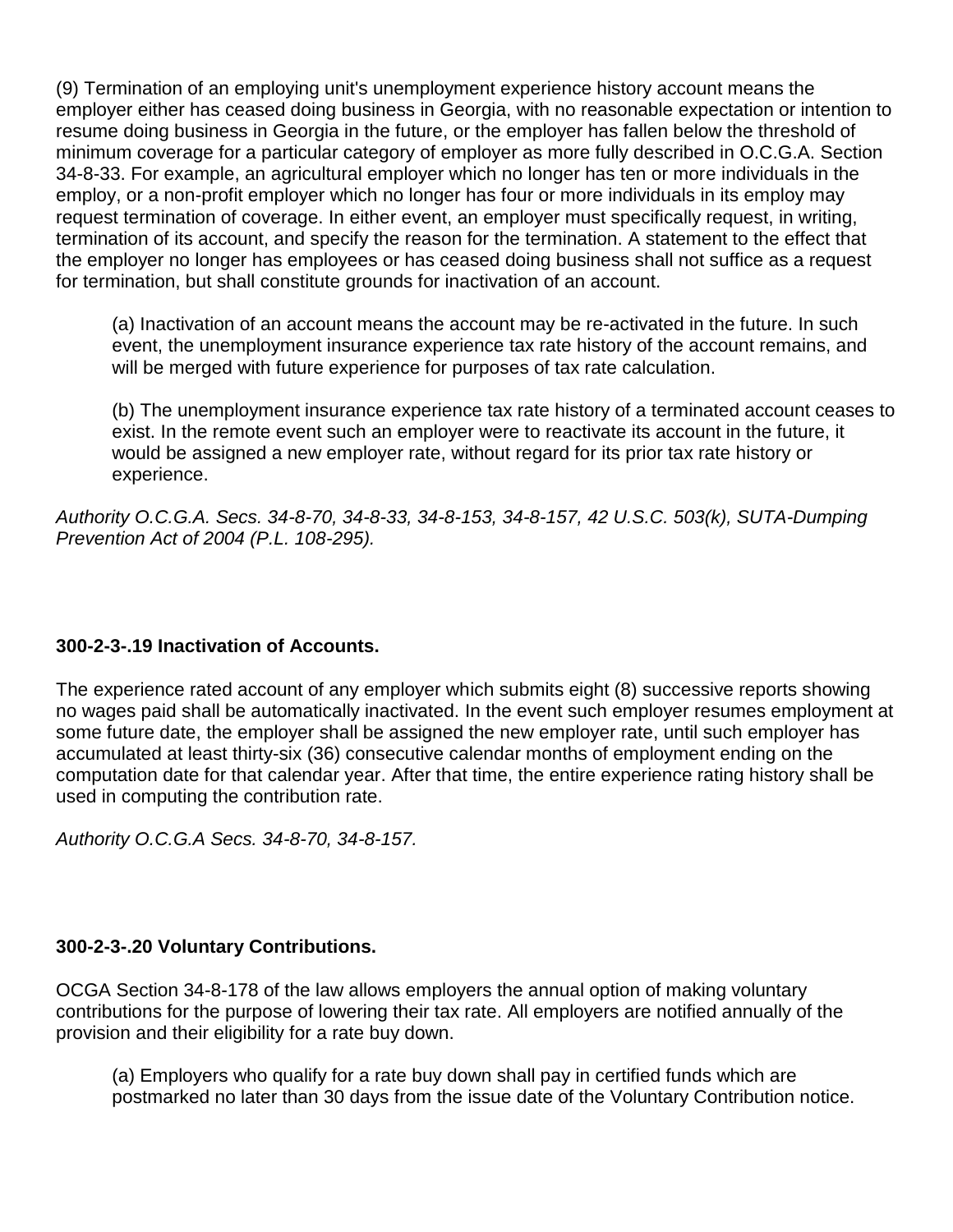(b) Employers ineligible for the buy down are those who have the lowest tax rate, or have delinquent report(s) or have insufficient experience history for a rate computation.

(c) Voluntary contributions when accepted from an employer will not be refunded in whole or part.

*Authority O.C.G.A. Secs. 34-8-70, 34-8-178.*

# **CHAPTER 300-2-4 UNEMPLOYMENT INSURANCE BENEFIT PAYMENTS**

|  | 300-2-4-.01 Regular Unemployment Insurance Benefit Payments     | $300 - 2$ |
|--|-----------------------------------------------------------------|-----------|
|  | 300-2-4-.02 Registration of Claimants for Possible Referrals to | $300 - 2$ |
|  | <b>Job Openings</b>                                             | $300 - 2$ |
|  | 300-2-4-.03 Reporting Requirements on Claims                    | $300 - 2$ |
|  | 300-2-4-.04 Unemployment Insurance Extended Benefit             | $300 - 2$ |
|  | Payments                                                        | $300 - 2$ |
|  | 300-2-4-.05 Employer Supplemental Unemployment Benefit          |           |
|  | Payments                                                        |           |

-4-.06 Issuance of Replacement Checks -4-.07 Repealed -4-.08 Waiver of Overpayments -4-.09 Partial Unemployment -4-.10 Mass Separation -4-.11 Extended Benefits

#### **300-2-4-.01 Regular Unemployment Insurance Benefit Payments. Amended.**

Pursuant to the provisions of OCGA Sections 34-8-190, 34-8-191, and 34-8-195, filing claims:

(a) Total and part-total claims. To file a claim for total or part-total unemployment, an individual must report in person at the local Georgia Department of Labor office most accessible to the individual, and file a claim on forms specified by the Department of Labor. Registration for work with the department is required as directed by the department and failure to register may cause benefits to be withheld.

(b) Partial Claims. Form DOL-408, "Weekly Report of Low Earnings", properly completed, shall constitute a claim for compensable credit with respect to such week of partial unemployment covered by the claim. Form DOL-408, "Weekly Report of Low Earnings", shall be completed by the employer and furnished to the employee no more than thirty (30) days from the end of the employer's payroll week during which employee worked less than full-time. Provided such employee may, upon failure of the employer to provide such forms, file such claim at the nearest claims office of the department. Such claims must be filed within sixty (60) days from the end of the employer's payroll week in which said claimant worked less than full-time. Provided, further, that the limitations imposed hereunder may, in the discretion of the Commissioner or the Commissioner's designee, be waived upon the showing of extenuating circumstances.

*Authority O.C.G.A. Secs. 34-8-70, 34-8-170, 34-7-190.*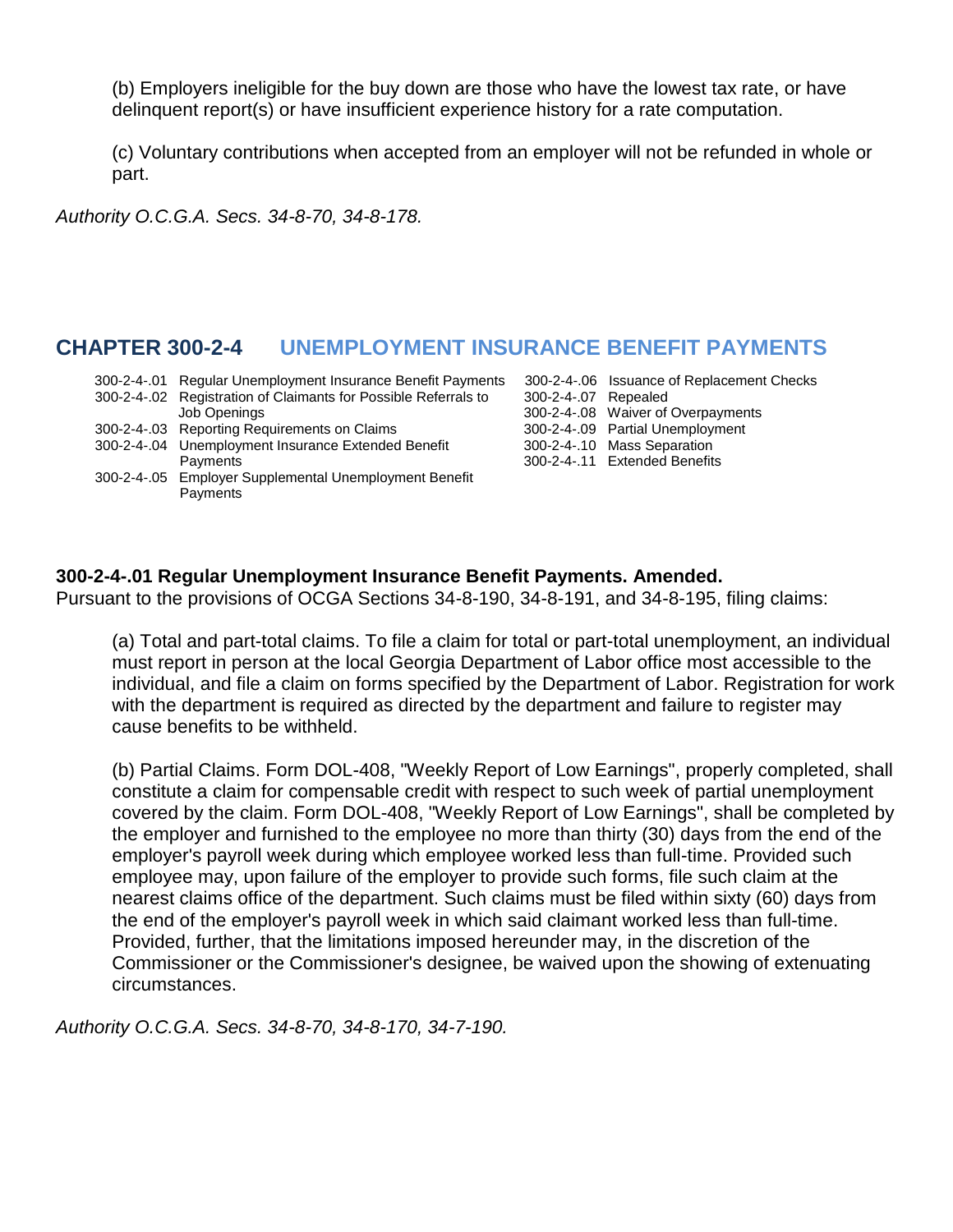## **300-2-4-.02 Registration of Claimants for Possible Referrals to Job Openings. Amended.**

(1) Claimants are required to report as directed by the department to register with the department's Field Service Office for screening and referral to employers who are currently offering employment (except as provided below). Unemployment benefits will cease to be payable unless registration has been completed as directed. The department will notify claimants from time to time to report to the department to give reports on work search activities and for the department to make job referrals as appropriate.

(2) Exceptions to registration requirements are granted to qualified applicants who are:

(a) On short term layoff but who have a definite date of recall to their previous employment within six (6) weeks of the last day worked;

(b) Partial claimants as described in Section 300-2-4-.01 of these rules;

(c) Claimants who are attending training approved by the Commissioner;

(d) Members of unions who routinely and regularly receive all of their job referrals from socalled hiring halls or similar placement facilities and whose eligibility for membership in the union would automatically cease upon acceptance of other work; and

(e) Claimants involved in a strike or similar labor dispute, provided, however, claimants who have been locked out of their job must register with the department for possible job referrals if so directed by the department.

*Authority O.C.G.A. Secs. 34-8-70, 34-8-150, 34-8-155, 34-8-158(3), 34-8-170, 34-8-191.*

## **300-2-4-.03 Reporting Requirements on Claims. Amended.**

(1) Total claims. To claim credit for weeks of unemployment subsequent to a claim filed pursuant to this Section the claimant shall report as directed by the local office of the department at which the claim was filed.

(a) For reasons found to constitute good cause, a claimant unable to report on the claimant's regular reporting day to the local office at which the claimant filed the claim may be permitted to report at any local office of the department within the two (2) day period following the claimant's regular reporting day.

(b) A claimant may report by mail for the week of unemployment which immediately precedes the date of the claimant's reemployment to a full-time job, provided the claimant filed a claim at the beginning of the week for which the claimant claims unemployment insurance.

(c) Partial claims. Form DOL-408, "Weekly Report of Low Earnings", mailed or delivered by the employer to the Georgia Department of Labor, shall constitute such claimant's report on the individual's claim, provided that such form is properly executed by both employer and claimant. (See [Rule 300-2-4-.09\)](https://www.lexis.com/research/buttonTFLink?_m=817165f7f7409930a638391aaef280df&_xfercite=%3ccite%20cc%3d%22USA%22%3e%3c%21%5bCDATA%5bGa.%20Comp.%20R.%20%26%20Regs.%20r.%20300-2-4-.03%5d%5d%3e%3c%2fcite%3e&_butType=4&_butStat=0&_butNum=1&_butInline=1&_butinfo=GA%20ADMIN%20300-2-4-.09&_fmtstr=FULL&docnum=3&_startdoc=1&wchp=dGLbVzk-zSkAl&_md5=8203aba7fc671993e3b4908bb00dfe53).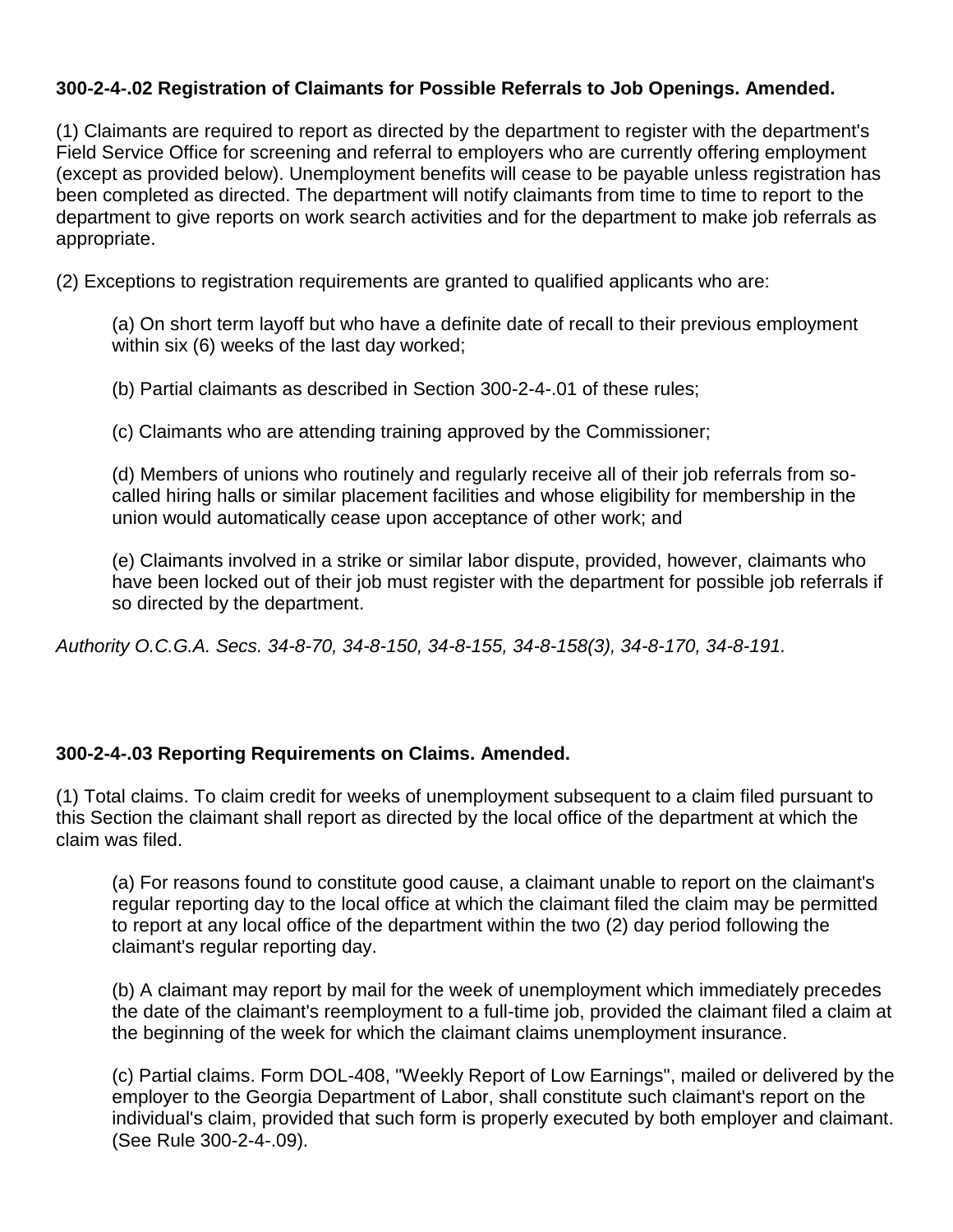(2) Notwithstanding any provision of this rule, any notice of appeal must be filed within the time limitations specified in Chapter 5 of these rules.

*Authority O.C.G.A. Secs. 34-8-51(b)(2), 34-8-70, 34-8-170, 34-8-190.*

#### **300-2-4-.04 Unemployment Insurance Extended Benefit Payments. Amended.**

Except where the result would be inconsistent with provisions of OCGA Section 34-8-197, all portions of these rules which apply to claims for, or the payment of regular benefits shall apply to claims for, and the payment of extended benefits.

*Authority O.C.G.A. Secs. 34-8-70, 34-8-151, 34-8-155, 34-8-170, 34-8-190.*

#### **300-2-4-.05 Employer Supplemental Unemployment Benefit Payments. Amended.**

(1) All employers who have signed a contract agreeing to make contributions to a trust fund from which supplemental unemployment benefits may be paid to its unemployed workers, shall immediately furnish to the department a copy of the agreement and subsequent changes or amendments. It shall be determined whether the contract in reality provides for a supplemental plan such as is permitted under OCGA Section 34-8-49(b)(2) and [34-8-45](https://www.lexis.com/research/buttonTFLink?_m=4035e4b71be6f5c27ca71c67b6631b1d&_xfercite=%3ccite%20cc%3d%22USA%22%3e%3c%21%5bCDATA%5bGa.%20Comp.%20R.%20%26%20Regs.%20r.%20300-2-4-.05%5d%5d%3e%3c%2fcite%3e&_butType=4&_butStat=0&_butNum=2&_butInline=1&_butinfo=GACODE%2034-8-45&_fmtstr=FULL&docnum=5&_startdoc=1&wchp=dGLbVzk-zSkAl&_md5=7ef1a223c9e3b0c527d2ec7168c10f32) and one which will not prevent payment of unemployment insurance to employees who meet all eligibility requirements.

(2) To be approved as a valid supplemental unemployment benefit plan, the following conditions must be met:

(a) The employer must submit a written request for approval of the plan to the Policy and Procedures Section of this Department at least thirty (30) days prior to the implementation of such plan, plant closure, or mass layoff;

(b) The request must be accompanied by a copy of the agreement between the company and its workers;

(c) Payments under the proposed supplemental unemployment benefit plan must be specifically designated as such, and must be intended solely as a supplement to unemployment insurance benefits;

(d) The payments of the proposed plan must be guaranteed to all employees, and set aside by the employer in a designated trust fund; and

(e) Payments made in accordance with the plan must be issued in weekly increments, and be conditional based on eligibility for unemployment insurance benefits.

*Authority O.C.G.A. Secs. 34-8-51(b)(2), 34-8-70, 34-8-170, 34-8-190.*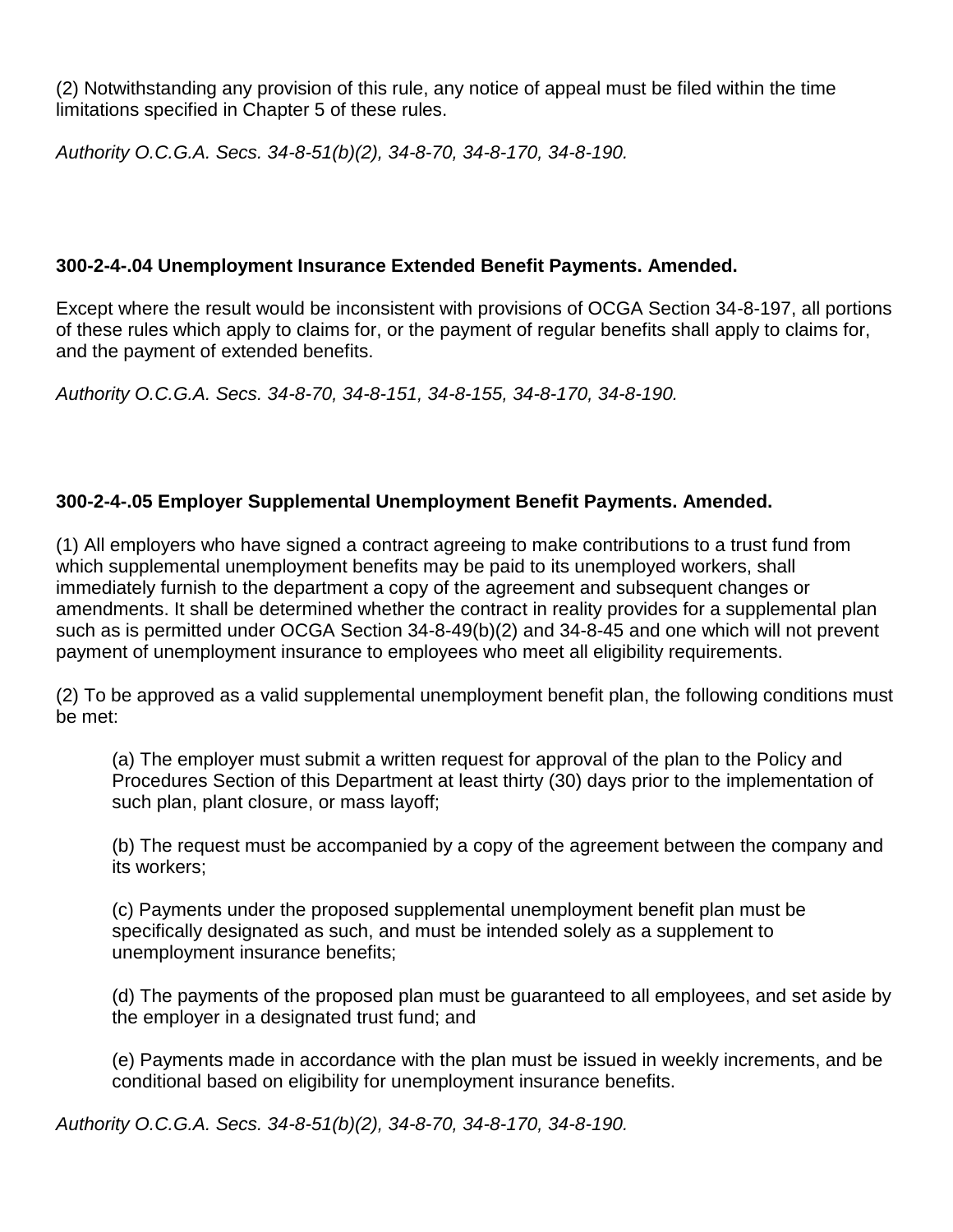## **300-2-4-.06 Issuance of Replacement Checks. Amended.**

(1) A replacement for any check that has not been received by the claimant nor cleared the account of the department shall not be processed until thirty (30) days after the original check date and, only upon proper completion of Form Claims Memorandum DOL-157.3, or other documentation that the Commissioner determines to be acceptable, certifying that neither the claimant nor any person authorized by or acting on behalf of the claimant received the check or any portion of its proceeds.

(2) A replacement check may be issued when an identifiable part of the original unpaid check is returned to the department in a torn or mutilated condition.

(3) A replacement check may be issued for a check with forged or erroneous endorsement upon completion of the following actions:

(a) Claimant reviews and denies validity of signature;

(b) Claimant completes "Affidavit of Forged Endorsement and Application For New Check", Form DOL-477A, certifying that neither the claimant nor any person authorized by or acting on behalf of the claimant has cashed said check or received any portion of the proceeds therefrom; and

(c) The department has had the proceeds of the original forged or erroneous check restored to the account of the department.

*Authority O.C.G.A. Secs. 34-8-70, 34-8-152, 34-8-170, 34-8-190*.

#### **300-2-4-.07 Repealed.**

#### **300-2-4-.08 Waiver of Overpayments. Amended.**

(1) An individual shall be required to repay an overpayment of unemployment insurance benefits unless a timely application for waiver is filed and such repayment, in the discretion of the Commissioner or the Commissioner's designee, is determined to be inequitable under this rule and fault is not found to be attributable to that individual. Such determination shall not be appealable.

(2) A waiver of an unemployment insurance overpayment may not be granted if the request for such waiver is filed later than fifteen (15) calendar days following the release date of the Notice of Overpayment. Provided, however, that such time limitation may be extended, in the discretion of the Commissioner or the Commissioner's designee, upon a showing of extenuating circumstances which prevented the filing of a timely waiver request by the claimant and such circumstances were beyond the claimant's control.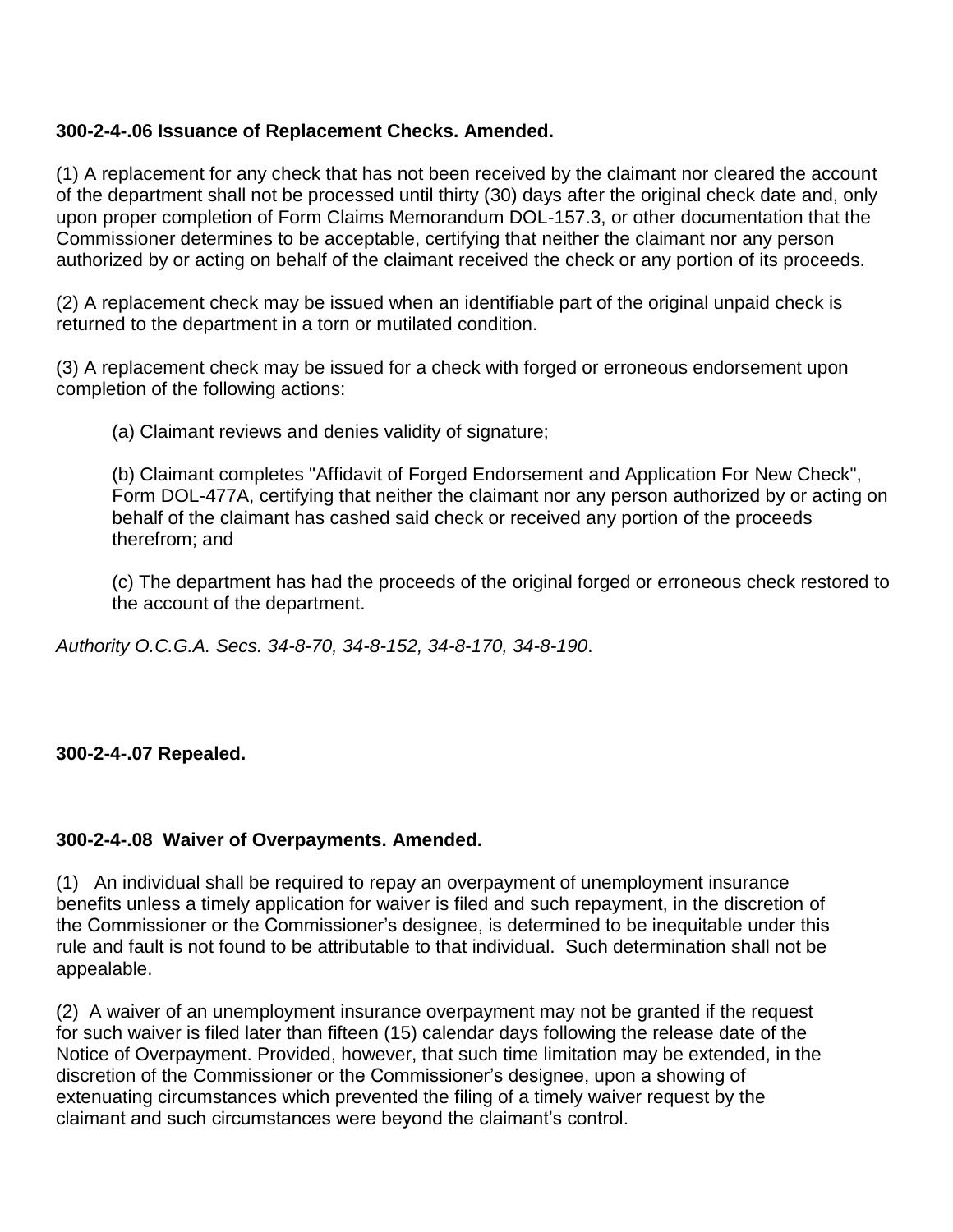(3) A waiver of an unemployment insurance overpayment may not be granted to any individual who has been expressly determined to have brought about such overpayment by the presentation of false or misleading statements or representations, whether or not such action has been determined fraudulent, when such individual could have or should have known such information presentation was false or misleading.

(4) A waiver of an unemployment insurance overpayment may be granted to an individual only if:

(a) a timely application for waiver is filed;

(b) fault is not attributable to the individual, as outlined in paragraph (3) of this rule;

(c) the individual provides, at the time of the individual's request for a waiver, satisfactory evidence of circumstances showing repayment would genuinely work a financial hardship on the individual; and

(d) the individual provides, at the time of the individual's request for a waiver, satisfactory evidence that he or she has no reasonable prospect of future employment nor ability to repay the overpayment in the future, due to age, disability, or other good cause.

(5) Financial hardship exists if recovery of the overpayment would result directly in the individual's loss of or inability to obtain the minimal necessities of food, medicine, and shelter for a substantial period of time and such circumstances may be expected to endure for the foreseeable future.

(6) A waiver of an unemployment insurance overpayment may be issued by the department in whole or in part upon the finding of a court of law having proper subject matter jurisdiction which rules that error existed in the information utilized to establish such overpayment, whether or not such overpayment was determined to be fraudulent in nature. Additionally, if a court finds repayment of an overpayment should be waived by virtue of discharge in bankruptcy granted under provision of Chapter 7 or Chapter 13 of the Bankruptcy Code, waiver will be granted.

*Authority O.C.G.A. Secs. 34-8-70, 34-8-190, 34-8-254.* 

# **300-2-4-.09 Partial Unemployment.**

(1) "Weekly Report of Low Earnings", Form DOL-408, shall be filed by an employer with respect to any complete pay-period week during which an otherwise full-time employee works less than fulltime, due to lack of work only, and earns an amount not exceeding his unemployment insurance weekly amount, if known, plus \$ 50.00 or earns an amount not exceeding the maximum weekly amount provided in the Employment Security Law plus, \$ 50.00, if the individual's unemployment insurance weekly benefit is not known. Partial unemployment claims shall not be submitted or allowed for vacation days regardless of whether such vacation days were requested by the employee or established by the employer.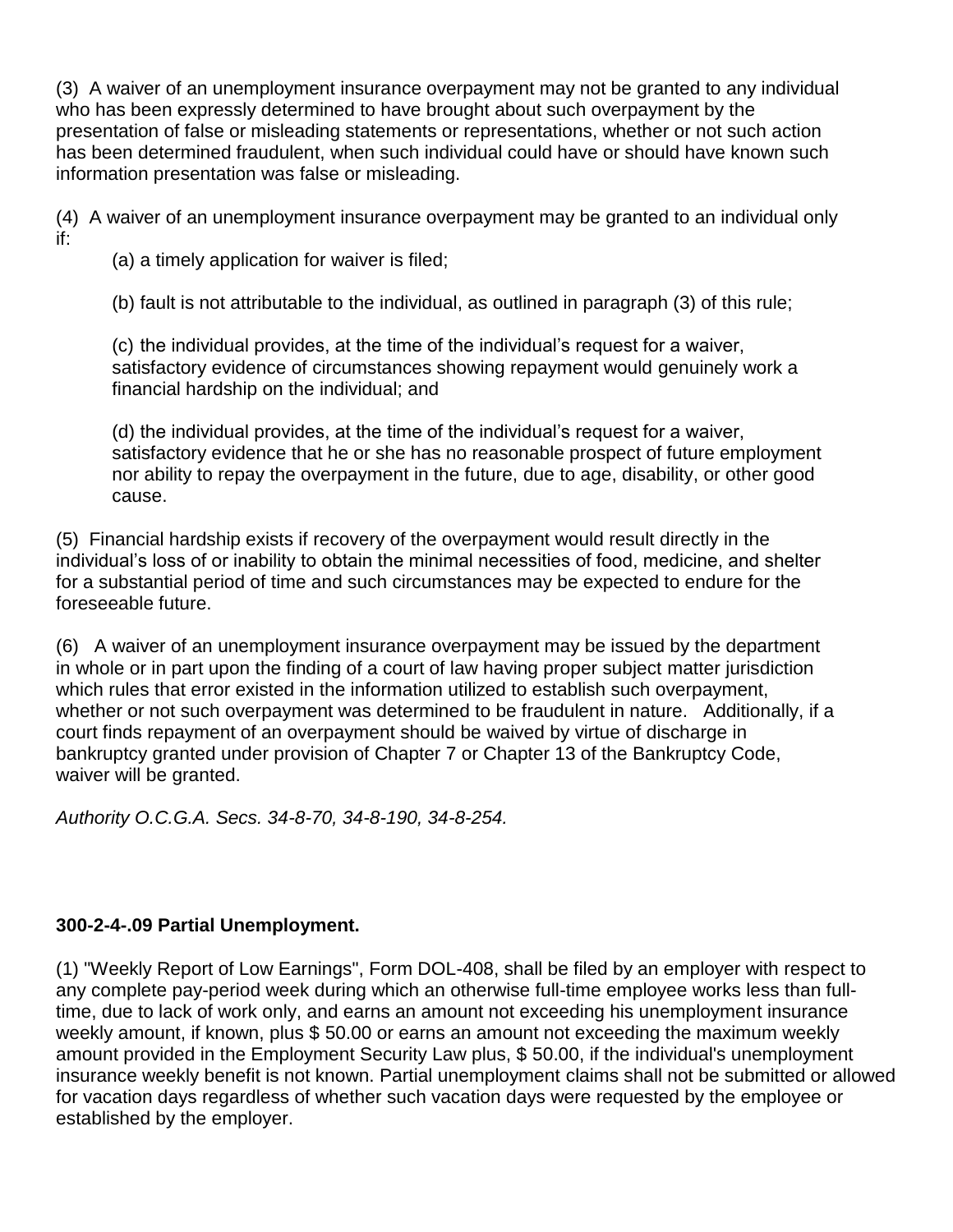(2) Payments shall be made for partial unemployment only upon the approval by the Commissioner. Approval shall be based upon consideration of the conditions set forth in these regulations.

(a) The employer shall complete an affidavit in such form as approved by the Commissioner with respect to the partial unemployment for partial claims which are submitted on magnetic tape.

(b) Normally employers who have over twenty-five (25) employees affected by the partial unemployment may have such partial unemployment approved.

(c) Such unemployment must have been directly caused by lack of work and no other issues as to entitlement of unemployment benefits may be present; if other issues are involved the employee must report to the nearest field service office in order to claim unemployment benefits.

(d) Form DOL-408, the questionnaire and any other correspondence shall be signed by both the employer and the employee and mailed or delivered to:

Georgia Department of Labor Claims Administration Suite 900, Sussex Place 148 International Blvd., N.E. Atlanta, Georgia 30303-1751

(e) The employer's physical address, telephone number and DOL account number must be shown on forms. Forms with only post office mailing addresses or without telephone number and account number shall not be accepted.

(3) Six (6) consecutive weeks of total unemployment immediately following a week of full-time or parttime employment may be reported by an employer on Form DOL-408 or magnetic tape.

(4) Following those six (6) consecutive weeks of total unemployment for any worker reported on Form DOL-408, an employer who requests permission and shows justifiable cause may, upon approval of the Commissioner report four (4) additional weeks of total unemployment on Form DOL-408, provided the employer provides a firm return to work date for such employees within the four (4) week time period.

(a) If the employer can provide no firm return to work date or upon expiration of the approved time period for acceptance of partial unemployment claims, or when employer ceases to file Form DOL-408 for any totally unemployed worker, the employer shall immediately advise the employee to report in person to the nearest local field service office of the department for the purpose of registering for work and reporting on his or her claim.

(b) Employers will not be authorized to file low earnings reports for regular breaks in seasonal employment. They may be filed when unusual circumstances require a break in employment at a time of normal, non-seasonal work.

(c) Any employer found by the Commissioner to be abusing the purpose and intent of the partial claims program will be restricted from using the partial system for a period of three (3) years from time of discovery of the violation. This restriction may be appealed to the Commissioner for possible reconsideration. Such appeal shall follow standard appeal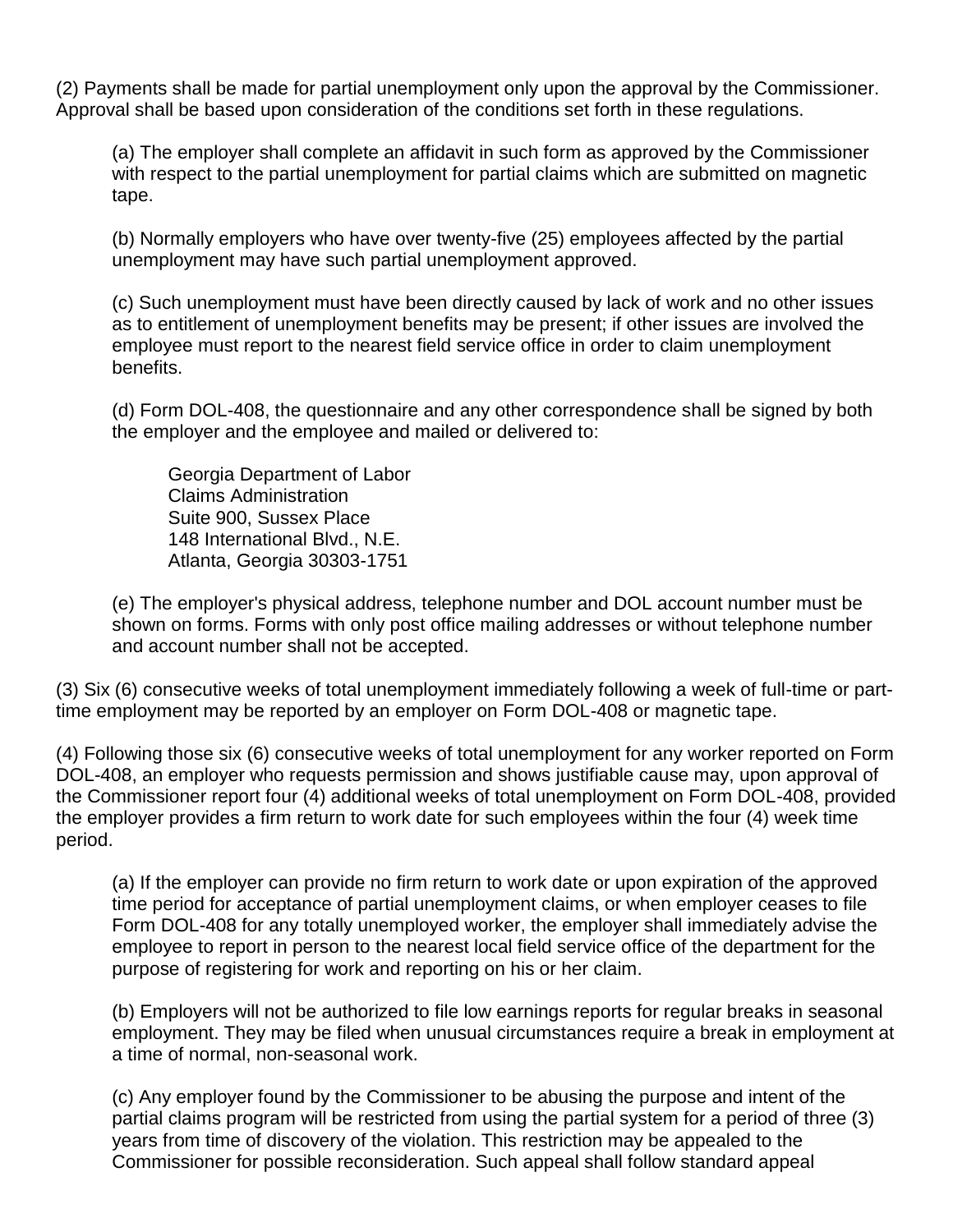provisions specified in the Employment Security Law.

(5) Because partial unemployment claims are employer-initiated claims based upon lack of work, such employers will receive no Form DOL-1199FF (notice of initial claim). The employer will receive its quarterly notification of charges against its account as provided by OCGA Section 34-8-157(d) and OCGA Section 34-8-159(4), provided, however, such employer will be furnished notice of the approval by the department of the initial partial claims.

*Authority O.C.G.A. Secs. 34-8-70, 34-8-190.*

# **300-2-4-.10 Mass Separation.**

(1) Mass separation due to lack of work or reason other than labor dispute. Whenever twenty-five (25) or more workers employed in one establishment are separated on the same day, for the same reason, and the separation is permanent, for an indefinite period or for an expected duration of seven (7) or more days, the employer or employing unit shall, within forty-eight (48) hours following such separation, furnish the local office of the department nearest its place of business, Form DOL-402, "Mass Separation Notice (in duplicate)", and a copy of Form DOL-402A, "Mass Separation Notice (Continuation Sheet)", setting forth the information required thereon.

(2) Separation due to labor dispute.

(a) In the case of total or part-total unemployment due to a strike, lockout or other labor dispute, the employer or employing unit shall file only Form DOL-402 (in duplicate) within fortyeight (48) hours after such unemployment first occurs. The Form DOL-402 will set forth the existence of such dispute and will be mailed to:

Georgia Department of Labor UI Legal Section Suite 826, Sussex Place 148 International Boulevard, N.E. Atlanta, Georgia 30303-1751

(b) Upon request of the Georgia Department of Labor, the employer or employing unit shall within four (4) business days following such request furnish the department the name and social security numbers of the workers ordinarily attached to the department or the establishment where unemployment is caused by a strike, lockout, or other labor dispute.

*Authority O.C.G.A. Sec. 34-8-70.*

# **300-2-4-.11 Extended Benefits. Amended**.

(1) The purpose of this section of the rules is to identify certain provisions of federal law which establish requirements for extended benefits, as described in OCGA Section 34-8-197, and to define certain limitations under state law for payment of such extended benefits by the department on or after February 17, 2009.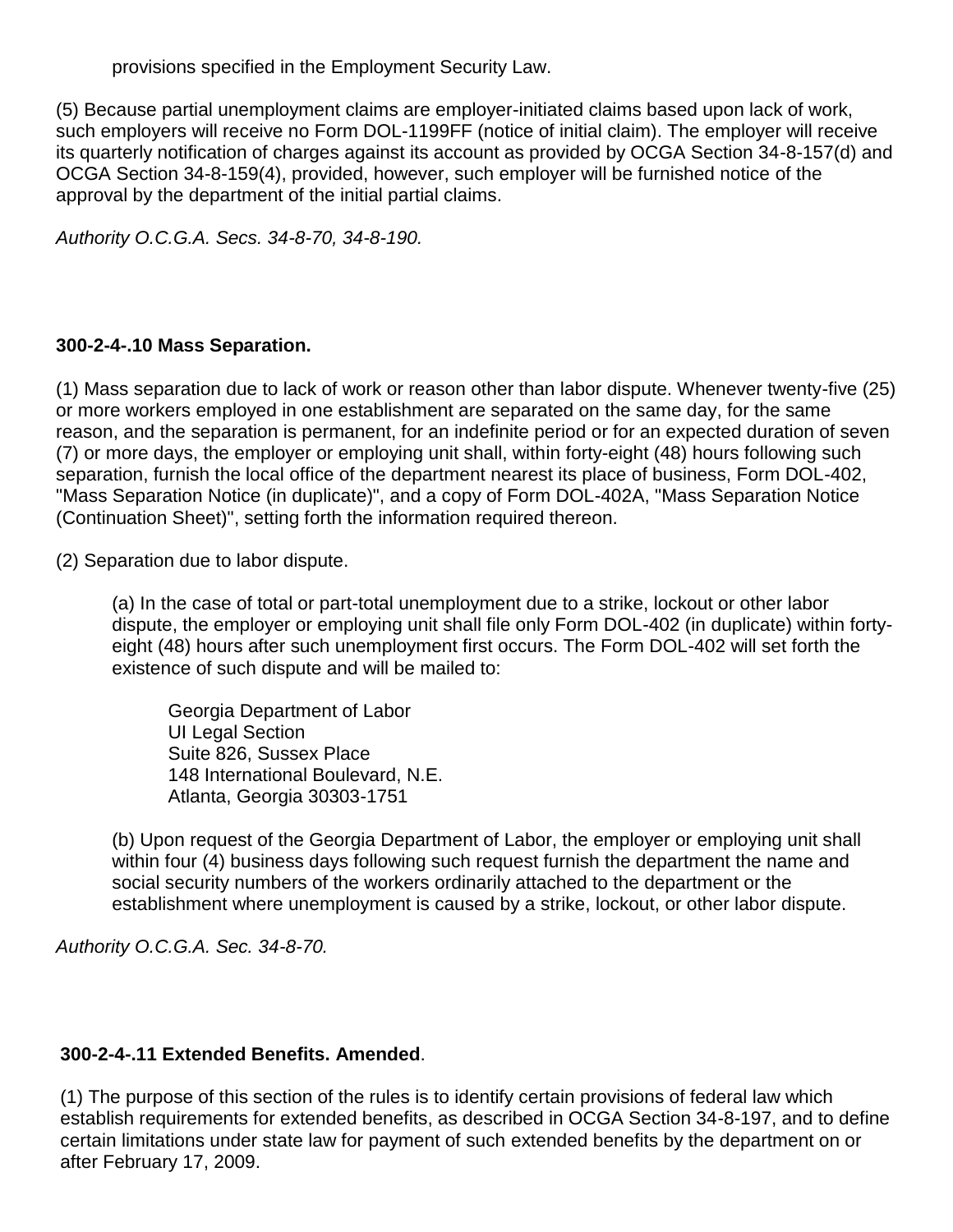(2) Extended benefits are made available to unemployment claimants through state unemployment insurance programs pursuant to requirements of the Federal-State Extended Unemployment Compensation Act of 1970, Public Law 91-373, Section 201 et seq., as amended. Said law establishes certain insured unemployment rate and total unemployment rate triggers which the states must adopt for the payment of extended benefits.

(3) Section 2005 of the American Recovery and Reinvestment Act of 2009, Public Law 111-5, hereinafter referred to as ARRA, directed the Secretary of Labor to provide instructions to states to identify new, alternate unemployment rate triggers which states could adopt on a temporary or permanent basis for payment of extended benefits to individuals who had exhausted all current eligibility to state unemployment compensation and federal extended benefits in 2009. Section 2005 of ARRA provides for full federal funding, also known as 100% federal funding, of the costs of extended benefits paid by states under the Secretary's instructions.

(4) Alternate Temporary Extended Benefit Triggers.

(a) In 2009, Georgia enacted the Georgia Works Job Creation and Protection Act of 2009, Georgia House Bill 581, Ga. L. 2009, p. 139, Section 9 of which adopted new alternate, temporary triggers permitted by Section 2005 of ARRA, thereby making extended unemployment benefits available to eligible individuals under OCGA Code Section 34-8-197. For the purposes of extended benefits authorized under amended Code Section 34-8-197 and in accordance with the intent of the legislature in adopting the permitted triggers, the legislature stated at OCGA Code Section 34-8-197(a)(3)(B)(ii):

(ii) This subparagraph shall apply through the week ending three weeks prior to the last week for which 100 percent federal funding is authorized and provided pursuant to either Section 2005(a) of Public Law 111-5 or any extension thereof that does not impose any new condition upon receipt of such federal funding.

Such language is a limitation upon the payment of extended benefits under the amended Code Section. Extended benefits are only payable under the provisions cited during such period of time as 100% federal funding, also known as full federal funding, is available to the state for reimbursement of extended benefits paid.

(b) In 2011, Georgia enacted Georgia House Bill 500, Ga. L. 2011, Act 93, Section 1 of which adopted an additional new alternate, temporary trigger with a three-year look back provision permitted by Section 2005 of ARRA, as amended, effective until December 31, 2011. Georgia 2011 House Bill 500 provides for retroactive eligibility and payment of weekly extended benefits to those individuals who establish eligibility from the effective date of prior Georgia 2009 House Bill 581 until December 31, 2011. The Commissioner, in his discretion, may direct that payments of extended benefits be made, without interruption, to all eligible claimants from the date of the last week of eligibility under OCGA Section 34-8-197(a)(3)(B)(i) until the first week of payment eligibility under OCGA Section 34-8-197(a)(3)(B)(ii), as amended, subject to the 100 percent federal funding limitation identified in subparagraph (4)(a) above.

(5) Any future payment period of extended benefits under OCGA Section 34-8-197, if not specifically authorized by Section 2005 of ARRA or an extension thereof, shall be made in accordance with the applicable federal and state legislation authorizing such payment period.

*Authority O.C.G.A. Secs. 34-8-70, 34-8-197, as amended.*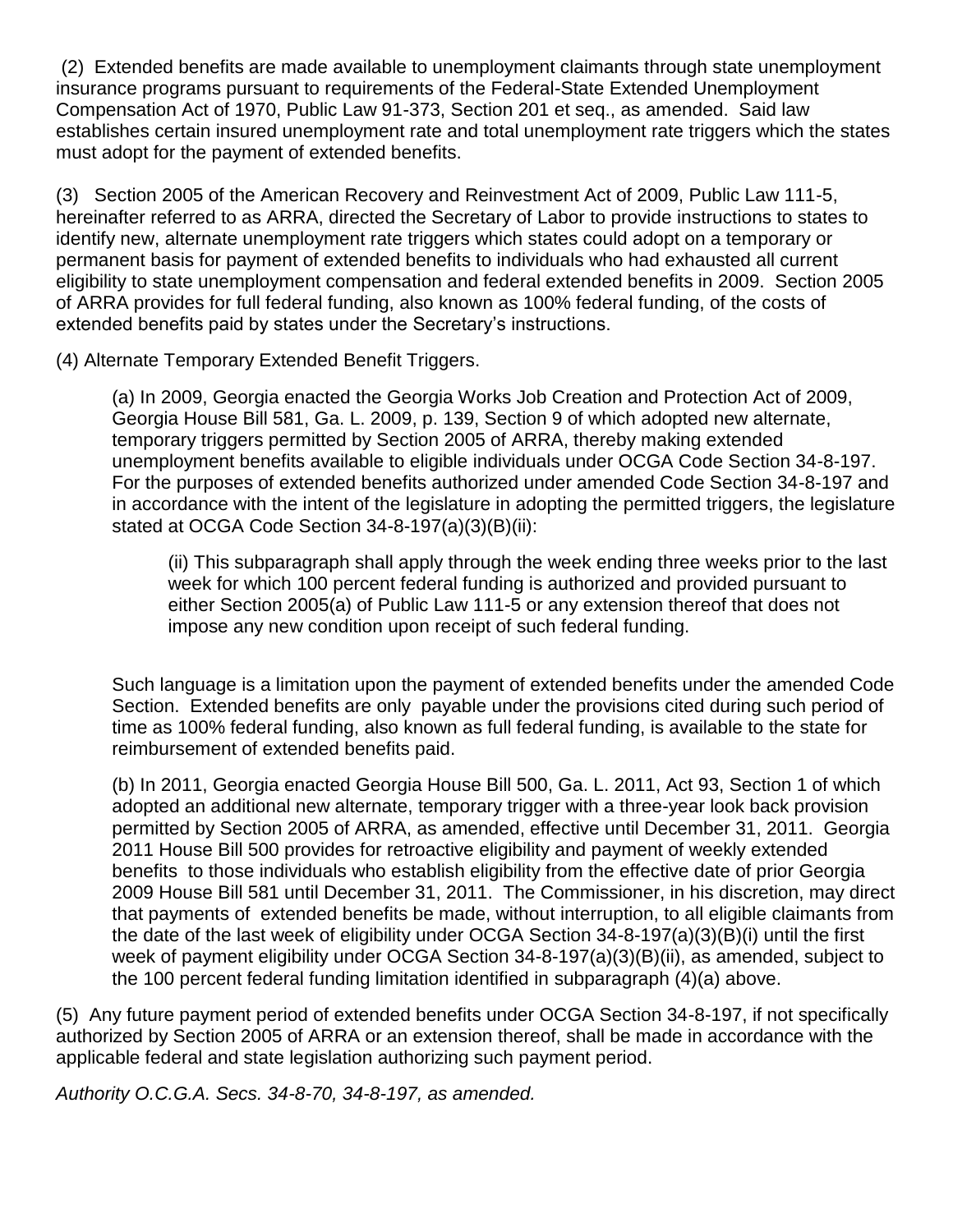# **CHAPTER 300-2-5 APPEALS**

|  | 300-2-5-.01 Employer Tax Liability Appeals                 | 300-2-5-.05 Repealed |  |
|--|------------------------------------------------------------|----------------------|--|
|  | 300-2-5-02 Benefit Appeals to an Administrative Hearing    | 300-2-5-.06 Repealed |  |
|  | Officer                                                    | 300-2-5-.07 Repealed |  |
|  | 300-2-5-03 Appeals to the Board of Review                  |                      |  |
|  | 300-2-5-.04 General Rules for Appeals to an Administrative |                      |  |
|  | Hearing Officer and Board of Review Appeals                |                      |  |

#### **300-2-5-.01 Employer Tax Liability Appeals. Amended.**

(1) Pursuant to the provisions of O.C.G.A. Section 34-8-70 the determination as to the unemployment insurance tax liability of any employing unit shall be based upon the information contained in a properly executed Form DOL-1 or Form DOL-1A, "Employer Status Report", or Form DOL-1G, "Registration of Governmental Organizations", together with other available information and reports of investigations.

(a) For the purpose of determining liability of any employing unit as defined in O.C.G.A. Section 34-8-33, "week" means a period of seven (7) consecutive calendar days beginning with the first day of the calendar week and ending at midnight on the last day of such calendar week during a calendar year. Except, if any such week includes December 31 and January 1, the days up to January 1 shall be deemed one calendar week and the days beginning January 1 another such week.

(b) The employing unit shall be promptly notified of the determination and the reasons thereof.

(2) Appeals from determination of tax liability. Any interested party who claims to be aggrieved by a determination of unemployment insurance tax liability may protest the findings contained in the determination and such protest, in writing, shall be deemed as an appeal from such determination.

(a) The protest shall set forth the specific grounds for the protest and shall be filed with the unit in the department which released the determination within fifteen (15) days of the date of mailing of the liability determination. An appeal shall be considered timely filed with the department if it is postmarked or hand delivered within fifteen days of the mailing date of the determination of liability. For purpose of these rules, a postal meter mark will not be considered to be a postmark. Determinations which are appealed via alternative means of delivery such as private courier, facsimile transmittal, or otherwise in parcels lacking physical evidence of delivery by the U.S. Postal Service shall be deemed filed the date the appeal is received by the department pursuant to Official Code of Georgia Annotated Section 50-13-23.

(b) The department shall promptly compile sufficient copies of the record and forward them with the appeal to the Office of State Administrative Hearings (OSAH) where it will be processed in accordance with the Georgia Administrative Procedures Act (O.C.G.A. Section 50-13-1 et seq.).

(c) In preparation for a hearing before the Office of State Administrative Hearings, any interested party shall be allowed to examine or review confidential department records in addition to those filed with the record and appeal to the Office of State Administrative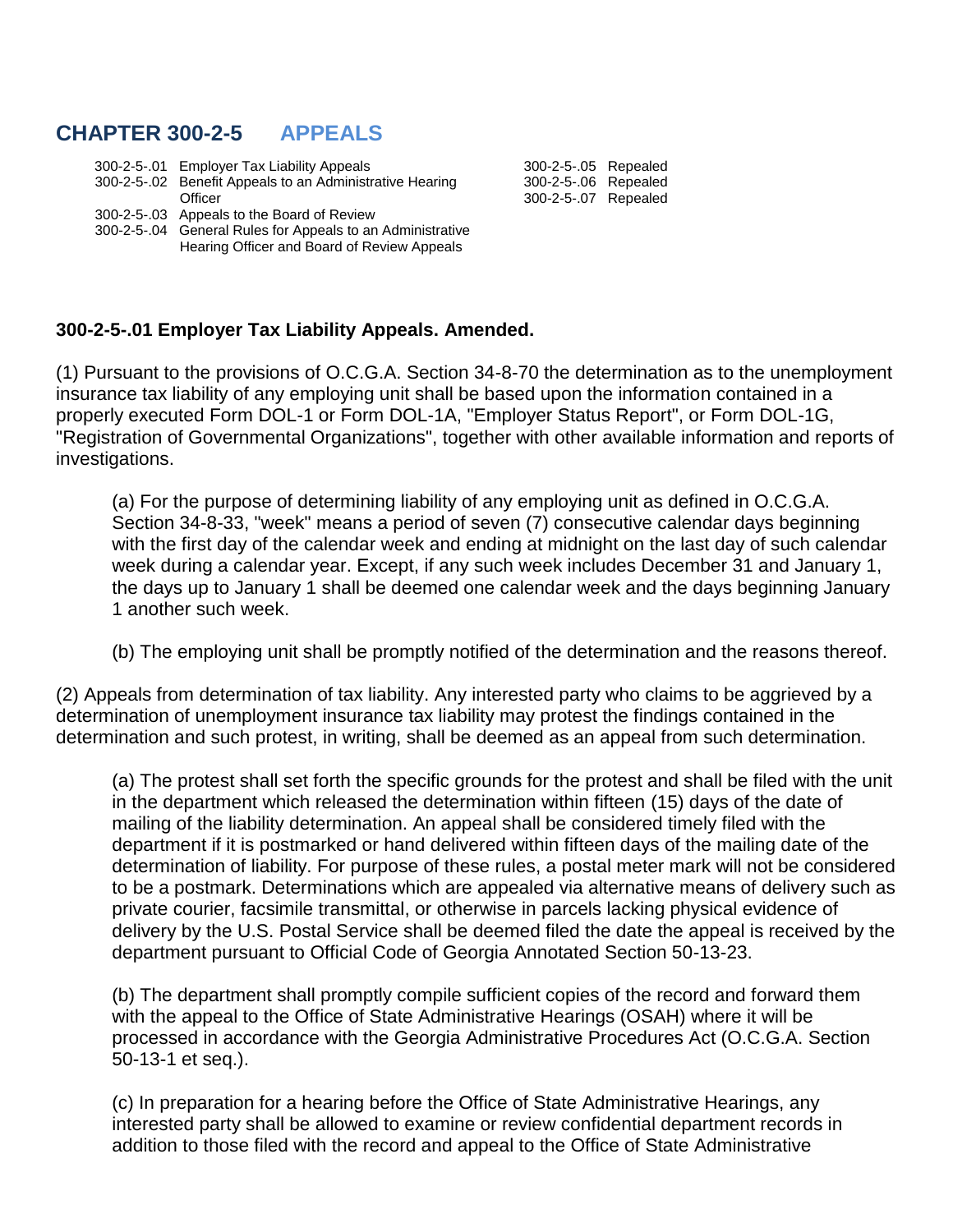Hearings. A written request for such examination or review must be received by the department in reasonable advance of the scheduled hearing. The request must be consistent with the disclosure provisions of the Employment Security Law at Official Code of Georgia Annotated 34-8-120 et seq.

(3) Appeals from the employer tax liability determination rendered by the Administrative Law Judge shall be made directly to Superior Court and not to the board of review. The decision of the Administrative Law Judge shall become final and binding thirty (30) days from the date the Administrative Law Judge's final order is dated and filed with the Office of State Administrative Hearings unless, prior to the expiration of the thirty (30) day period, a petition for judicial review is filed with the Superior Court as provided by Official Code of Georgia Annotated Section 50-13-19. No stay shall operate after the expiration of the thirty (30) day appeal rights to Superior Court. The Commissioner shall be a party at interest to such decision.

(a) A party at interest who has filed an appeal for judicial review to the Superior Court, may, upon request, be supplied information from the records of the department to the extent necessary for the proper presentation of an appeal to the Superior Court. The request must be consistent with the confidentiality provisions of O.C.G.A. Section 34-8-120 et seq.

(b) Service. A petition for judicial review to Superior Court must join the Commissioner as a party at interest in the action. Timely service may be perfected upon the Commissioner either personally or by mail at the Georgia Department of Labor, 148 International Boulevard, N.E., Atlanta, Georgia 30303-1751. Service by facsimile transmission shall not be sufficient.

*Authority O.C.G.A. Secs. 34-8-70, 34-8-174.*

# **300-2-5-.02 Benefit Appeals to an Administrative Hearing Officer.**

(1) The appeal.

(a) Any party of interest dissatisfied with an administrative determination may file in writing a notice of appeal with the department, setting forth the name of the claimant and the social security number contained on the determination and the date of such determination.

(b) A determination establishing a right to draw benefits shall be deemed final unless a written appeal is filed within fifteen (15) days after the determination is handed to or mailed to an interested party. An appeal will be considered timely if postmarked, delivered or filed in person within fifteen (15) days of the mailing date of the determination. For purposes of these rules, a postal meter mark will not be considered to be a postmark.

(c) An employer who is liable for the payment of unemployment insurance tax, is reimbursable or is a governmental agency; who has paid that individual insured wages for services; and who is entitled to notice of claim filed by that individual as the most recent employer, as defined by O.C.G.A. Section 34-8-43, shall be deemed to be an interested party to the administrative determination of such claim.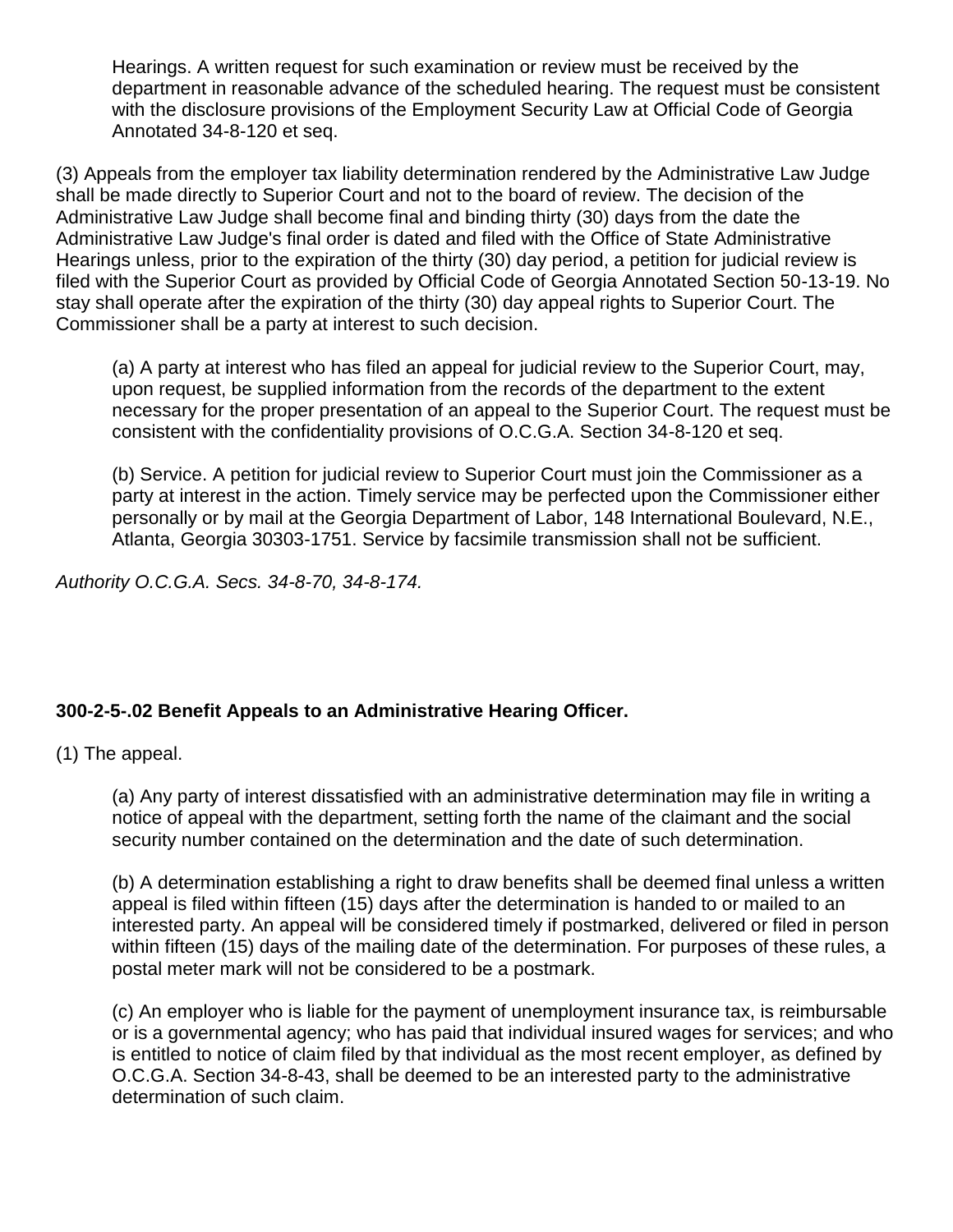### (2) The notice of hearing.

(a) Claimant benefit hearings shall be scheduled promptly and may be conducted in whole or in part by telephone. The Chief Administrative Hearing Officer shall determine the time, place, and manner in which appeals shall be conducted. The record of a telephone hearing must reflect the consent of the parties to the transacting of the hearing by telephone and that the use of telephonic communications has not jeopardized the rights of any party. In the absence of such consent, an in-person hearing will be scheduled. If any party anticipates a conflict with any possible hearing dates within the next four weeks after the receipt of notice from the department that an appeal has been filed, that party should immediately notify the appeals tribunal of the date(s) of unavailability. Once a hearing has been scheduled, postponement or continuation of the hearing is within the discretion of the Chief Administrative Hearing Officer.

(b) All in-person appeals, except where waiver is given, shall be heard by an administrative hearing officer at the earliest possible date, but no earlier than seven (7) days after written notice of the time and place is mailed to the interested parties. Hearings conducted telephonically, except where waiver is given, shall be heard by an administrative hearing officer no earlier than ten (10) days after written notice of the time and place is mailed to the interested parties.

(c) The notice of hearing shall cite the sections of law pertinent to the appeal and include a general statement of the issues involved.

### (3) The hearing.

(a) The administrative hearing officer shall administer the oath to all witnesses prior to accepting testimony and shall conduct the hearing in an orderly manner, maintaining control and preventing any disruption of the hearing process. The administrative hearing officer shall develop the record by conducting appropriate inquiries and shall allow each party an opportunity to examine and cross-examine witnesses on all matters pertinent to the issues. No testimony shall be taken that does not permit the parties of interest an opportunity for crossexamination. Any individual who disrupts the procedures, after warning, may be ejected and denied any further participation in the hearing.

(b) Issuance of subpoenas. Subpoenas to compel the attendance of witnesses and the production of records pertinent to any hearing of an appeal shall be issued by the Chief Administrative Hearing Officer upon request therefor from a party of interest. The party requesting said subpoenas must show the necessity therefor and shall have the responsibility of serving said subpoenas.

(c) A witness fee of \$10.00 per day shall be paid upon request to a subpoenaed person in attendance; other than an employee of an employer subpoenaed by that employer. The total fee shall not exceed \$30.00 and shall be mailed to the address of the subpoenaed witness. In addition, an allowance of \$.20 per mile shall be paid, up to a maximum of \$20.00, for attendance of a witness at a hearing.

(d) Appeals involving multi-claimants or a labor dispute may be heard by a three-person tribunal consisting of an administrative hearing officer, as chairman, and two other members appointed by the Commissioner for that purpose, except when the administrative hearing officer is designated to hear the matter alone. When heard by a three-person tribunal, the decision of two-members of the tribunal shall constitute the decision of the tribunal. The other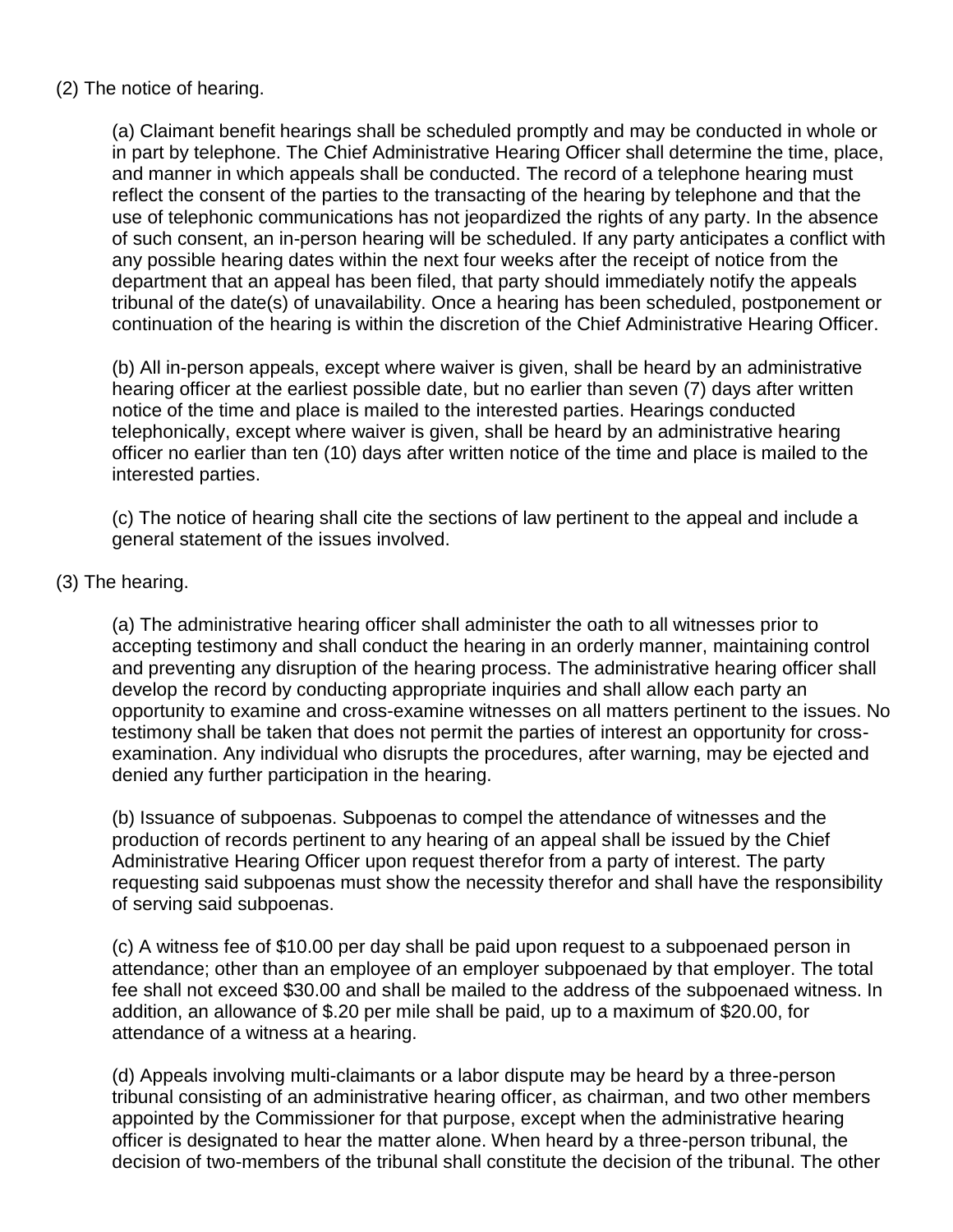member may file a dissenting report giving reasons for not agreeing with the decision.

(e) Appeals involving multi-claimants or involving a labor dispute may be heard at any place designated by the chairman of the three-person tribunal or the designated administrative hearing officer hearing these appeals.

(4) Form and contents of decision. The administrative hearing officer shall observe the suggestions of the Employment and Training Administration, United States Department of Labor in regard to the form and contents of benefit decisions.

(5) A postponement of the hearing may be granted upon request showing providential cause will prevent the attendance of a party or essential witnesses. A request for postponement must be made at the earliest practical time and must be made in writing or by facsimile transmission. In the absence of very unusual circumstances, a business engagement will not constitute good cause for postponement. Such requests may be granted or denied at the discretion of the Chief Administrative Hearing Officer.

(6) Requests for resetting of a hearing. Any interested party who fails to appear may request a resetting of the hearing within fifteen (15) days after the administrative hearing officer's decision is issued. The petition shall state fully the ground upon which the request for a resetting of the hearing is sought, giving complete details for the failure to appear as scheduled. A new hearing will then be scheduled to cover the issue of the party's failure to appear as scheduled and may also include the issues raised on the initial appeal. In the absence of very unusual circumstances a business engagement will not constitute good cause for resetting the hearing. The petition to reset the hearing may be granted upon a showing of providential cause for failure to attend or failure to give timely notice of inability to attend the original hearing.

(7) Correction of error and augmentation of the record. Any party may request correction of an administrative hearing officer or the board of review decision if the request is made in writing and filed or mailed within fifteen (15) calendar days of the date of the decision. The administrative hearing officer or the board of review retains jurisdiction to reopen the hearing, amend or correct any decision which is not final, or exercise continuing jurisdiction as provided by the rules pertaining to O.C.G.A. Section 34-8-220 unless the board of review has accepted an appeal. Whenever a request for correction is submitted to the administrative hearing officer or the board of review, a decision will be issued and new appeal rights will be established.

(8) Requests for removal of an administrative hearing officer from a case. A party may request that an administrative hearing officer remove himself or herself from a case on the basis of partiality, interest or prejudice. The request for removal must be made in writing prior to the hearing, unless the reason for the request was not or could not have been known prior to the hearing. The request must state specific facts which are alleged to establish cause for removal. If the administrative hearing officer agrees that he or she should be reassigned, another administrative hearing officer will be assigned to the case. However, if the administrative hearing officer finds no reason to remove himself or herself, he or she will rule on the request verbally during the hearing and explain the basis for the ruling. Challenges to the partiality of the administrative hearing officer will not result in a delay of the hearing. Appeals pertaining to the partiality of the administrative hearing officer may be filed consistent with the time limitations for appealing the decision.

*Authority O.C.G.A. Secs. 34-8-70, 34-8-172, 34-8-174.*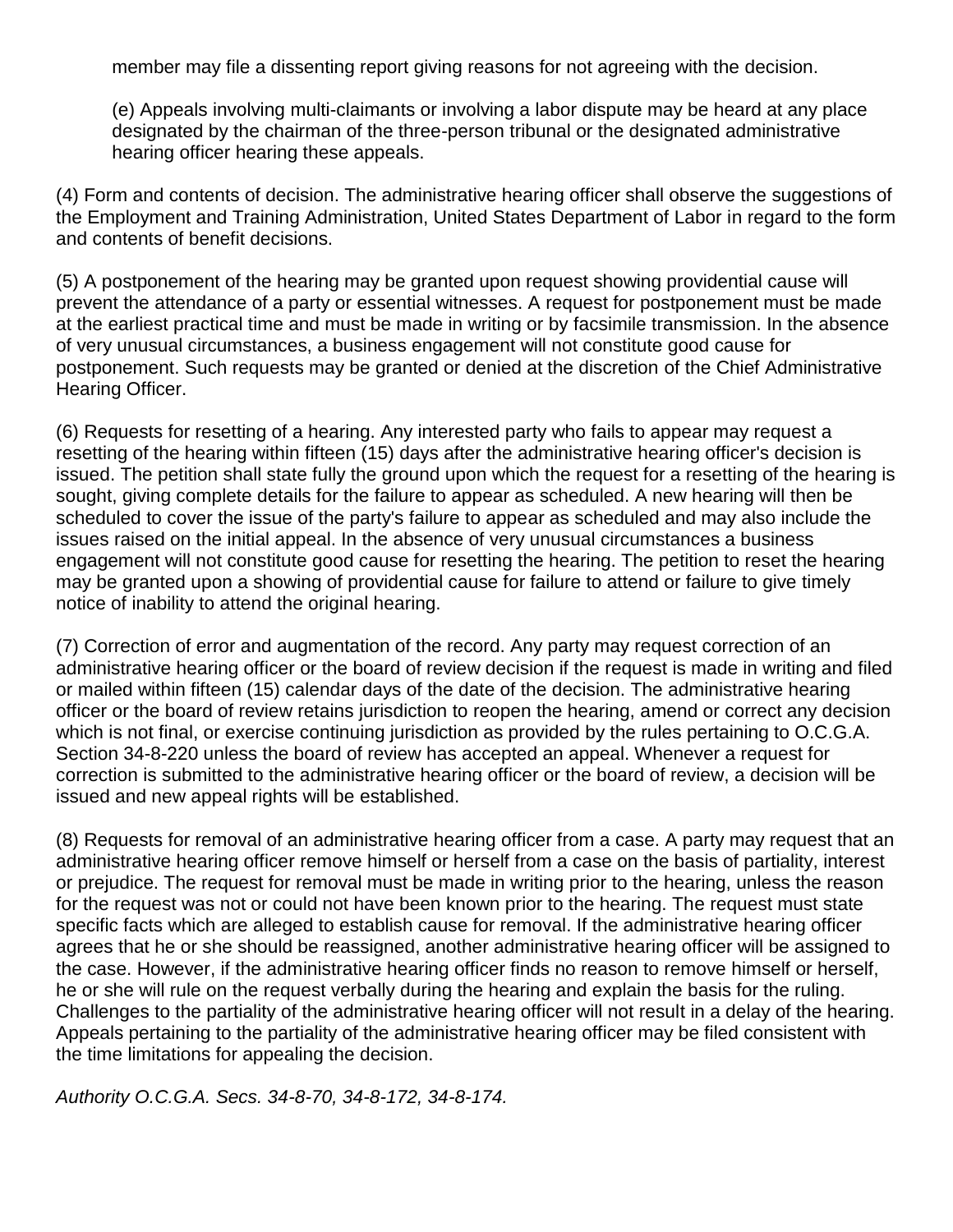# **300-2-5-.03 Appeals to the Board of Review. Amended.**

(1) The appeal. Any party authorized by the Employment Security Law to appeal to the board of review may do so in person by filing with the local office of the department where the claim was filed, a "Notice of Appeal", on Form DOL-423, setting forth the information required, or by writing to the department.

### (2) The review.

(a) All appeals to the board of review shall be decided upon the evidence in the record made before the administrative hearing officer.

(b) In the review of an appeal, the board of review may limit the parties to oral argument, or to filing of written briefs or both.

(c) If, in the discretion of the board of review, additional evidence is deemed necessary to enable it to determine the appeal, the board on its own motion, shall remand the case to the Chief Administrative Hearing Officer for the taking of such additional evidence and the parties shall be notified as to the time and place such evidence shall be taken. Any party to any proceeding in which testimony is to be taken may present and cross-examine whatever evidence may be deemed pertinent to the issues on which the board of review has directed the taking of additional evidence. Upon the completion of the taking of evidence by the administrative hearing officer, the appeal shall be returned to the board of review, unless the administrative hearing officer is directed to render a new decision in the light of the additional evidence.

### (3) The decision.

(a) Following the conclusion of a review on an appeal, or the return of a case to the board following a remand for the taking of additional evidence, the board of review shall promptly announce its decision with respect to the appeal. The decision shall be in writing and shall be signed by members of the board of review and shall adhere to such form and content for such decisions as may be prescribed from time to time by the Employment and Training Administration of the United States Department of Labor.

(b) If a decision of the board of review is not unanimous, the decision of the majority shall control, provided, however, when a member is unable or unwilling to participate in a decision and a majority vote is not obtainable, the hearing officer decision shall stand affirmed. Any member of the board of review may file a dissenting opinion in the case setting forth the reasons why the member fails to agree with the majority.

(c) Copies of the decision, together with findings of law and fact, shall be mailed by the secretary of the board of review to the parties at interest.

### (4) Rehearing.

(a) Any interested party who might be aggrieved by any decision of the board of review may move for a reconsideration of any such decision at any time prior to the end of the fifteen (15) day period fixed by OCGA Section 34-8-223 for the board's decision to become final. The term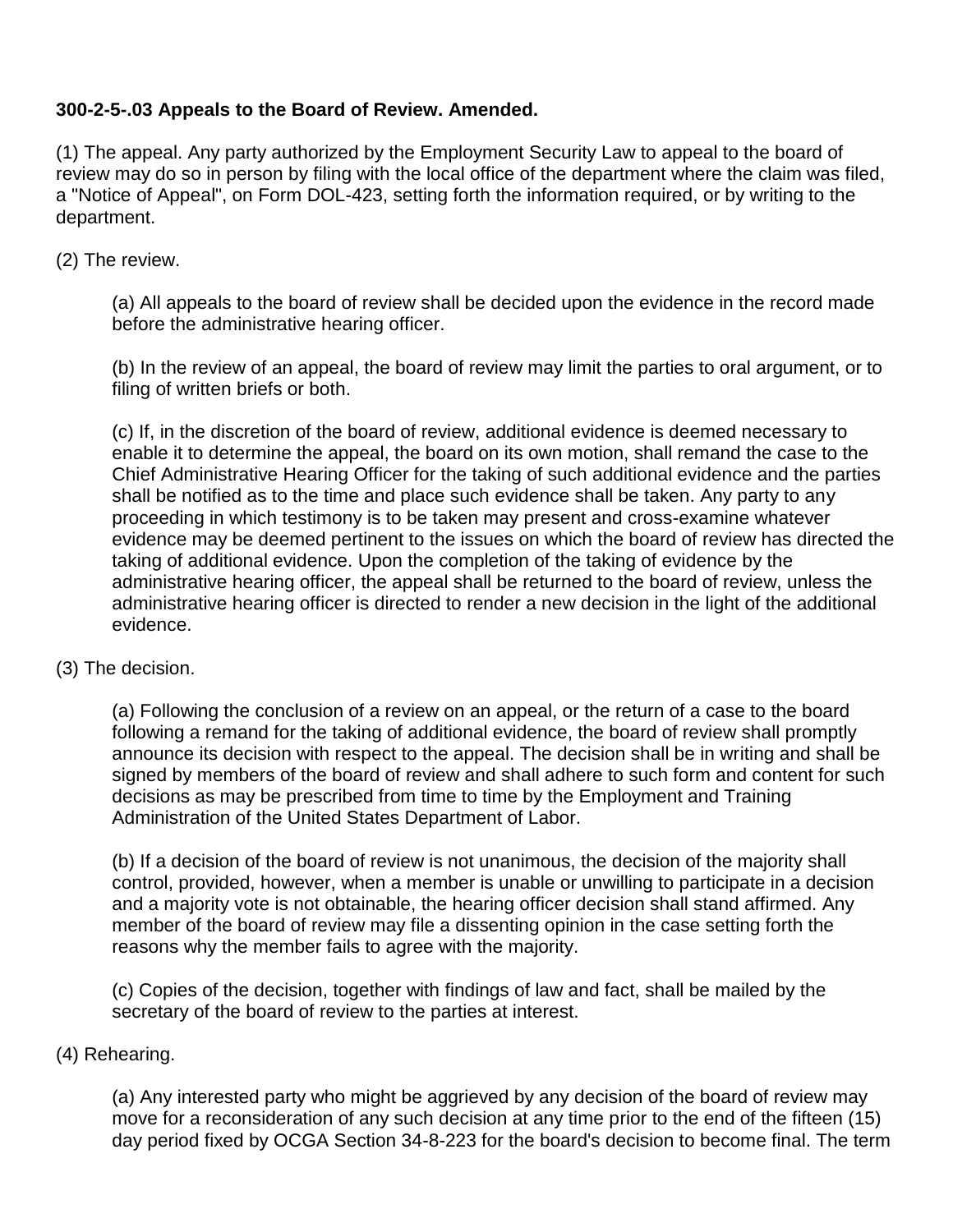"interested party" means the parties to the appeal and shall include the Commissioner.

(b) Any party moving for reconsideration hereunder shall file with the board of review the grounds therefor, and shall furnish the board a sufficient number of copies to enable it to furnish one such copy to each of the parties at interest.

(c) The board of review in its discretion may grant or deny any motion for reconsideration, either ex parte or after hearing. It may, in its discretion, notify the parties to appear before it at a specified time and place for argument on the motion. The board of review shall promptly issue its order on said motion.

(d) In any case in which a new hearing is granted, the board shall enter an order providing for such rehearing and shall fix in said order the time and place for rehearing, which shall be as soon after the issuance of the order as is deemed practicable by the board.

(e) No order of the board of review allowing a motion for reconsideration shall operate to stay payment of benefits previously allowed.

*Authority O.C.G.A. Secs. 34-8-70, 34-8-174.*

# **300-2-5-.04 General Rules for Appeals to an Administrative Hearing Officer and Board of Review Appeals. Amended.**

(1) Attorney fees. Counsel for claimant shall, upon application and approval by the board of review, be authorized to charge and receive from the claimant, for an appearance before either an appeals tribunal or the board of review, a fee in an amount not to exceed \$ 300.00 for each appearance; provided that for an appearance before the board of review which required counsel to travel a distance of more than twenty-five (25) miles, an additional amount may be authorized by the board. Provided, further, that the total allowance authorized on any claim shall not be in excess of fifty percent (50%) of the amount involved in the claim. Only for good cause shown to the satisfaction of the board of review may an allowance in excess of these amounts be approved.

(2) Supplying information from the department. Information from the records of the department to the extent necessary for the proper presentation of a claim before an administrative hearing officer or the board of review shall be available to the interested parties upon request. Any interested party may have access to the information in the records pertinent to the claim or claims to the extent of reviewing the file or files. The department shall release the entire file whenever a case is taken to court, but shall not be compelled to release a copy or permit the copying of any confidential or privileged communications prior to such proceedings in a court of record. Copies may be obtained only as otherwise provided in Section 300-2-6-.02 of these rules.

(3) Representation before appeals tribunals and board of review.

(a) Any individual may appear in person in any proceeding before any appeals tribunal or before the board of review. A partnership may be represented by any member. A corporation or association may be represented by any of its officers or agents. Any party may be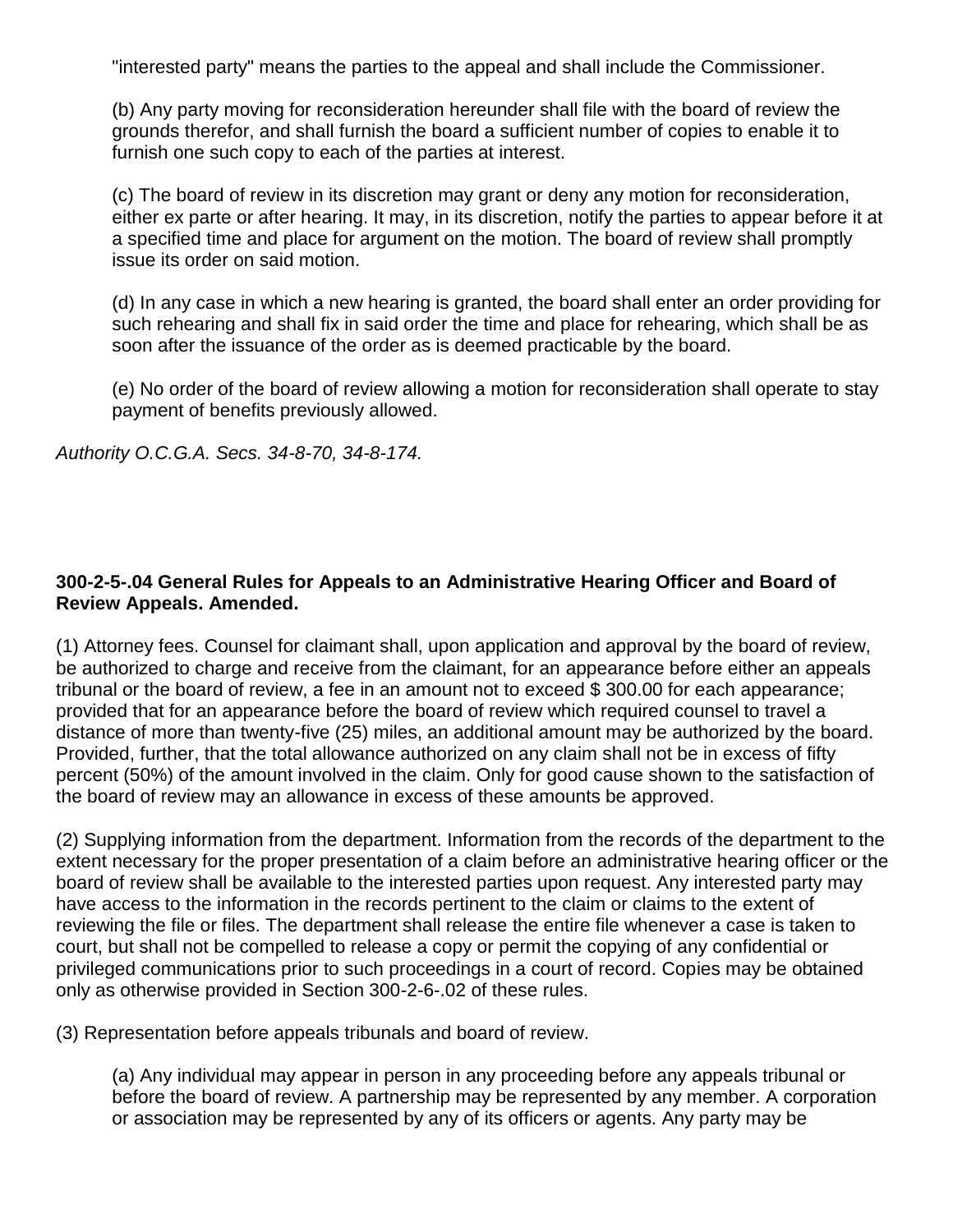represented by counsel or any agent of their choice, as provided in OCGA Section 34-8-251.

(b) Appearance before the board of review on behalf of the department shall be limited to members of the staff designated by the Commissioner.

(4) Excused for cause. No administrative hearing officer, member of a three-person tribunal or member of the board of review shall participate in a hearing to determine the issues in any appeal in which that individual has an interest in the outcome.

(5) An appeal shall be considered to be timely filed if the appeal is filed on the next day the office of the department is open and the last day for filing the appeal fell on a Saturday, Sunday, official holiday for which the department's offices were closed or the department's office was closed due to a temporary emergency. An appeal shall be considered to be filed on the same date as the postmark cancellation date shown on its envelope, or the actual date of receipt by the department if there is no postmark cancellation date or if the date on the envelope is illegible. A postage meter date shall not be considered for purposes of timeliness. An appeal may be filed in person, by mail or by facsimile transmittal ("FAX") sent to the office of the department where the claim was initially filed or was transferred by the department. For purposes of these rules, a postal meter mark will not be considered to be a postmark.

(6) Ex parte communications. No parties will be permitted to discuss the merits or facts of any pending case with the administrative hearing officer assigned to the case or the board of review either before or after the hearing, prior to the issuance of the decision, unless all other parties to the case have been given notice and opportunity to be present. Any discussions between the parties and the administrative hearing officer or the board of review on procedural issues or inadvertent ex parte information regarding the merits of the case will be reported to the parties at the time of the hearing and made a part of the record. Discussions with department employees who are not designated to represent the department on the issue or who do not provide factual information and are not expected to participate in the hearing of the case, are not ex parte communications and do not need to be made a part of the record.

*Authority O.C.G.A. Secs. 34-8-6, 34-8-8, 34-8-70, 34-8-174.*

**300-2-5-.05 Repealed.**

**300-2-5-.06 Repealed.**

**300-2-5-.07 Repealed.**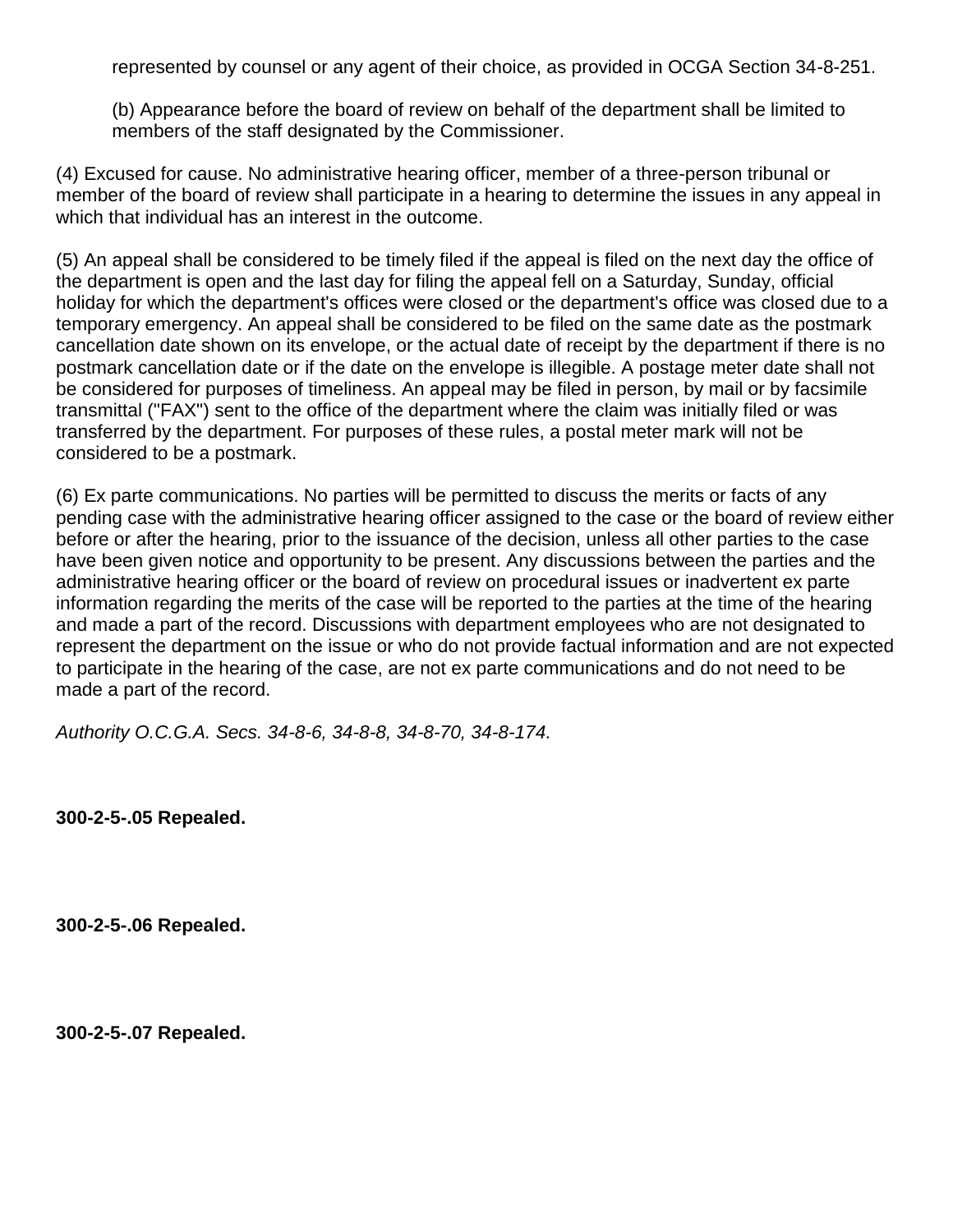# **CHAPTER 300-2-6 RECORDS**

 300-2-6-.01 Employer Records 300-2-6-.03 Access to Records by Public Officials 300-2-6-.02 Supplying Information from the Records of the Department

#### **300-2-6-.01 Employer Records. Amended.**

Each employing unit shall maintain such records as is hereinafter required and shall preserve such records for a period of not less than four (4) years after the calendar year in which the remuneration with respect to such services was paid or if not paid, was due. For each individual engaged in employment the following information shall be maintained by the employing unit:

(a) Name;

(b) Social Security Number;

(c) State or states in which the services are performed; and if any of such services are performed outside this state and are not incidental to the service within the state, the employee's base of operations (or if there is no base of operations, then the place from which such services are directed or controlled) and the employee's residence (by state);

(d) Date on which the individual was hired, rehired or returned to work after temporary layoff, and date separated from work and reason therefor;

(e) Remuneration paid for services and date of payment, showing separately:

1. Cash remuneration, including special payments (such as bonuses, gifts, etc.);

2. Remuneration in any medium other than cash (determined in accordance with the rules or regulations prescribed by the Commissioner), including special payments (such as bonuses, gifts, etc.).

(f) Amounts paid the individual as allowance of reimbursement for traveling or other business expenses, dates of payment, amounts of payment, and amounts of such expenditures actually incurred and accounted for by the individual;

(g) With respect to any period for which the individual is paid:

1. At a fixed rate of pay per week or longer period;

2. On a fixed daily basis, the daily rate;

3. On a fixed hourly basis, the hourly rate;

4. On a piece-rate or other variable-pay basis, the method by which the remuneration is computed.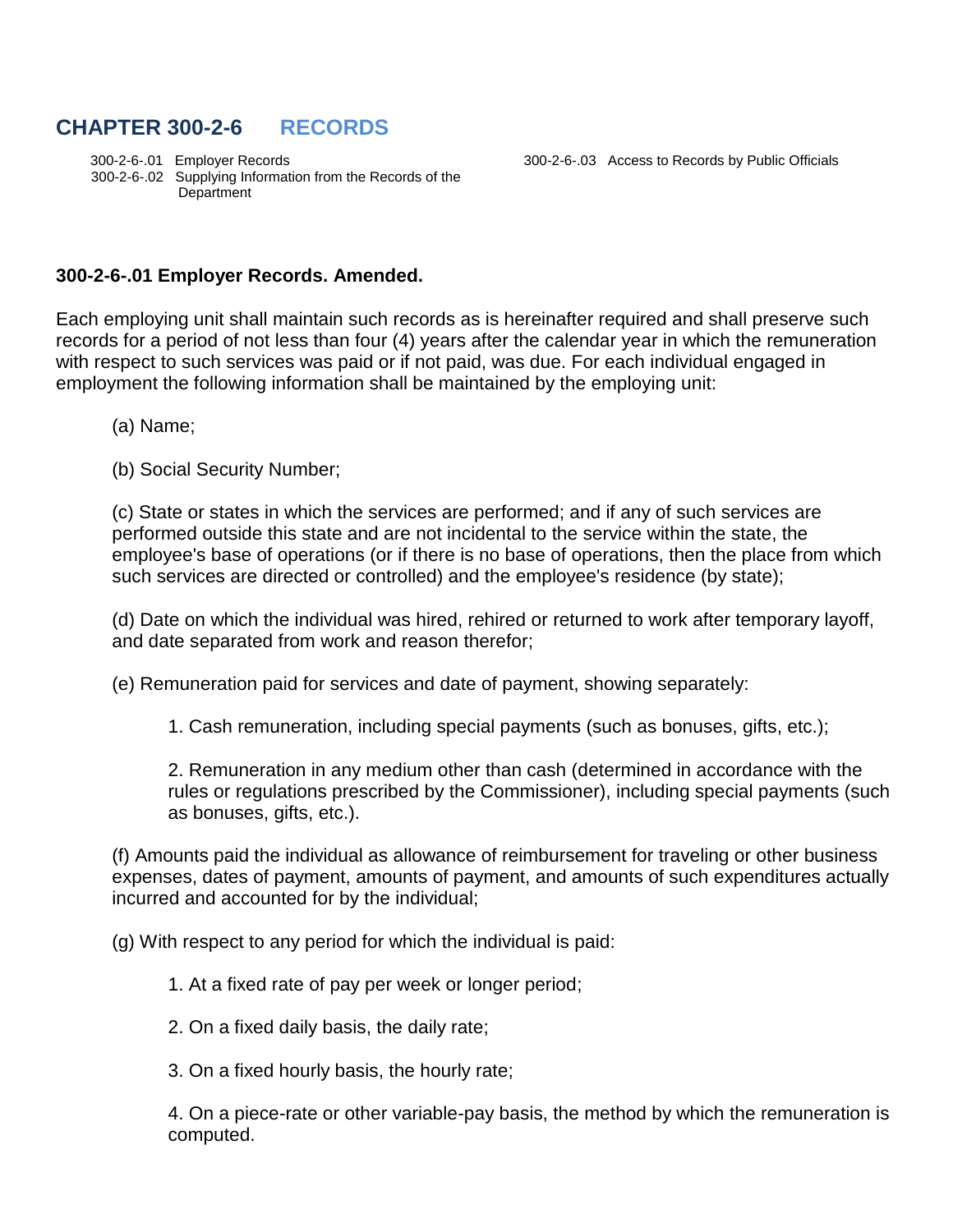(h) With respect to pay periods in which the individual performs services in both covered and exempt employment:

1. Hours spent in covered employment;

2. Hours spent in exempt employment.

(i) Beginning and ending dates of each pay period;

(j) Total amount of remuneration paid in each quarter for services;

(k) Records shall be maintained by each employing unit in such form as to make it possible to determine from an inspection thereof with respect to any worker:

1. Earnings by pay-period weeks, if paid on a weekly basis, or if not so paid, then by calendar weeks or by other seven (7) consecutive day periods;

2. Weeks of less than full-time work;

3. Time lost due to the individual's unavailability for work.

*Authority O.C.G.A. Secs. 34-8-70, 34-8-78.* 

# **300-2-6-.02 Supplying Information from the Records of the Department. Amended.**

(1) (a) Records of the department collected in the administration of the unemployment insurance program and other federally funded programs for which the department has responsibility are private and confidential, except as provided in the Georgia Employment Security Law or by these regulations in accordance with Code Section 34-8-120 et seq. Pursuant to Code Section 50-18-70(b), such records are not generally subject to inspection under Georgia's Open Records law.

(b) To the extent necessary for the proper presentation of a claim before an administrative hearing officer or the board of review or any court, or to dispute tax liability in any proceeding before the Georgia Office of State Administrative Hearings or any court, records of the department pertaining to a claim or tax determination shall be made available for inspection to the interested parties upon request. A copy will be provided upon payment in advance of the fees required under paragraph (2) below, except in the following limited circumstances:

- 1. An individual claiming benefits shall not be charged a fee of any kind with respect to their claim; and
- 2. Fees for copies of records may be waived for individuals who establish to the satisfaction of the Commissioner that payment of the fees would present a hardship.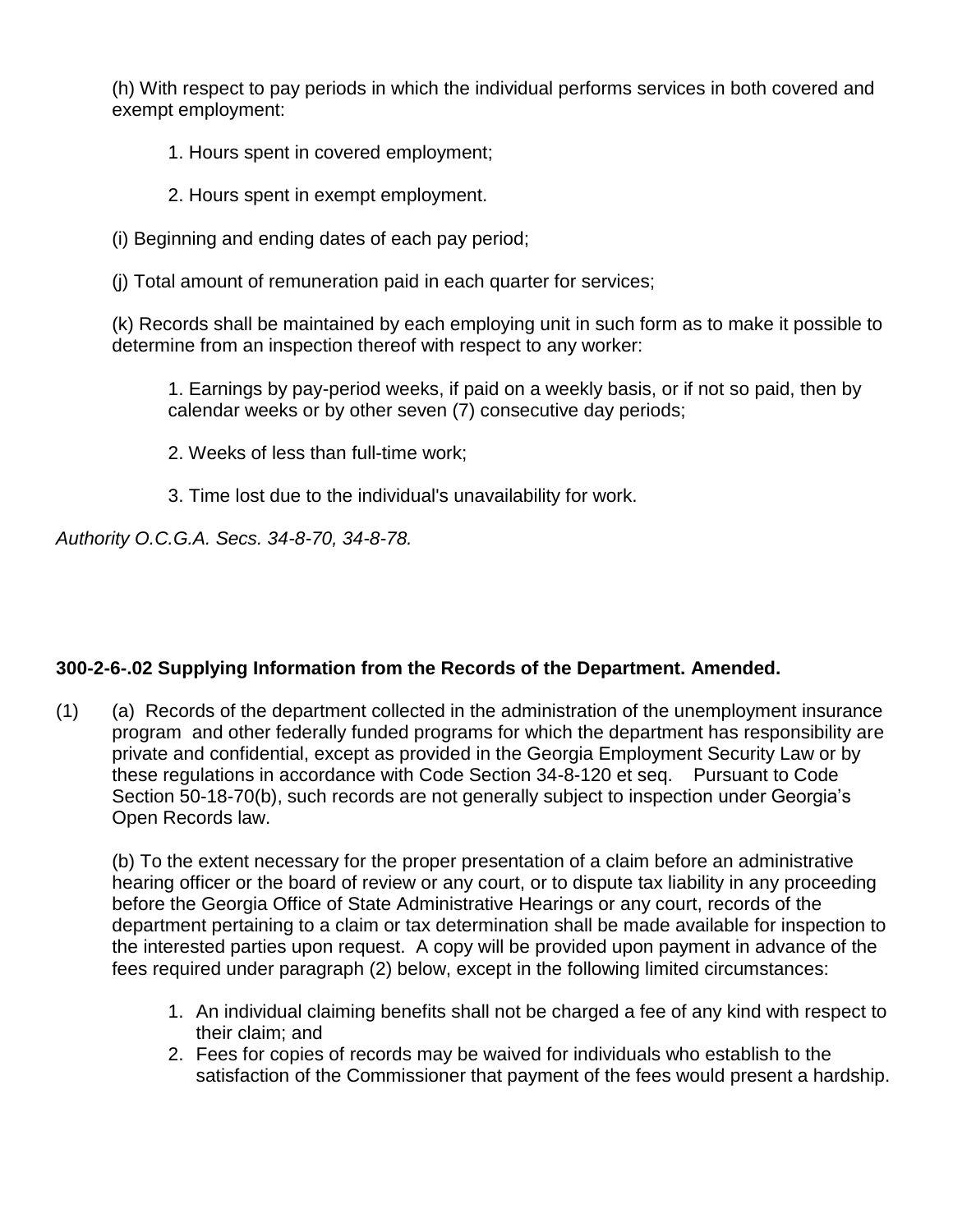(c) Information from the records of the department with respect to an individual, a claim filed by an individual and/or wages reported to the department with respect to an individual, may be disclosed to that individual or, on the basis of informed consent, to others in the following limited circumstances—

1. To an agent who acts for or in the place of an individual, by the authority of that individual, if the agent presents a written release (which may include an electronically submitted release if acceptable to the department) from the individual being represented which release the State determines is authentic and specifically identifies the information and type of information to be released;

2. To an elected official performing constituent services, if the official presents reasonable evidence (such as a letter from the individual requesting assistance) that the individual has authorized such disclosure;

3. To an attorney retained for purposes related to the unemployment insurance law, if the attorney asserts in writing that he or she is representing the individual.

4. To a third party that is not acting as an agent who will receive confidential information following an informed consent disclosure on an ongoing basis (even if such entity is an agent), but only if that entity obtains a written release from the individual to whom the information pertains.

- (i) The release must be signed and must include a statement—
	- (I) Specifically identifying the information that is to be disclosed;

 (II) That state government files will be accessed to obtain that information; (III) Of the specific purpose or purposes for which the information is sought and a statement that information obtained under the release will only be used for that purpose or purposes; and

 (IV) Indicating all the parties who may receive the information disclosed by the requester;

(ii) The purpose specified in the release must be limited to—

 (I) Providing a service or benefit to the individual signing the release that such individual expects to receive as a result of signing the release; or (II) Carrying out administration or evaluation of a public program to which the release pertains.

 (iii) The department shall determine the cost and charges for providing disclosure under this subparagraph 4, and the recipient of such data shall execute an agreement to pay all such charges in advance of delivery of the data. In no event shall the information provided under subparagraph 4 be released, disclosed or redisclosed in any manner. Such data shall not be captured or stored in the recipient's databases except as necessary to fulfill the associated, authorizing consumer initiated transaction. Such data shall not be used for purposes of marketing, including, but not limited to, prescreened firm or conditional offers of credit.

(d) Except as otherwise provided under paragraph (1) of this rule or other applicable law, including 20 CFR 603, when disclosure of departmental records is permitted under Code Sections 34-8-120 et seq., a fee and copy costs shall be charged and paid in advance for requested records, as follows: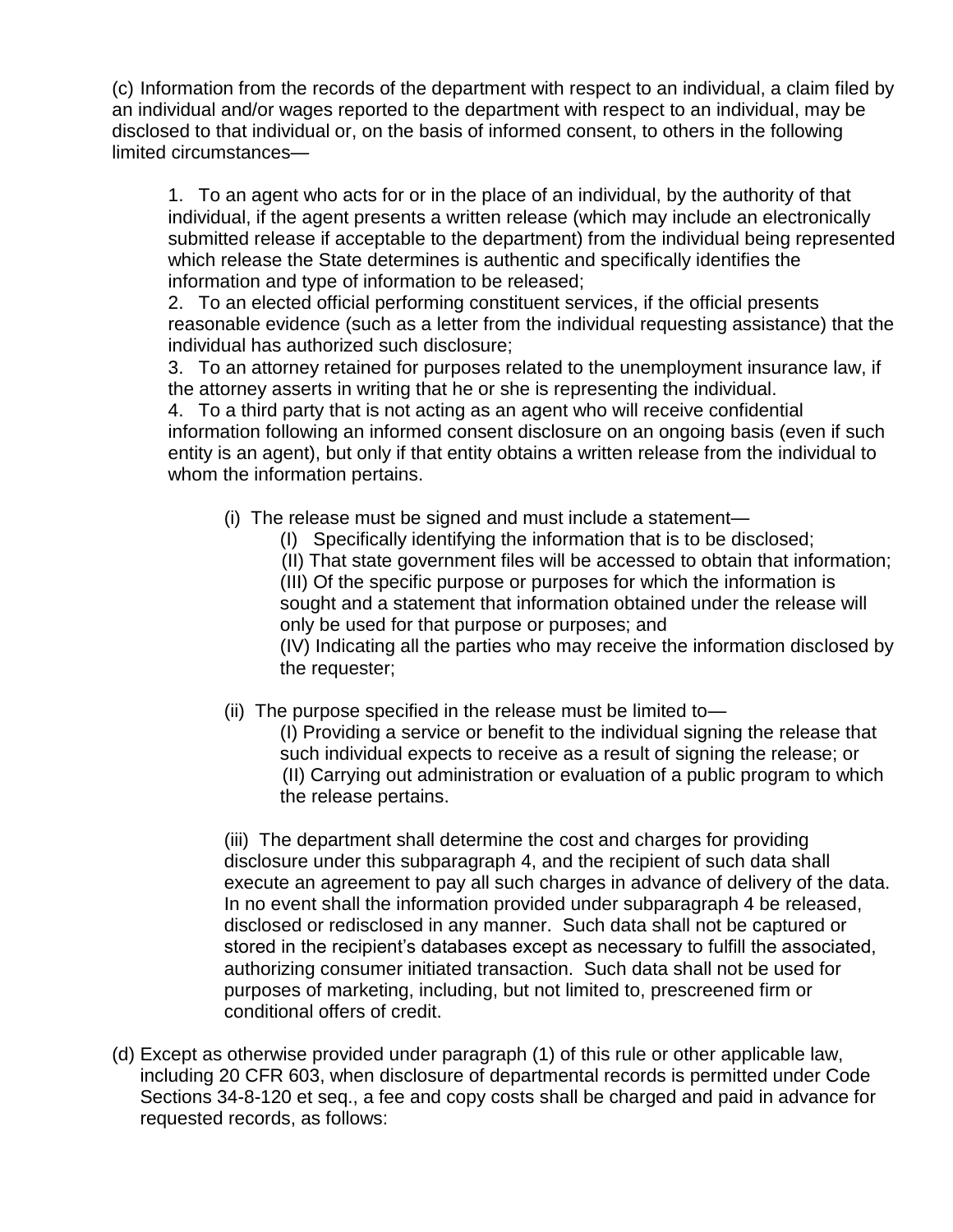1. A minimum fee of \$20.00 shall be charged for copies of records which can be accessed and produced by department staff from readily retrievable computer records and equipment;

2. A fee of \$20.00 plus \$25.00 per hour for the time required to identify, locate, redact, collate, and otherwise prepare such records for copying for disclosure, with a minimum charge of \$45.00 for the first hour, shall be charged for any records which cannot be accessed and produced by department staff solely from readily retrievable computer records and equipment;

3. The amount of \$.25 per page shall be charged for each page copy supplied, regardless of the format (paper copy, electronic copy) in which such copies are provided; and

4. Fees in accordance with subparagraphs 1, 2, and 3 of this subparagraph shall be charged for each records request made and charges must be paid in advance.

(2) Records with respect to the federal Workforce Investment Act of 1998 (WIA) shall be subject to access and review as follows:

(a) Individual employee and employer files shall be subject to review as necessary for the proper administration of the WIA program in Georgia. Information released to a "One-Stop Operator" or "One-Stop Partner", as those terms are defined in WIA, or to any other authorized participant in the WIA program in Georgia shall be provided on an as-needed basis only and shall be used exclusively for WIA purposes and for activities that assist in the operation and management of the department in fulfillment of its duties; such departmental duties include, but are not limited to, participant follow-up surveys, provider performance assessments, and the collection and reporting of labor market information;

(b) Information with respect to WIA bid proposals and grants or contract data for any successful WIA grant or sub grant recipients shall be available for public access and review concerning all unsuccessful bidders; and

(c) Pursuant to Section 185(a)(4)(B) of the Workforce Investment Act, some records are excluded from disclosure. These exceptions include the disclosure of information that would constitute a clearly unwarranted invasion of personal privacy and privileged and confidential financial information. Specifically, disclosure of a participant's social security number is subject to this exception.

(3) Records with respect to the state's Employment Service Program, including such records as may be utilized under WIA by any "One-Stop Operator" or "One-Stop Partner", as those terms are defined in WIA, or by any other authorized participant in the WIA program in Georgia, shall not be disclosed or redisclosed, provided, however, the department may release data concerning individuals or employing units as necessary to perform follow-up surveys or similar administrative functions, provided, further, the department shall require by contract that any agency or entity performing such functions must protect the data and use it only for the purposes as described in the contract.

(4) Any request to disclose or redisclose confidential data which was entrusted to the Commissioner of Labor in the administration of the unemployment insurance program or other federally funded programs for which the department has responsibility shall provide the Commissioner with notice and an opportunity to respond; otherwise, such request shall not be honored. Any individual or entity in possession of such confidential data under the provisions of this rule is subject to this requirement.

(5) Disclosure of confidential unemployment insurance benefit or wage data or other claim information in response to a court order, subpoena, discovery, request for production of documents,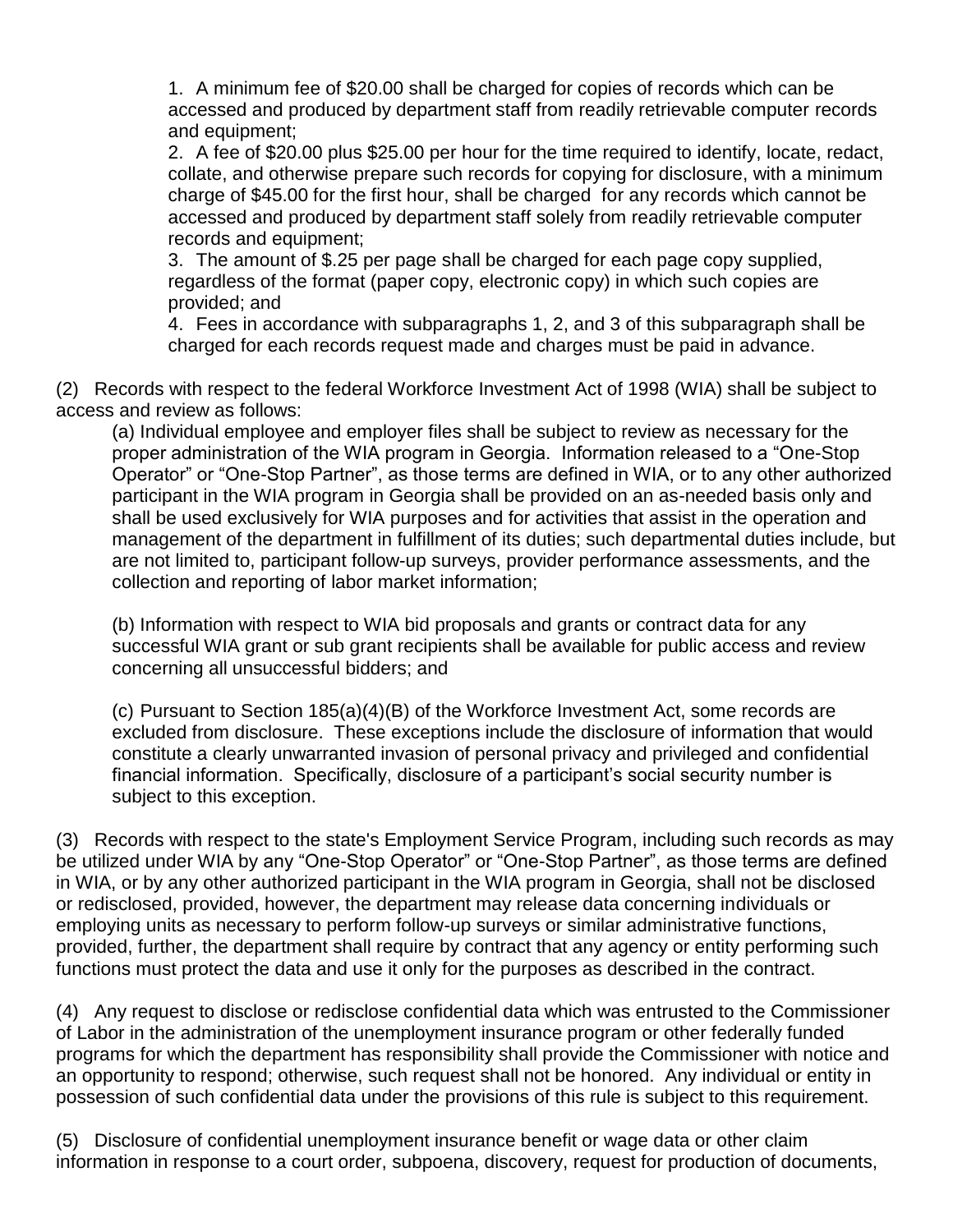notice to produce or similar court-enforceable inquiry, or in response to a non-court official with subpoena authority, is permissible when issued in compliance with O.C.G.A. 34-8-126 and 20 CFR 603.7(b) and in such a manner that the Commissioner was first provided a meaningful opportunity to respond to the order, subpoena, request for production of documents or similar compulsory process.

(6) In conjunction with the administration of OCGA Section 34-9-243 which allows for credit or reduction in worker's compensation benefits for the amount of unemployment insurance benefits received by a claimant, the department shall divulge to an employer or its agent, evidence of unemployment insurance benefits paid. An employer will have a right to records that pertain to the amount of unemployment benefits paid, subject to the maintenance of confidentiality for the individual claimant. No subpoena, order, or similar compulsory process shall require disclosure of confidential data other than to identify the dates and amounts of payment as necessary to compute such credit.

*Authority O.C.G.A. Secs. 34-8-70, 34-8-120 et seq., 20 CFR 603.* 

# **300-2-6-.03 Access to Records by Public Officials. Amended.**

Governmental agencies may be provided access to confidential unemployment benefit or wage data only upon full compliance with the provisions of Code Section 34-8-125 and Rule 300-2-6-.02, including provisions regarding fees and copy costs. Any governmental agency requesting access to such confidential data on an ongoing basis must enter into a data sharing agreement with the department with at least the following terms and conditions of the disclosure of information.

(a) A description of the specific information to be furnished and the purposes for which the information is sought;

(b) A statement that those who request or receive information under the agreement will be limited to those with a need to access it for purposes listed in the agreement;

(c) The methods and timing of requests for information and responses to those requests, including the format to be used;

(d) Provision for paying the department for any costs of furnishing information;

(e) Provision for safeguarding the information disclosed;

(f) A requirement that the information requested and received under the agreement may not be disclosed or redisclosed to any other individual, agency, or entity;

(g) A provision identifying contacts with full contact information for both the proposed use of the information and security of the information received;

(h) A requirement to notify the department immediately upon receipt of any request to disclose or redisclose the information received from the department, including but not limited to any court order, subpoena, civil litigation discovery request, request for production of documents, notice to produce, or similar compulsory process, all of which requests shall be subject to Rule 300-2-6-.02(5); and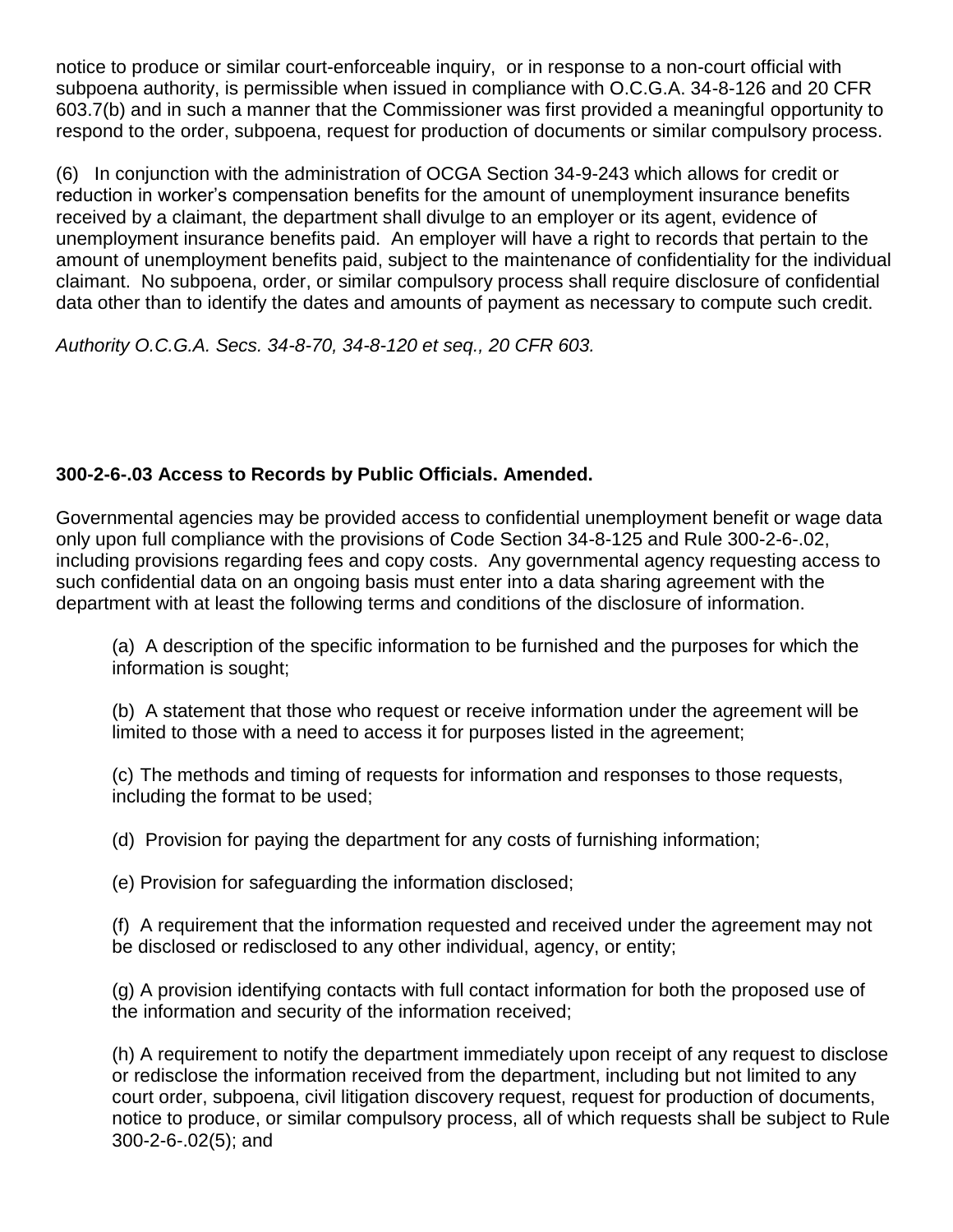(i) Provision for on-site inspections of the agency, entity, or contractor, to assure that the requirements of the State's law and the agreement or contract required by this rule are being met.

(j) The requirements of subparagraphs (a) through (i) of this rule with respect to disclosures on an ongoing basis do not apply to disclosures of UC information to a Federal agency which the U. S. Department of Labor has determined, by notice published in the Federal Register, to have in place safeguards adequate to satisfy the confidentiality requirement of Section 303(a)(1) of the Social Security Act and an appropriate method of paying or reimbursing the state unemployment insurance agency (which may include a reciprocal cost arrangement) for costs involved in such disclosures. Such determinations will be published in the Federal Register.

*Authority O.C.G.A. Secs. 34-8-70, 34-8-120 et seq., 20 CFR 603.*

# **CHAPTER 300-2-7 REQUIREMENTS FOR EMPLOYEES AND EMPLOYERS**

|                      | 300-2-7-.01 Identification of Employees                | 300-2-7-.09 Repealed |                                                    |
|----------------------|--------------------------------------------------------|----------------------|----------------------------------------------------|
| 300-2-7-.02 Repealed |                                                        | 300-2-7-.10 Repealed |                                                    |
| 300-2-7-.03 Repealed |                                                        | 300-2-7-11 Repealed  |                                                    |
| 300-2-7-.04 Repealed |                                                        |                      | 300-2-7-.12 Limited Liability Companies            |
| 300-2-7-.05 Repealed |                                                        |                      | 300-2-7-.13 Independent Contractors                |
|                      | 300-2-7-.06 Notices Required From Employers Furnishing |                      | 300-2-7-.14 Registration Of Job Opening With State |
|                      | Separation Information                                 |                      | <b>Employment Service</b>                          |
|                      | 300-2-7-.07 Employee Leasing Companies                 |                      | 300-2-7-.15 Display of Posters For Information of  |
| 300-2-7-.08 Repealed |                                                        |                      | <b>Employees</b>                                   |
|                      |                                                        |                      |                                                    |

# **300-2-7-.01 Identification of Employees. Amended.**

(1) Each employer shall ascertain the correct social security number of each such individual employed by such employer.

(2) Each individual shall report to every employer for whom he is engaged in employment the individual's social security number and the individual's name exactly as shown on the account number card issued to the individual by the Social Security Administration. Each such employee who has not secured an account number shall file an application for an account number on Form SS-5, "Application for Social Security Number". The application shall be filed on or before the seventh day after the date on which the employee first performs employment for wages; except, the application shall be filed on or before the date the employee leaves the employer or employment, if such date precedes such seventh day.

(3) If the employee fails to comply with this requirement, the employer shall execute a Form SS-5, "Application for Social Security Account Number", giving all the information required thereon which is known or ascertainable by the employer. The completed Form SS-5 shall be mailed to the nearest field office of the Social Security Administration.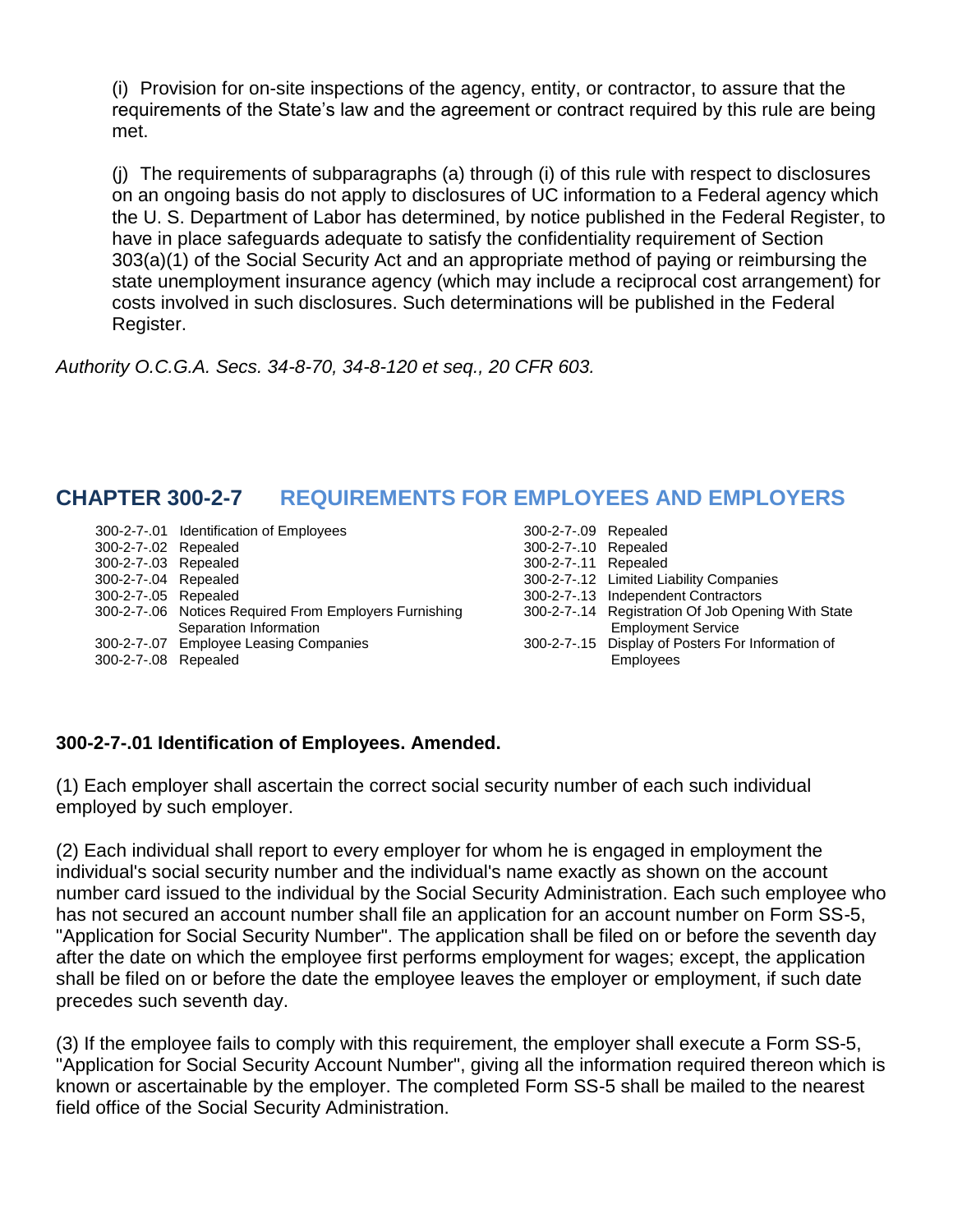(4) The employer, when forwarding completed Form SS-5 to the Social Security Administration, shall request notice of the number assigned to the employee.

(5) When for any reason an employee's name is changed, the employer shall require the employee to complete Form OANN-7003, "Employees Request for Change in Records". Completed Form OAAN-7003 shall be mailed to the nearest field office of the Social Security Administration.

(6) The employer shall report each employee's social security number in making any report required by the Georgia Department of Labor.

*Authority O.C.G.A. Secs. 34-8-70, 34-8-78, 34-8-113.*

**300-2-7-.02 Repealed.**

**300-2-7-.03 Repealed.**

**300-2-7-.04 Repealed.**

**300-2-7-.05 Repealed.**

### **300-2-7-.06 Notices Required From Employers Furnishing Separation Information. Amended.**

(1) Employers are required to complete Form DOL-800, "Separation Notice", for each worker separated regardless of the reason for separation (except when mass separation Form DOL-402 and Form DOL-402A notices are filed).

(a) The "Separation Notice" must be completed, signed by the employer or authorized agent, dated and delivered to the separated employee on the last day of work in accordance with printed instructions on the Form DOL-800.

(b) If the employee is no longer available at the time employment ceases, the notice shall be mailed to the last known address of the employee within three (3) days of the date that the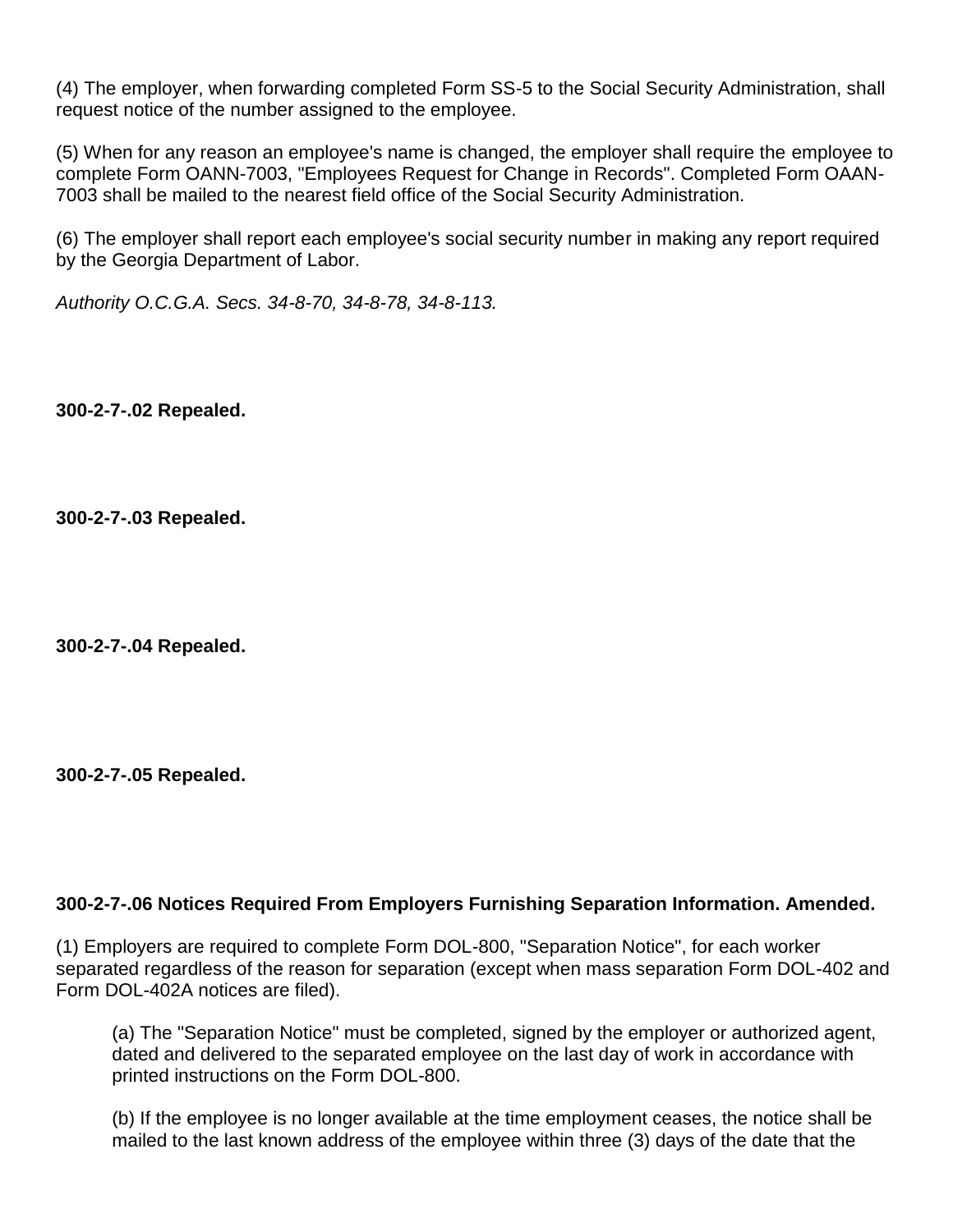separation occurred or became known to the employer.

(c) A copy of Form DOL-800, properly executed by the former employer as required by Georgia law, shall be presented to the Georgia Department of Labor local office by any individual filing a claim for unemployment insurance.

(2) The employer, if it is the most recent employer as defined by OCGA Section 34-8-43, may receive a Form DOL-1199FF or DOL- 403FF, "Notice of Claim Filed and Request for Separation Information".

(a) If the Form DOL-800 was presented, the employer may respond and provide separation information on Form DOL-1199FF or Form DOL-403FF if they wish to do so. This shall constitute a timely response to the claim.

(b) If the Form DOL-800 was not presented, in order to be considered a timely response to the claim, the employer must respond to the claimant's statement on the Form DOL-403FF or Form DOL- 1199FF in the manner prescribed herein and in accordance with the instructions printed on the Form 403FF or Form DOL-1199FF.

(3) Form DOL-800 or Form DOL-403FF or Form DOL-1199FF must be signed and otherwise complete for the employer's account to be considered as a timely response to the claim.

*Authority O.C.G.A. Secs. 34-8-70, 34-8-78, 34-8-122, 34-8-123, 34-8-157.*

# **300-2-7-.07 Employee Leasing Companies.**

(1) An employee leasing company (or professional employer organization) as that term is defined in O.C.G.A. Section 34-8-32 shall not be considered a succeeding employer under the provisions of O.C.G.A. Section 34-8-153 and O.C.G.A. Section 34-8-155 with respect to its clients or customers and shall not acquire the unemployment experience history of its clients or customers. The applicable rate of an employee leasing company shall be determined solely on its own unemployment experience after it became an employee leasing company, subject to the provisions of O.C.G.A. Section 34-8-153.

(2) An employee leasing company shall post a surety bond in the amount of the greater of \$10,000.00 or two and seven-tenths percent (2.7%) of its taxable payroll for the four (4) calendar quarters ending June 30th immediately preceding the effective date of the bond to meet the requirements of O.C.G.A. Section 34-8-172. Such surety bond must be issued by an organization currently licensed and authorized to issue such bond in the State of Georgia and renewed on an annual basis in an adjusted amount as deemed appropriate. The bond shall cover a minimum of one full calendar year and shall also cover the remainder of the calendar year in which it is issued. The bond may not include a cancellation clause. In lieu of such bond, an employee leasing company may deposit with the Commissioner a cash deposit, irrevocable letter of credit or equivalent financial securities acceptable to the Commissioner. The cash deposit shall be a comparable amount as described above. Any deposit of money shall be retained by the Commissioner in an escrow account. Securities shall be in an amount equal to the greater of \$10,000.00 or two and seven-tenths percent (2.7%) of the taxable payroll for the four (4) calendar quarters ending June 30th immediately preceding the effective date of the election. At the sole discretion of the Commissioner, an adjustment in the amount of the bond, cash deposit, irrevocable letter of credit or securities may be required upon sixty (60) days prior written notice.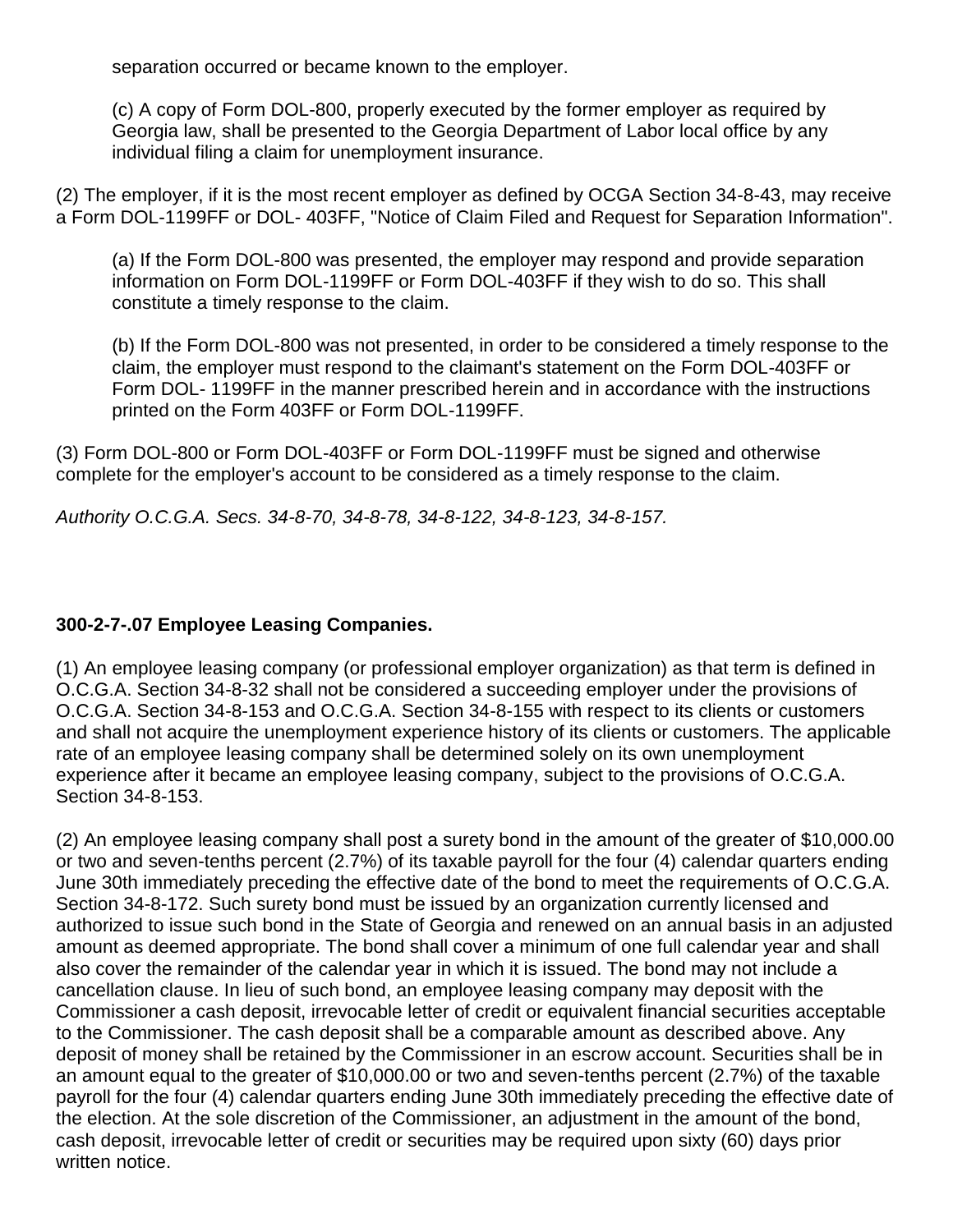(3) Notwithstanding the foregoing, an employee leasing company may post a surety bond, irrevocable letter of credit or cash deposit in the amount of \$5,000.00 and thereby comply with the provisions of this rule if all of the following conditions are met:

(a) The employee leasing company must have been a positive reserve employer as that term is used in O.C.G.A. Section 34-8-155 for at least four (4) consecutive quarters during the last twelve (12) quarters immediately preceding the effective date of the bond;

(b) The employee leasing company has not failed during the last twelve (12) quarters immediately preceding the effective date of the bond to file timely all required tax and wage reports, including all such reports of all predecessor employers; and

(c) The employee leasing company submits timely prepayments of unemployment contributions to the department monthly attributable to the applicable portion of the employee leasing company's taxable wage base of the employee leasing company's payroll for each calendar month just completed. This payment is due on the fifteenth (15th) of each month.

(4) The failure of the employee leasing company to submit the prepayment or to attach the supporting data as described herein shall subject the employer to a denial of the privilege to prepay and enjoy the lower bond rate. Should any employee leasing company so fail to submit prepayments and be notified by the Commissioner of the revocation of the privilege, all future employment on behalf of the employee leasing company's clients shall be under that client's name and separate DOL account number.

(5) Any employee leasing company which fails to obtain, or to keep in full force and effect the applicable surety bond, irrevocable letter of credit, cash deposit or acceptable securities must report all employment of its clients under the client's name and DOL account number, provided, however, the department shall notify any such client in writing of this eventuality. No employer who is a client of an employee leasing company shall be liable for unemployment contributions for employment previously reported by an employee leasing company until such notification has been received by that employer. Such employer will be liable for contributions only for the period of employment which occurs after the notice has been received. An employee leasing company which elects to treat its clients' employees as its own employees must post the bond required by O.C.G.A. Section 34-8-172. An employee leasing company which is unable to obtain a bond automatically elects to treat each client's employees as the client's employees and not employees of the employee leasing company. An employee leasing company cannot do both, i.e., it cannot add certain clients' employees to its own payroll but not include others simply to take advantage of lower unemployment tax rates. A wilful violation of this rule may result in termination of the employee leasing company's privilege to make such election. In the event of such termination of election, under the provisions of these rules, no successorship will occur, therefore a new taxable wage base for the particular calendar year will apply at the time of the termination of election.

(6) If an employee leasing company is new in Georgia and has no previous employment history, the amount of the initial bond, irrevocable letter of credit, cash deposit or securities shall be \$10,000.00 for the first calendar year. Once the employee leasing company has been in business over six (6) months, the amount for the next calendar year's bond, cash deposit or securities may be computed based upon a pro rata estimate of its taxable wages for the four (4) calendar quarters ending June 30th immediately preceding the effective date of the bond. Any surety bond in effect will cease to be in force and effect as of the expiration date of such bond, provided all applicable unemployment contributions which cover this time period have been paid.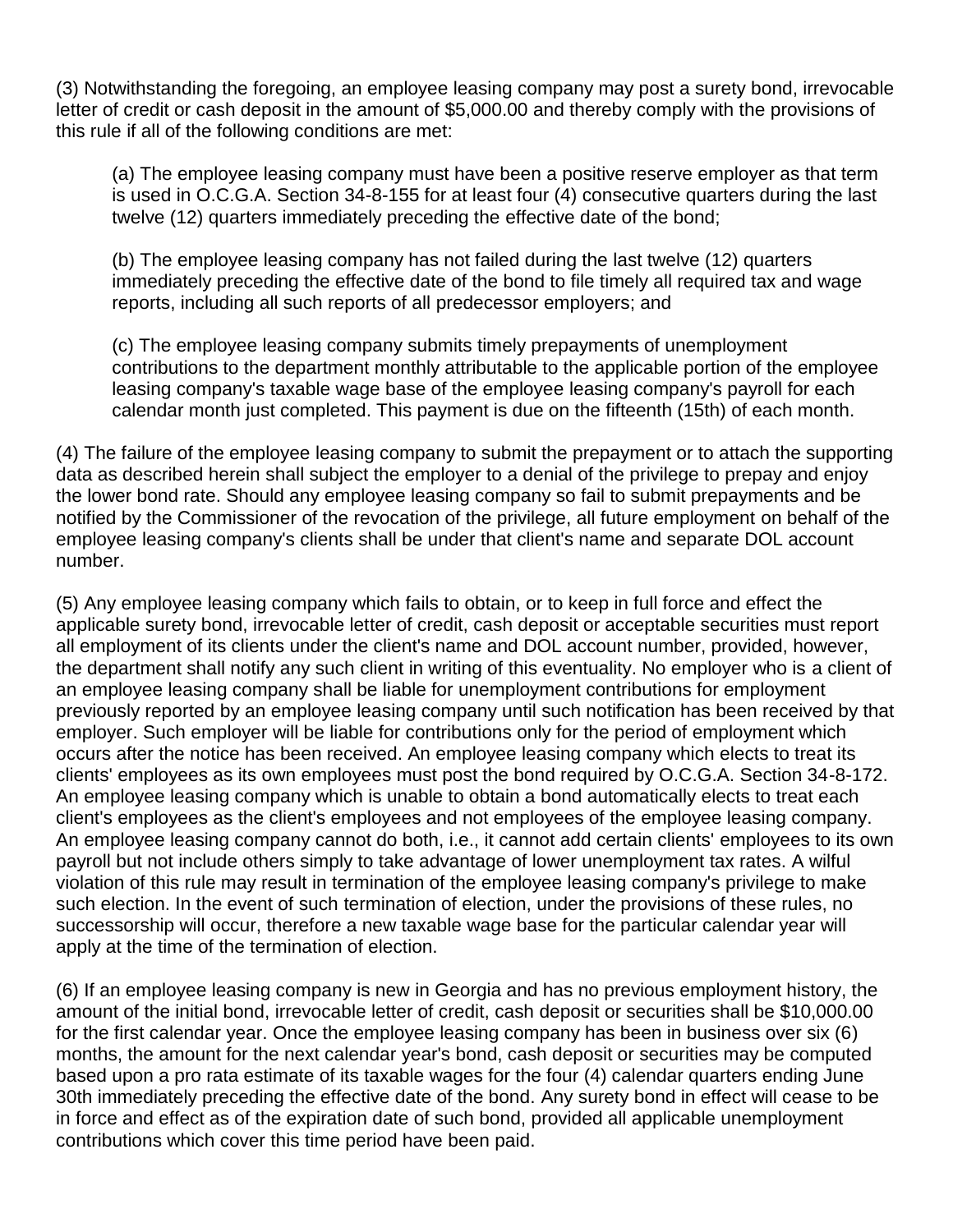(7) All employee leasing companies doing business in Georgia, regardless of whether an adequate bond, irrevocable letter of credit, cash deposit or securities are posted shall maintain and furnish to the department upon request the following records:

(a) A current list of all clients or customers in Georgia by corporate name and by trade name;

(b) A physical and mailing address, if different, for all such clients or customers;

(c) A listing of previous DOL registrations by DOL account number for the clients or customers;

(d) Separate books or records with respect to each client or customer must be maintained, showing, at a minimum, all evidence of wages and other compensation paid to, or on behalf of, the employees, records of hours and days worked and the location where the worker's services were performed;

(e) Names, residence addresses, social security numbers, ownership interests in the employee leasing company, and positions of employment in the employee leasing company of all officers of the employee leasing company;

(f) The federal employer identification number for all clients or customers; and

(g) The employee leasing company must notify the department of any additions, deletions or corrections to the above-described information at least quarterly.

(8) If, after the employee leasing company makes the required deposit, the employee leasing company fails to comply with the Employment Security Law, the department will use the bond, irrevocable letter of credit, cash deposit or securities (or proceeds from the sale of the same) to pay contributions, interest, and penalty due on the account. The department may then require a new deposit, or may require the employee leasing company to separately report all employment under its clients' names and account number and applicable tax rate of each client or customer.

(9) Interest earned on cash deposits will be paid into the same fund as other interest and penalties are paid as provided in O.C.G.A. Section 34-8-92.

(10) All information furnished to the department under this rule shall be treated as confidential information as provided in Code Section 34-8-121.

*Authority O.C.G.A. Secs. 34-8-70, 34-8-78, 34-8-123, 34-8-172.*

**300-2-7-.08 Repealed.**

**300-2-7-.09 Repealed.**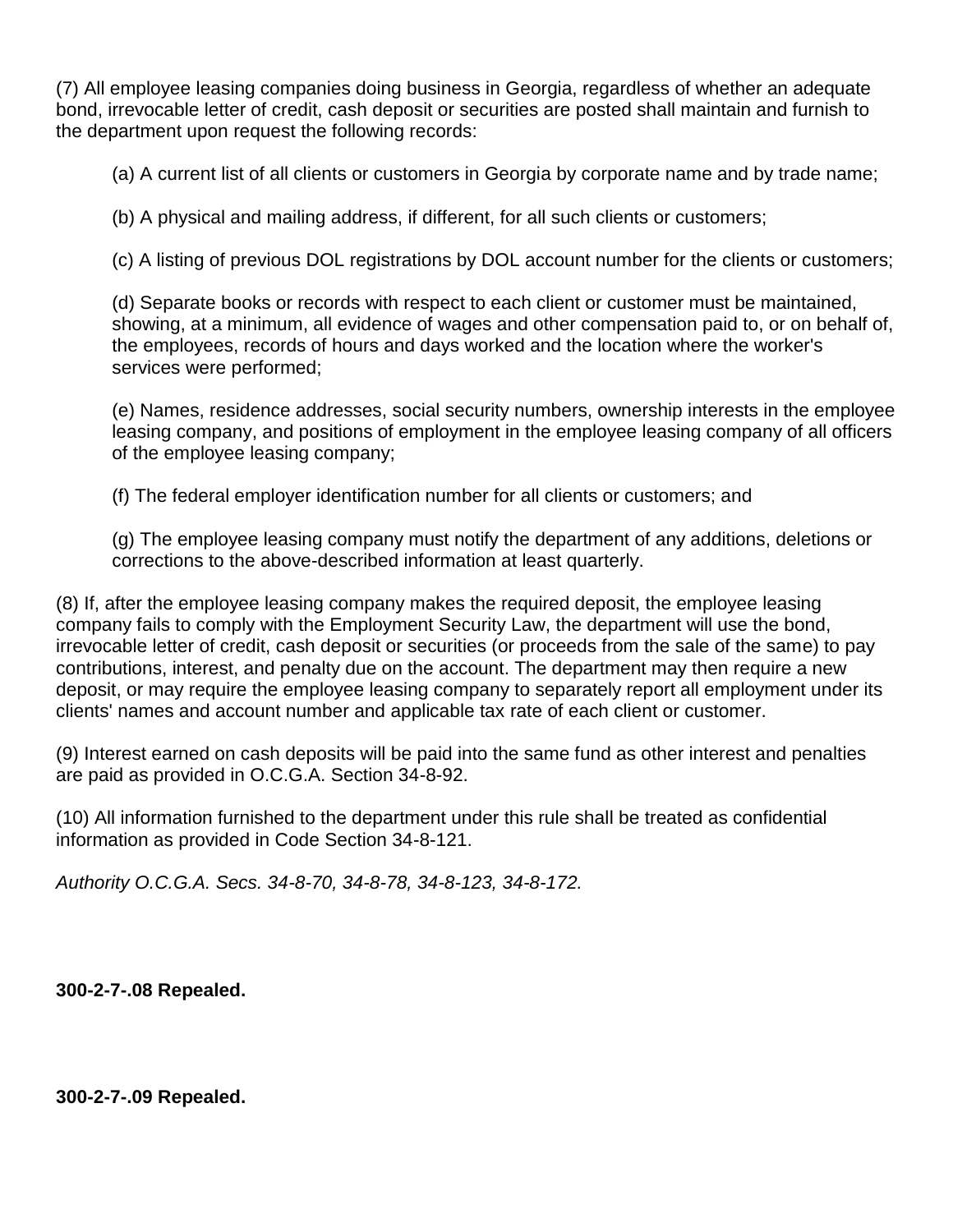### **300-2-7-.11 Repealed.**

### **300-2-7-.12 Limited Liability Companies.**

(1) Limited liability companies ("LLC") and other similar pass-through entities shall be treated the same as partnerships for purposes of unemployment contributions. If such entity can demonstrate to the satisfaction of the Commissioner that it is receiving some other type treatment for purposes of federal taxation, then the Commissioner shall consider that fact in determining whether remuneration paid constitutes taxable wages for purposes of the Employment Security Law. If an LLC is treated as a corporation for federal tax purposes, the LLC shall likewise be treated as a corporation for purposes of taxation under the Employment Security Law.

(2) If management of the LLC is vested in its members, those members who are actively involved in management shall be deemed jointly and severally liable for payment of unemployment contributions. If management of the LLC is vested in one or more appointed managers who are not members of the LLC, then all members of the LLC may nonetheless be deemed jointly and severally liable for payment of unemployment contributions, provided, however, any member who can demonstrate to the satisfaction of the Commissioner of Labor that the member has no legal authority or control over whether unemployment contributions are paid or employers' quarterly wage and tax reports are filed can be relieved of liability.

*Authority O.C.G.A. Sec. 34-8-70.*

### **300-2-7-.13 Independent Contractors.**

(1) To prove independent contractor status, an employing unit must prove an individual who receives wages, as that term is defined in OCGA Section 34-8-49, meets the three-pronged test for exemption from the definition of "employment" as provided in [OCGA Section 34-8-35,](https://www.lexis.com/research/buttonTFLink?_m=3b3a4634854920230a481b2704d3f0fb&_xfercite=%3ccite%20cc%3d%22USA%22%3e%3c%21%5bCDATA%5bGa.%20Comp.%20R.%20%26%20Regs.%20r.%20300-2-7-.13%5d%5d%3e%3c%2fcite%3e&_butType=4&_butStat=0&_butNum=2&_butInline=1&_butinfo=GACODE%2034-8-35&_fmtstr=FULL&docnum=1&_startdoc=1&wchp=dGLbVzk-zSkAb&_md5=19f962a10934b2376acafab9230c0bc8) Paragraph (f). An individual who received more than 80% of his or her total income for personal services rendered from a single employing unit in the previous calendar year shall be conclusively presumed to be an employee of the employing unit for purposes of the Employment Security Law. The presumption can be overcome only upon a showing by said employing unit that the individual legitimately is in business for himself or herself and that income from other sources for personal services rendered now push the percentage of such income received from the employing unit by this individual to under 80% of the individual's total annual income for personal services rendered.

(2) In applying the third prong of the test specified in OCGA Section 34-8-35, paragraph (f), it shall not be sufficient that the individual simply holds a professional license. It must be proved the individual performs the professional services in question for clients, patients or customers other than the employing unit. Such services must be in the same occupation or line of work as the employing unit.

*Authority O.C.G.A. Sec. 34-8-70.*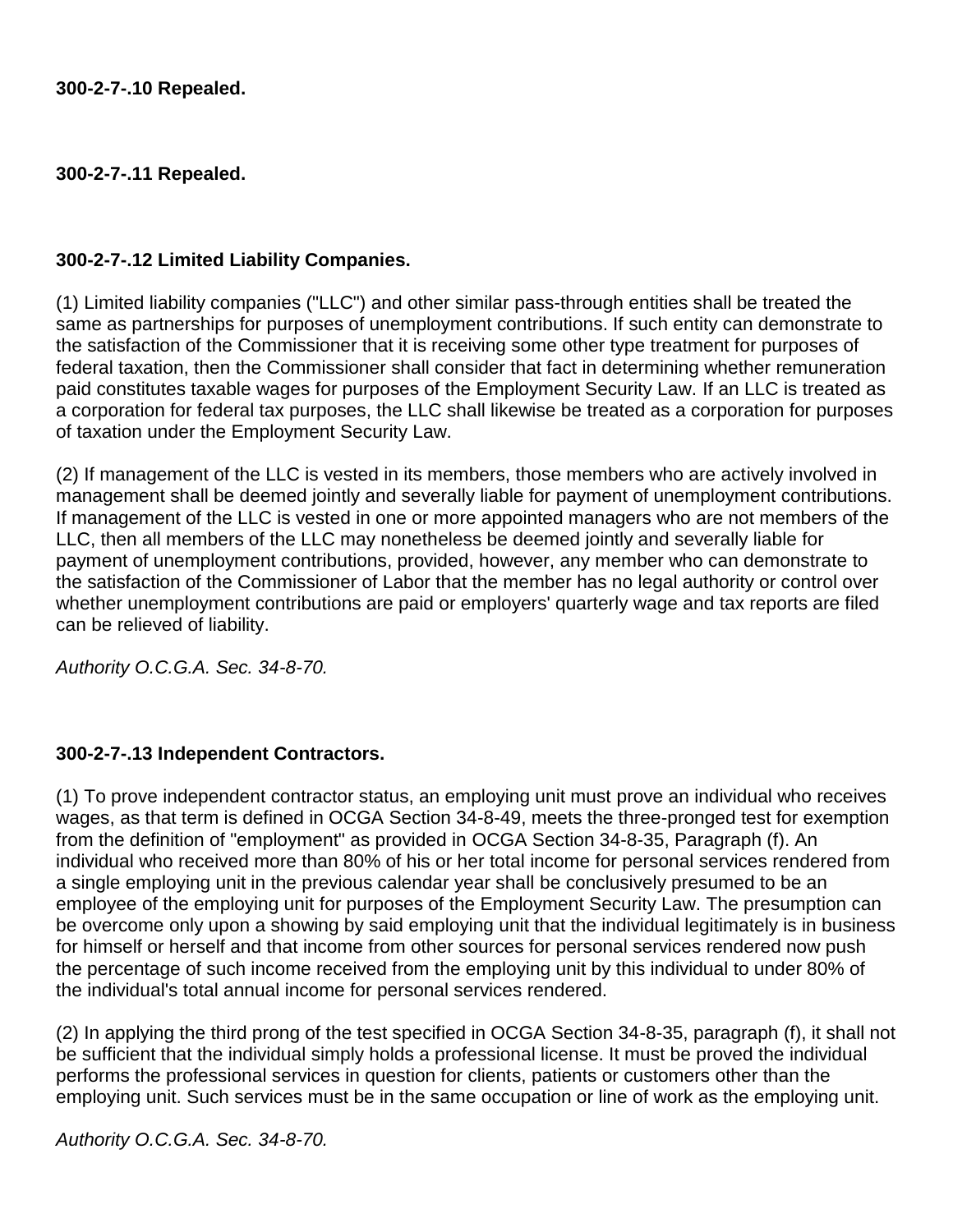### **300-2-7-.14 Registration Of Job Opening With State Employment Service.**

Whenever an employer has work to offer a claimant such employer should communicate directly with the local office of the department where the claim was filed, furnishing full and complete information as to type of work, hours, rate of pay, etc.

*Authority O.C.G.A. Sec. 34-8-70.*

### **300-2-7-.15 Display of Posters For Information of Employees.**

(1) Employers shall post and maintain in places readily accessible to their employees all printed statements, posters, etc., released and required by the Commissioner of Labor or the Georgia Department of Labor pertaining to the rights of employees under the Employment Security Law. A packet of required posters may be obtained by contacting the nearest local office of the Georgia Department of Labor.

(2) An employer who is not liable for unemployment insurance taxes under the Employment Security Law or who ceased to be liable for unemployment insurance taxes is not permitted to display such notices and must remove them if on display.

*Authority O.C.G.A. Secs. 34-8-70, 34-8-190.*

# **CHAPTER 300-2-8 GOVERNMENTAL AND NON-PROFIT ACCOUNTS**

300-2-8-.01 Repealed 300-2-8-.04 Establishment, Administration and Dissolution 300-2-8-.02 Repealed<br>300-2-8-.03 Employers Electing to Reimburse in Lieu of 300-2-8-.05 Reimbursable Employer Appeal to the 300-2-8-.03 Employers Electing to Reimburse in Lieu of Paying Contributions **Department of Amount Due** 

**300-2-8-.01 Repealed.**

**300-2-8-.02 Repealed.**

### **300-2-8-.03 Employers Electing to Reimburse in Lieu of Paying Contributions.**

(1) No eligible employer may change its method of payment from a reimbursable basis to a contributory basis or from a contributory basis to a reimbursable basis unless: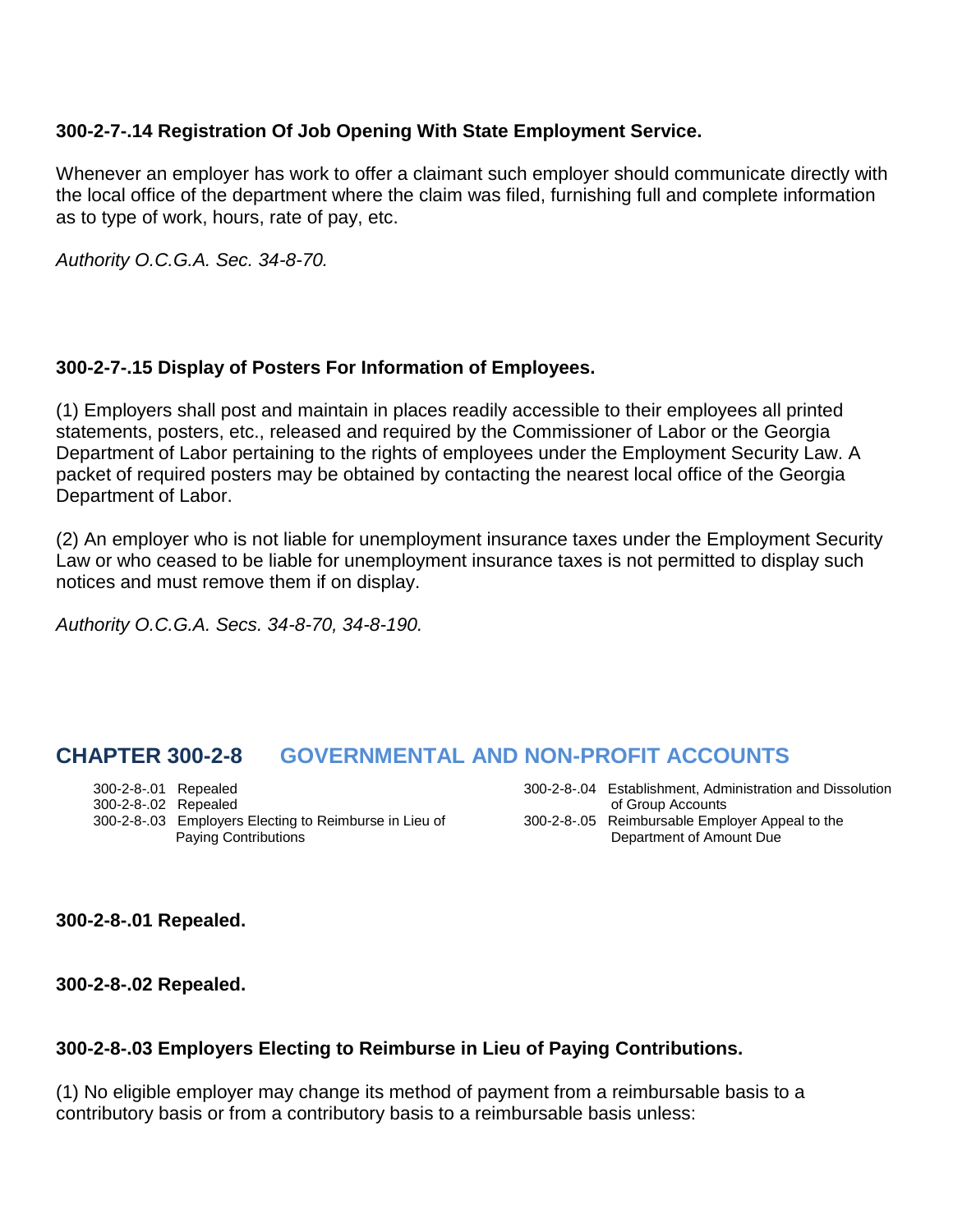(a) There are no unpaid debts, taxes, contributions, reimbursement amounts, penalty, interest or recording fees outstanding against such employer; and

(b) The employer has completed two (2) calendar years under the prior method (reimbursable basis or contributory basis).

(2) Election to change from reimbursable to contributory.

(a) In any case in which an employer was first a contributor, then a reimburser, and now terminates such election; according to OCGA Section 34-8-158(d)(2), such employer shall have an employment experience rating computation as provided in OCGA Section 34-8-155. This computation shall be computed on the basis of all the employer's experience (contribution period and reimbursement period). The period of reimbursement will be considered a zero balance period; provided, however, that all reimbursements billed to the employer are paid.

(b) In any case in which any employer having no prior coverage elects to be on a reimbursable basis and who, at a later date, terminates such election; according to OCGA Section 34-8- 158(d)(2), such employer shall have an employment experience rating computation as provided in OCGA Section 34-8-155. The computation shall be computed on the basis of all the employer's experience (the reimbursement period only). The period of reimbursement will be considered a zero balance period; provided, however, that all reimbursements billed to the employer are paid.

(3) Election to change from contributory to reimbursable.

(a) In any case in which an employer was first a reimburser, then a contributor, and now elects reimbursement, such employer shall have its reserve balance (positive or negative) remain fixed as of the completion of processing of the last quarter of the year preceding the change in method of payment. Such reserve shall be frozen in the event the employer subsequently elects to return to the contributory method.

(b) In any case in which an employer on contributory basis now elects reimbursement, such employer shall have its reserve balance (positive or negative) remain fixed as of the completion of processing of the last quarter of the year preceding the change in method of payment. Such reserve will be frozen in the event the employer subsequently elects to return to the contributory method of payment.

(4) The standard of acceptance of securities for deposit, as required by law, shall be the same as that required of trustees under Georgia law for investment in bonds and other securities as set forth in OCGA Sections 53-8-6 or 53-13-54. Such securities shall include, but are not limited to, the following:

- (a) Bonds or other securities authorized by or issued by this state;
- (b) Direct and general obligations of the United States Government;
- (c) Obligations unconditionally guaranteed by the United States Government;
- (d) Obligations of agencies of the United States Government issued by the
	- 1. Federal Land Bank;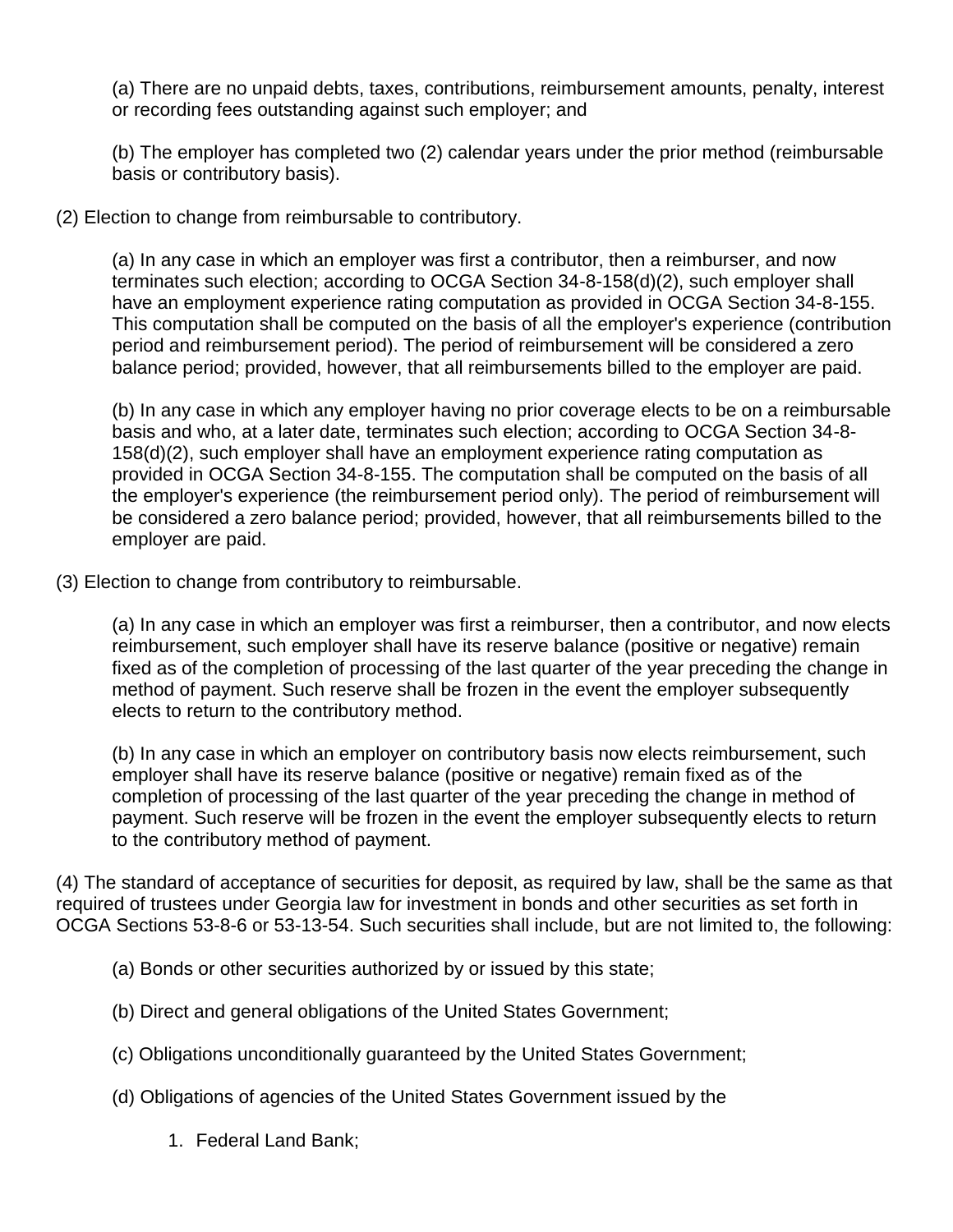- 2. Federal Home Loan Bank;
- 3. Federal Intermediate Credit Bank; or
- 4. Central Bank for Cooperatives.
- (e) Deposits of funds at interest in any chartered state or national bank or trust company located in this state and which is insured by the Federal Deposit Insurance Corporation to the extent of the insurance;
- (f) Accounts and certificates of state chartered associations and federal savings and loan associations, which are insured by the Federal Savings and Loan Insurance Corporation to the extent of the insurance.
- (g) Irrevocable letters of credit which name the Commissioner of Labor as obligee.

(5) Acceptance of cash deposit, surety bond and/or acceptable securities may be subject to the approval of a committee of no less than three (3) employees of the department (one of whom is an attorney) appointed by the Commissioner.

(a) Amount. The amount of the securities required by this subsection shall be equal to two and seven-tenths percent (2.7%) of the organization's taxable wages paid for employment as defined in OCGA Section 34-8-49 for the four (4) calendar quarters immediately preceding the effective date of election or anniversary of the effective date of election, whichever date shall be most recent and applicable, or twenty-six (26) times the maximum potential weekly benefit amount as provided in OCGA Section 34-8-193, whichever amount is higher. If the organization did not pay wages in each of such four (4) calendar quarters the amount of the securities shall be as determined by the Commissioner.

(b) The effective date of a bond, irrevocable letter of credit or other type security instrument shall cover the period of time which equals the benefit year of any claim for benefits which could have been filed by an employee of the employing unit as of the date of notification by the Department to the employing unit of the option to be a reimbursable employer.

(6) Any amount owed to the department by an employing unit which has elected to reimburse benefits paid in lieu of contributions shall be due and payable on or before the thirtieth (30th) day after the release date of the Reimbursable Employers Quarterly Bill, Form DOL-621.

*Authority O.C.G.A. Sec. 34-8-70.*

# **300-2-8-.04 Establishment, Administration and Dissolution of Group Accounts.**

Two or more employers, as defined in OCGA Section 34-8-161, in the same or related trade, occupation, profession or enterprise; or having a common financial interest, hereinafter referred to as an "Employer Group", may enter into an agreement with the Georgia Department of Labor to establish a Group Account. Such employer group shall be treated as a separate employer account and subject to the following provisions: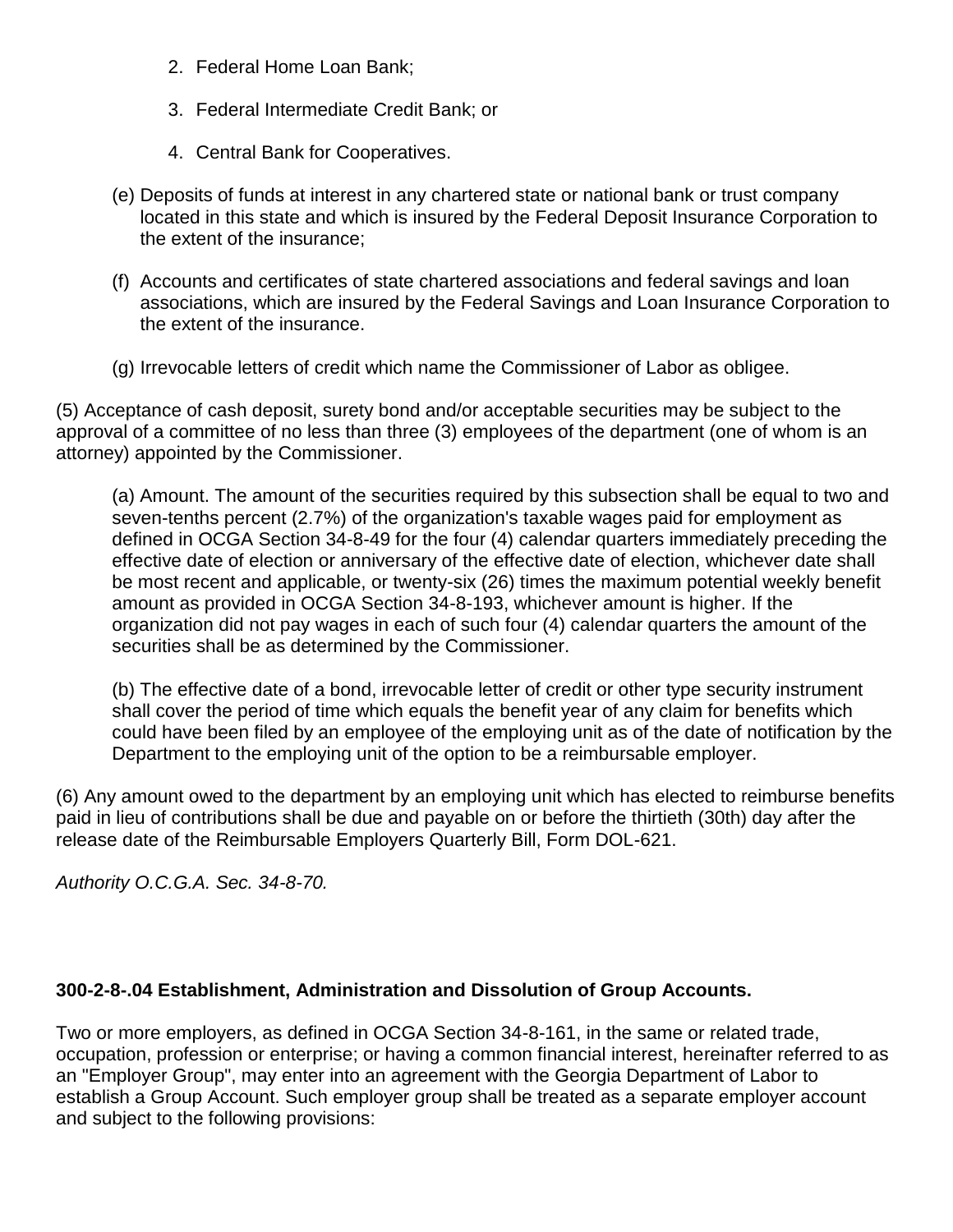(a) An employer group may not be established for a period of less than five (5) years;

(b) No employer may become a member of an employer group until such employer has been liable under this law for a minimum of two (2) calendar years;

(c) Separate accounts shall be maintained for each employer in an employer group for identification;

(d) The successor who acquires the business of a member of an employer group shall continue to be a member of such group until the employer group is dissolved;

(e) An employer group may be dissolved on any five (5) year anniversary date, provided a written request is made ninety (90) days prior to such anniversary date:

- 1. By the parent employer, if each member of the employer group is owned or controlled by such parent employer; or
- 2. By fifty percent (50%) or more of the employers in the employer group.

(f) Each member of an employer group shall be liable individually or collectively for past due payments owed to the department by any member;

(g) No provision in this rule shall be construed as giving any member of any employer group any authority over the operation of another member with respect to the administration of the employer group account.

*Authority O.C.G.A. Sec. 34-8-70.*

# **300-2-8-.05 Reimbursable Employer Appeal to the Department of Amount Due.**

(1) Pursuant to OCGA Section 34-8-159(4), the amount due specified in any bill to a reimbursable employer shall be conclusive on the organization unless the organization files an application with the Commissioner for a redetermination, setting forth the grounds to support a redetermination, not later than fifteen (15) days after the bill was mailed to its last known address or otherwise delivered to it.

(2) The Commissioner shall promptly review the application for redetermination and shall issue a redetermination. The reimbursable employer shall have an additional fifteen (15) days after the redetermination is mailed or delivered in which to appeal in writing for a hearing. If no such request is made within that time the redetermination becomes final and no further appeal is allowed.

(3) Hearings on such appeals shall be conducted by the Office of State Administrative Hearings. The amount due as found by the decision of said office shall be conclusive on the organization and the Department of Labor unless the organization or the Department of Labor files an appeal to the Superior Court setting forth the grounds for its appeal, not later than fifteen (15) days after the written decision was mailed or otherwise delivered to the last known address of the organization and the Department of Labor.

*Authority O.C.G.A. Sec. 34-8-70.*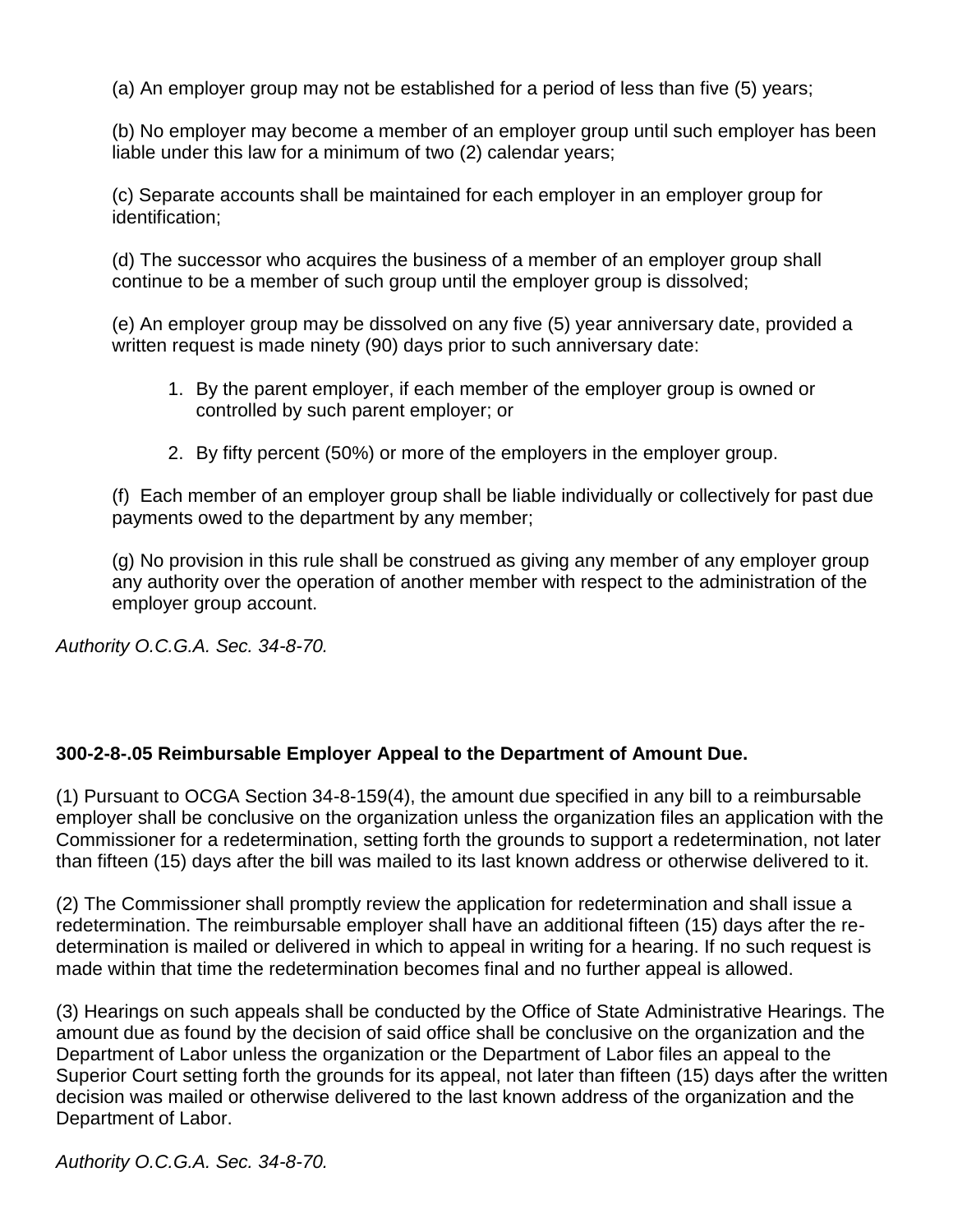# **CHAPTER 300-2-9 QUALIFICATIONS AND PENALTIES FOR UNEMPLOYMENT INSURANCE BENEFITS CLAIMS**

- 300-2-9-.01 Separation by Discharge and the Application of 300-2-9-.05 Separation by Quitting the Provisions of O.C.G.A. Section 34-8-194(2) 300-2-9-.06 Vacation<br>Disqualification for Failure to Apply for or 300-2-9-.07 Educational Service Workers 300-2-9-.02 Disqualification for Failure to Apply for or
- 
- 300-2-9-.04 Alcohol Adjudication Policy

Accept Work 300-2-9-.08 Eligibility of Temporary/Intermittent Workers<br>300-2-9-.03 Drug Adjudication Policy 300-2-9-.09 Services in Professional Sports 300-2-9-.09 Services in Professional Sports

#### **300-2-9-.01 Separation by Discharge and the Application of the Provisions of O.C.G.A. Section 34-8-194(2). Amended.**

(1) An individual shall be disqualified for violation of an employer's rule whenever the employee knew or had reason to know (as an ordinarily prudent person) of the rule, either having been made aware thereof by the employer or through common knowledge; provided, however, no employee shall be disqualified for violating any rule, order or instruction unless the same shall be lawful and reasonably related to the job environment and job performance. Such factors as inconsistency of prior enforcement, unlawfulness and unreasonableness of the rule may be proven by the individual to show that the individual is entitled to benefits. In instances in which there is a dispute as to the true cause of discharge, the claimant shall be afforded the opportunity to challenge or rebut the employer's version of the facts as to the stated reason for the discharge. The employer has the burden of persuasion as to the true cause of discharge.

(2) In determining whether an individual should be disqualified for benefits under OCGA Section 34-8- 194(2), the Commissioner shall consider the factors as set out in (a) through (f) below. In each instance, the warning factor shall not be essential, but may be considered under the totality of circumstances; the absence of a warning may likewise be considered, particularly with respect to mitigation of an offense committed by an employee. In each instance, the Commissioner shall not be limited to a consideration of the factors enumerated herein but may consider such other factors as the totality of circumstances dictates. Once an employer has met its burden of proof with respect to a failure of a claimant to obey rules, orders or instruction or to perform the duties for which he was employed, the Commissioner shall consider any of these factors in mitigation of the offense, action or inaction of the employee.

(a) Where the employee was discharged for absenteeism or tardiness, the Commissioner shall consider:

1. The employer's policy on absenteeism or tardiness and whether the policy was communicated to the employee;

2. Whether the employee had been absent or tardy on prior occasions and had been warned about absenteeism or tardiness;

3. What the employer's policy is with respect to notice of the absence or tardiness and whether the employer was properly notified by the employee;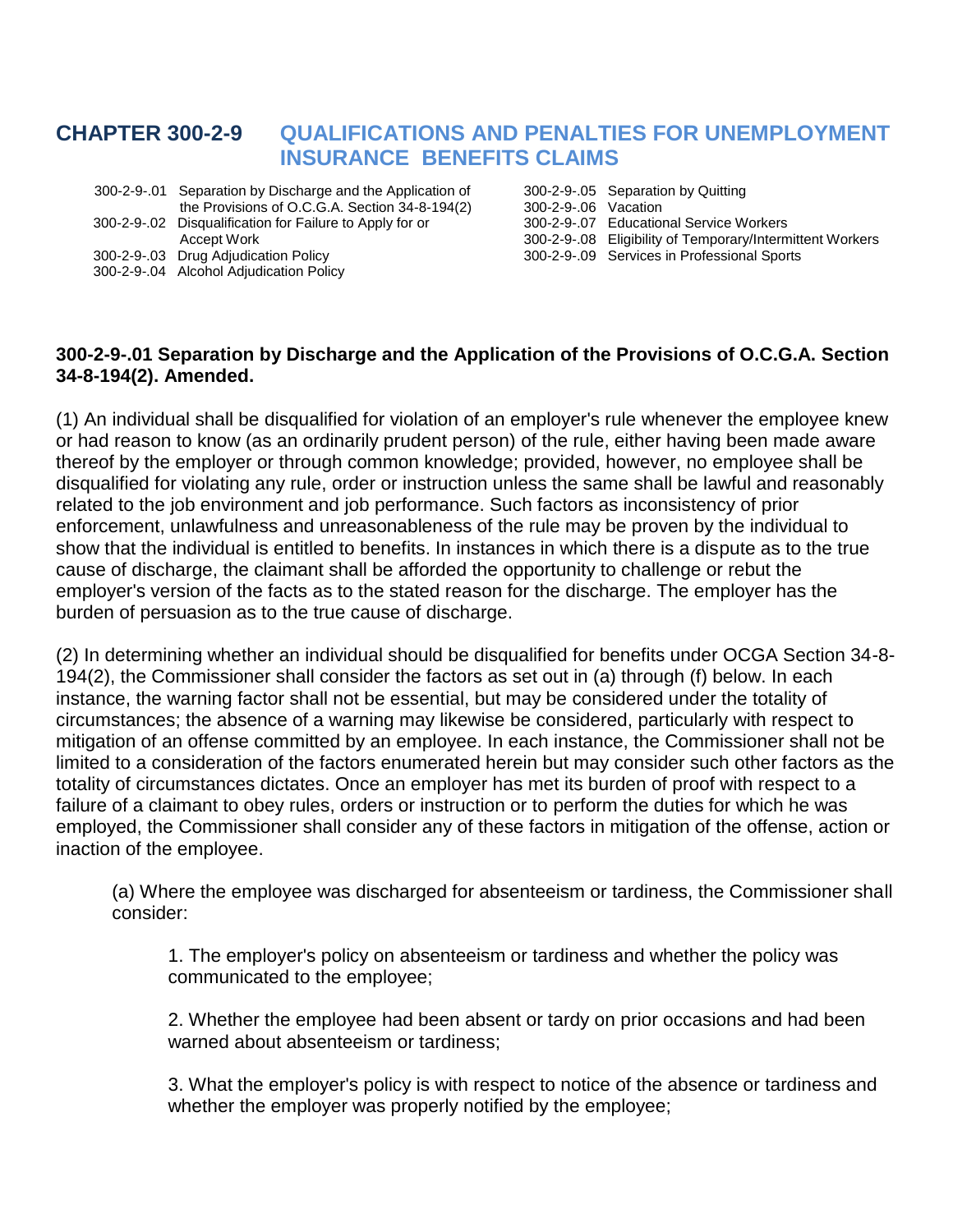4. The reason(s) for the absenteeism or tardiness;

5. The frequency of the absenteeism or tardiness; and

6. Whether, upon consideration of the totality of circumstances which surrounded the absences or tardiness, the employee was at fault in the discharge.

(b) Where the employee was discharged for a violation of rules, orders, instructions or failure to discharge the duties for which employed, the Commissioner shall consider:

1. The manner in which the rules, orders, instructions or duties were made known to the employees including, but not limited to, whether or not the rules were posted or otherwise published prior to the incident causing discharge;

2. Whether a violation of the rules, orders, instructions or duties occurred;

3. Whether the employee failed to discharge the duties for which employed;

4. Whether the violation or the failure to discharge duties was a result of the employee's fault, intentional conduct, conscious neglect or misconduct as defined in these Rules;

5. The extent of the infraction;

6. The impact of the infraction on the employer's operation.

(c) Where the employee was discharged for property loss or damage, the Commissioner shall consider:

1. Whether the behavior that caused the loss or damage was due to negligence on the part of the employee or was due to intentional conduct on the part of the employee;

2. Whether the employee had been warned (the warning factor is not essential to a disqualification but shall be weighed in light of the circumstances);

3. The extent and amount of the loss or damage;

4. Other aggravating or mitigating circumstances.

**NOTE:** Although a disqualification will be imposed if the loss or damage was found to be the fault of the claimant but there was no evidence of intentional conduct, for a disqualification to be imposed under the provisions of OCGA Section 34-8-194(2)(A)(ii)(I), the Commissioner must determine the act was intentional and the loss or damage amounted to \$ 2,000.00 or more;

(d) Where the employee was discharged for intentional conduct which results in bodily injury to the employer, fellow employees, customers, patients, bystanders or the eventual consumer of products, the Commissioner shall consider:

1. Whether the act was intentional;

2. The extent of the physical harm resulting from the act;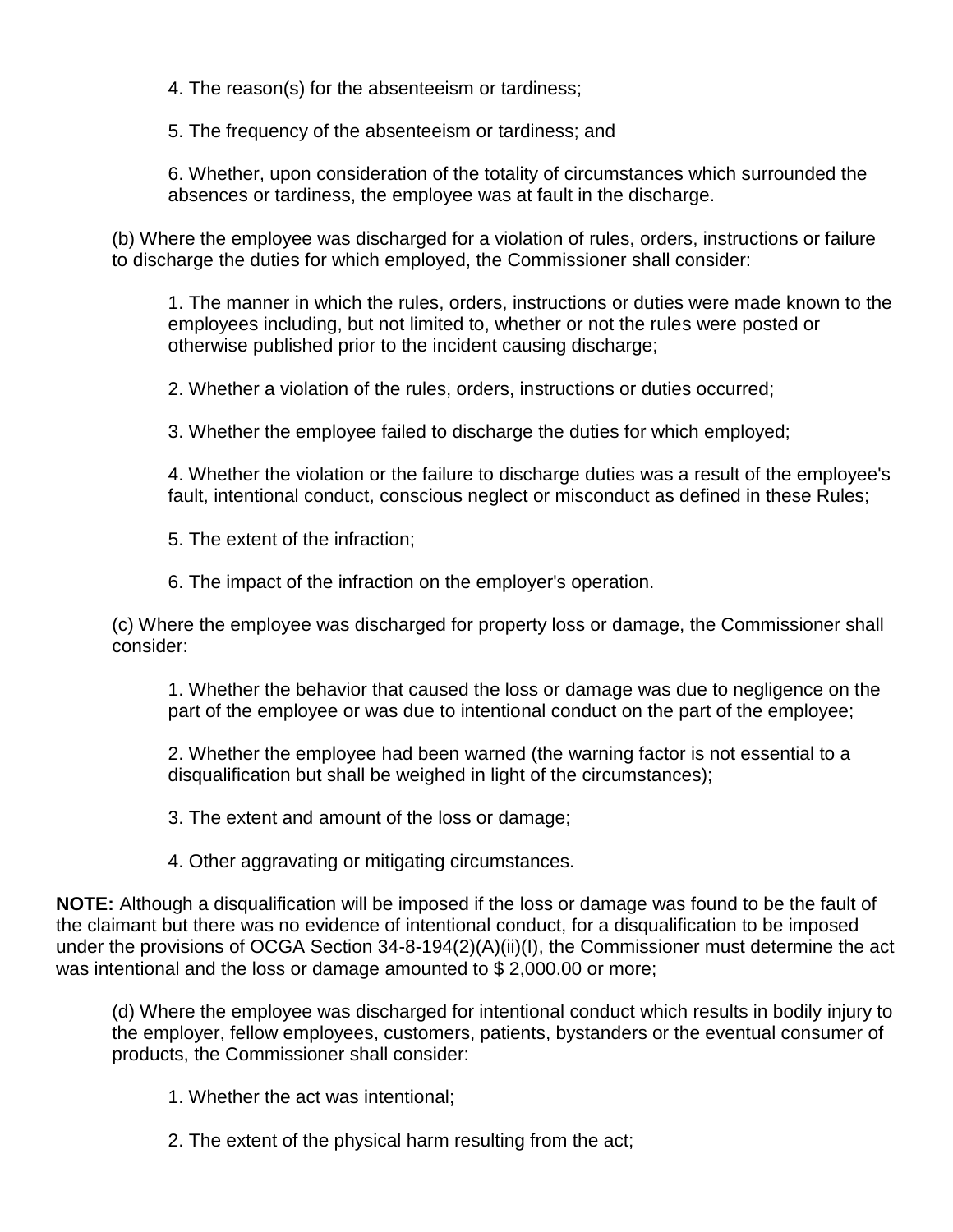3. Any other aggravating or mitigating circumstances (e.g., past provocation; the warning factor is not essential but shall be weighed in light of the circumstances); and

4. The foreseeability of the injury as a result of the act.

5. The term "bystanders" shall include anyone who was legally entitled to be in such close proximity to the location of the occurrence of the act as to be physically injured. The term "bystanders" could include, but shall not be limited to, governmental officials, independent contractors or other persons.

**NOTE:** Although a disqualification will be imposed if the act by the claimant was found to be the fault of the claimant but there was no evidence of intentional conduct, for a disqualification to be imposed under the provisions of OCGA Section 34-8-194(2)(A)(i)(I), the Commissioner must determine the act was intentional;

(e) Where the employee was discharged for engaging in a physical fight or threatening behavior on the employer's premises or while on the job under the provisions of OCGA Section 34-8-194(2)(A)(i)(I), the Commissioner shall consider:

- 1. Whether or not the discharged employee used a weapon;
- 2. Whether or not anyone was injured;
- 3. The extent of any provocation to or threat to the discharged employee; and

4. Whether or not the discharged employee had been involved in fighting on the employer's premises on prior occasions and had been warned about fighting.

**NOTE:** Although a disqualification will be imposed if the act by the claimant was found to be the fault of the claimant but there was no evidence of intentional conduct, for a disqualification to be imposed under the provisions of OCGA Section 34-8-194(2)(A)(i)(I), the Commissioner must determine the act was intentional.

(f) Where the employee was discharged for the falsification of employer records, the Commissioner shall consider:

1. Whether the omission/misstatement was intentional;

2. Whether the omission/misstatement was material; and

3. Information or documentation with respect to proof of citizenship as required by, or in compliance with, the Federal Immigration Reform and Control Act of 1986 including any subsequent amendments to said Act and applicable state laws.

(3) Federal law protects freedom of expression through the First Amendment and it protects an employee's right to protest hours, working conditions and job safety under the National Labor Relations Act and other legislation. A claimant may not be disqualified for action protected under federal law.

*Authority O.C.G.A. Secs. 34-8-70, 34-8-150, 34-8-158(2), 34-8-191.*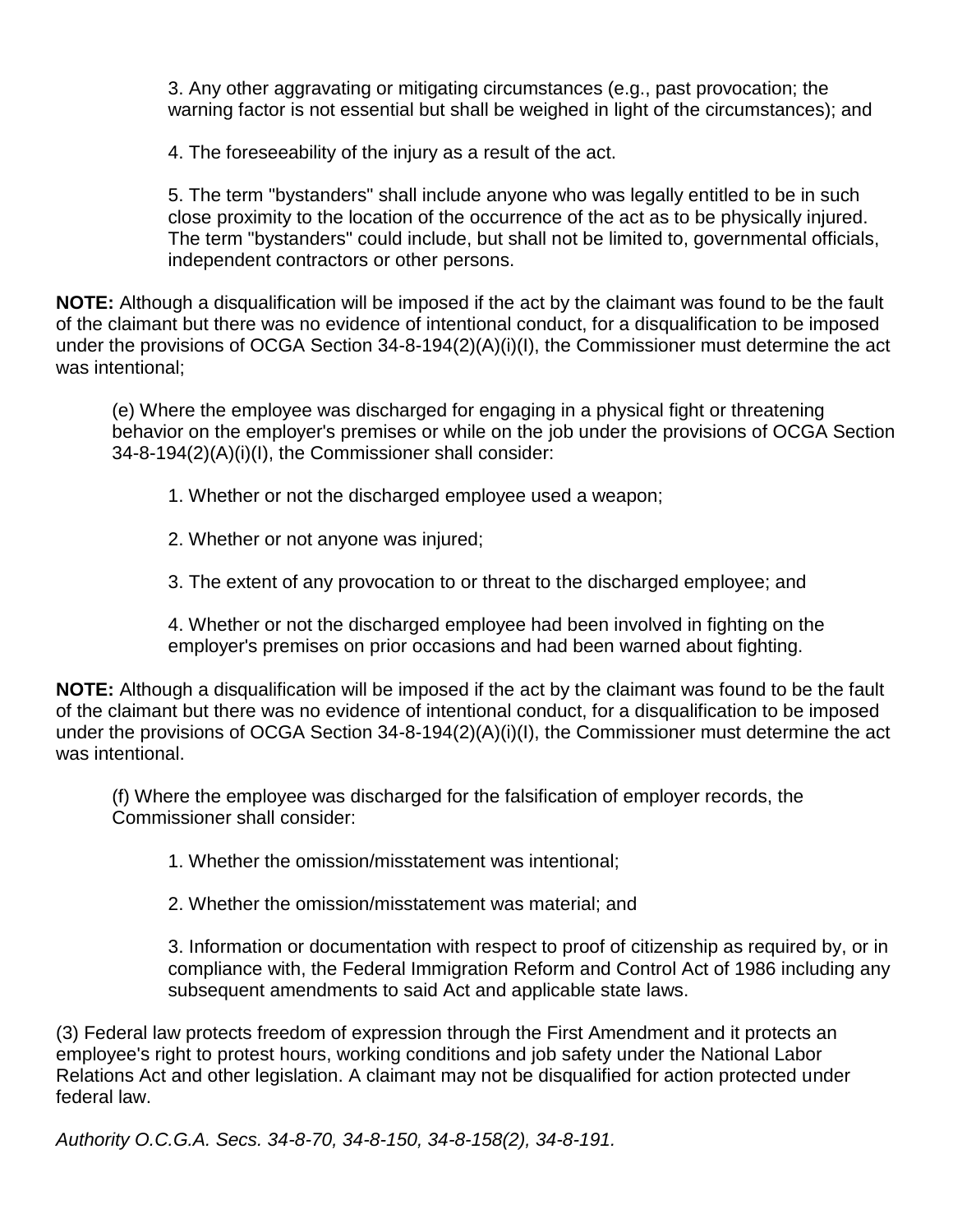# **300-2-9-.02 Disqualification for Failure to Apply for or Accept Work. Amended.**

(1) Disqualification under OCGA Section 34-8-194(3) is required if a claimant was offered employment that is suitable work or was directed to apply for such employment by the department, but the offer was refused, or the claimant failed to apply and the refusal or failure to apply was without good cause, or after acceptance of a job offer made by the employer, claimant failed to report to work for that employer.

(a) An offer of work or referral to employment shall be considered properly made when:

1. A job opening existed at the time the offer was made or referral was given and claimant had been given sufficient information concerning the conditions of the job (such as, but not limited to, the duties, location of work, hours of work, wages, working conditions and equipment needed, if any) to determine the suitability of the offer or the referral; and

2. The claimant knew and understood that an offer or referral was being made, and had been notified of the job offer or referral in adequate time to respond; and

3. The claimant, upon accepting a referral, was given adequate information as to where and how to apply.

(2) No claimant shall be ruled ineligible for benefits where new work is offered, but the distance or time for commuting is substantially greater than that distance to all other places to which an ordinarily prudent person living in the same locality, town or city would travel for work which utilizes similar or related skills or services, and also to where the claimant earned base period wages.

(3) Notwithstanding any other provisions in this section, no work shall be deemed suitable and benefits shall not be denied under OCGA Section 34-8-194(3) to any otherwise eligible individual for refusing to accept new work if:

(a) The position offered is vacant due directly to a strike, lockout, or other labor dispute;

(b) The wages, hours or other conditions of the work are less favorable to the individual than those prevailing for similar work in the locality; or

(c) As a condition of being employed the claimant would be required to join a company union or to resign from or refrain from joining any bona fide labor organization.

(4) Disqualification shall not be imposed if claimant did not apply for or accept work due to occurrences such as:

(a) An "act of God" or similar event beyond the control of the claimant which prevented the claimant from timely responding to a call-in notice, job referral or job offer, (e.g., an automobile accident involving the claimant's vehicle which prevented the claimant from responding on time);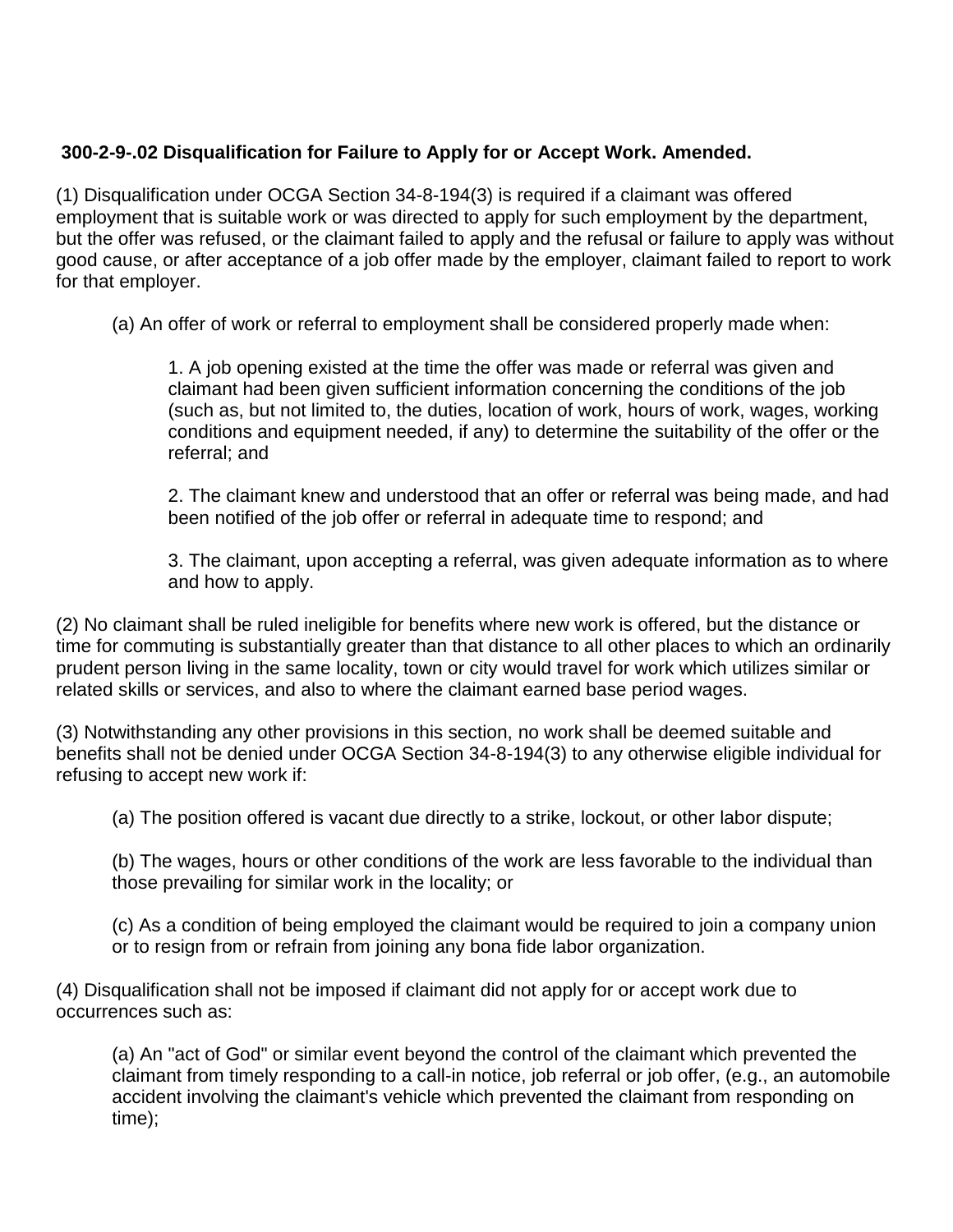(b) Death of an individual's immediate family member. The eligibility requirements of availability and reporting shall be waived for the day of the death and for four (4) consecutive calendar days thereafter. As used in this subparagraph, "immediate family member", means a spouse, child, stepchild, adopted child, grandchild, parent, grandparent, brother or sister of the individual or his or her spouse and the spouse of any of the foregoing;

 (c) Personal illness or disability of a temporary nature of claimant or a dependent family member which occurred in such a way to prevent the claimant from timely appearing in person, and the claimant made diligent efforts to give notice to the department or the employer prior to the time for the scheduled call-in or report to work date;

(d) The offer of work or referral to a job opening was for a job opening with an employer who previously employed the claimant and from which the claimant quit or was discharged from employment under such adverse conditions that the ordinarily prudent person would not be expected to return to work with the former employer. The Commissioner shall consider the totality of circumstances in such a case.

*Authority O.C.G.A. Secs. 34-8-70, 34-8-150, 34-8-151, 34-8-158(3), 34-8-191.*

# **300-2-9-.03 Drug Adjudication Policy. Amended.**

(1) These policies are general guidelines for adjudication of drug usage and drug testing related cases. The policies do not, and are not intended to establish what employers may or may not do in their own businesses. The policies address only the payment or denial of benefits under the Employment Security Law.

(2) "Drug" means any controlled substance as defined in O.C.G.A. Section 16-13-20 et seq.

(3) Drug testing must be based upon "reasonable grounds." The following are reasonable grounds for testing:

(a) If the employer has a reasonable suspicion that an individual has used drugs. Reasonable suspicion includes, but is not limited to:

- 1. Unusual change in behavior;
- 2. Substantial loss of productivity;
- 3. Repeated tardiness;
- 4. Repeated absences;
- 5. Noticeable signs of drug intoxication;
- 6. Reliable information or credible report that the employee is using a drug; and
- 7. Other reasonable indicators that suggest the individual is taking drugs.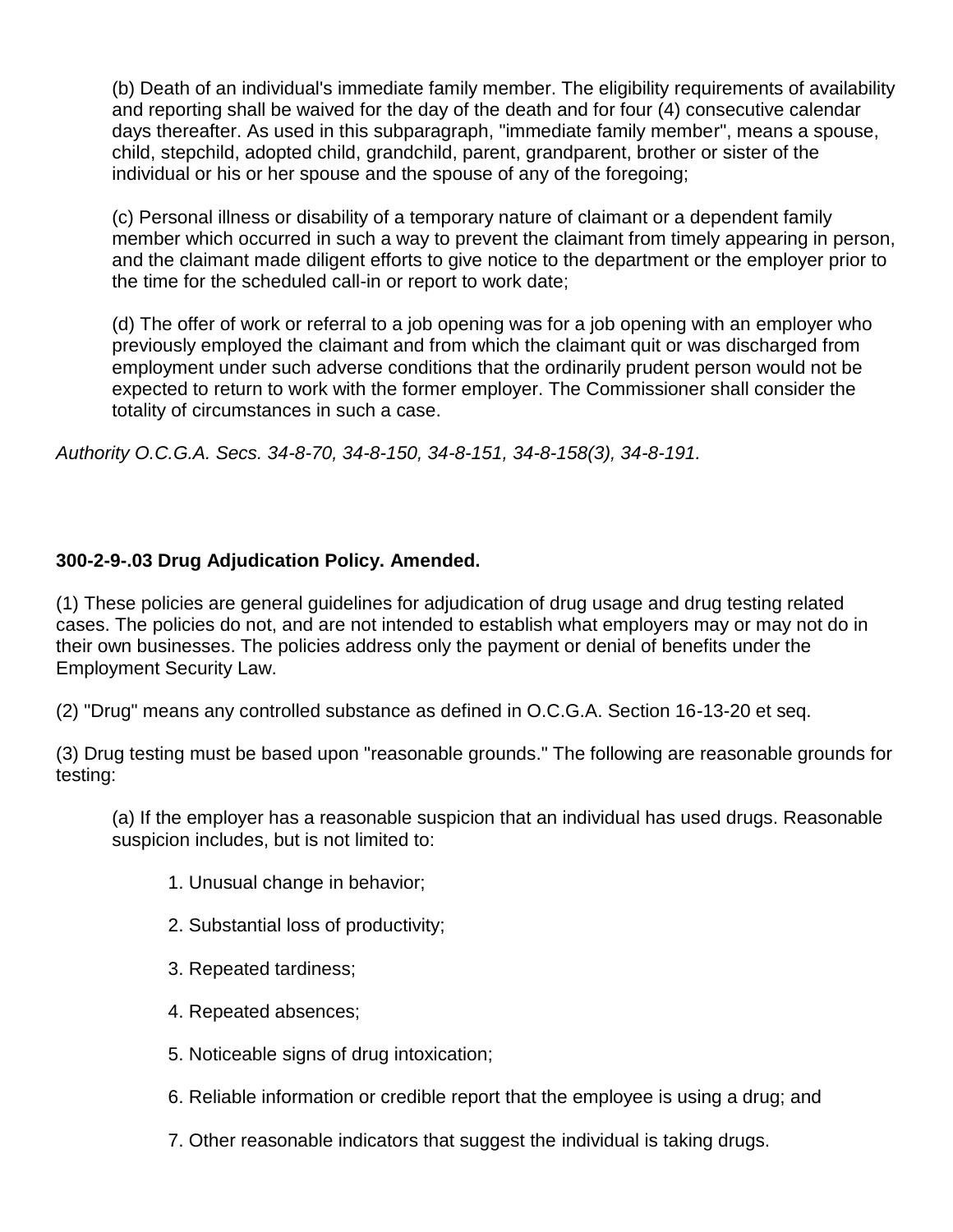(b) An on-the-job accident resulting in a personal injury or more than minor property damage;

(c) If the employee has previously tested positive for a drug and has been given a second chance;

(d) Random or blanket testing of employees if all the employees in a job group are equally subject to the random or blanket test;

(e) Testing of applicants if either all applicants or all persons offered a job for a job group are subject to the test (pre-employment drug test);

(f) Any testing required by local, state or federal law or regulations;

(g) Testing pursuant to an employer's "Drug-Free Workplace Program", established in accordance with OCGA Section 34-9-410 et seq. (Georgia Workers' Compensation Drug-Free Workplace Program Premium Credit Discount); or

(h) Any testing policy established by an employer to discourage the use of drugs by its employees which complies with the provisions of this rule.

(4) An employer requirement that a job candidate take a drug test does not, by itself, render the work unsuitable. An employer may require that job candidates show that they are not users of illegal drugs.

(a) If, after being referred to work by the department, an employee fails to apply for work because the employer requires a preemployment drug test, the claimant has failed to apply without good cause.

(b) If the employee refuses work because he or she is required to take a pre-employment drug test, the employee has refused work without good cause.

(c) Failing a pre-employment drug test, by itself, is grounds for disqualification under OCGA Section 34-8-195, provided, however, the drug test must comply with the provisions of these rules.

(5) When employers with a drug-free workforce policy require employees and prospective employees to consent to participate in the employer's program:

(a) The requirement that an employee consent to drug testing is not unreasonable when the consent is designed to inform the employee of the program and to secure the employee's acknowledgement that the employee will participate in the program. Mere agreement to participate in a drug testing program is not, by itself, inimical to an employment situation, unless the agreement calls for submission to an unreasonable testing program. In disputes over consent, where there is reasonable drug testing as described in these rules, the following applies:

1. If, after being referred to work, the employee fails to apply because he/she is required to consent to participate in a reasonable drug testing program, the employee has failed to apply for work without good cause;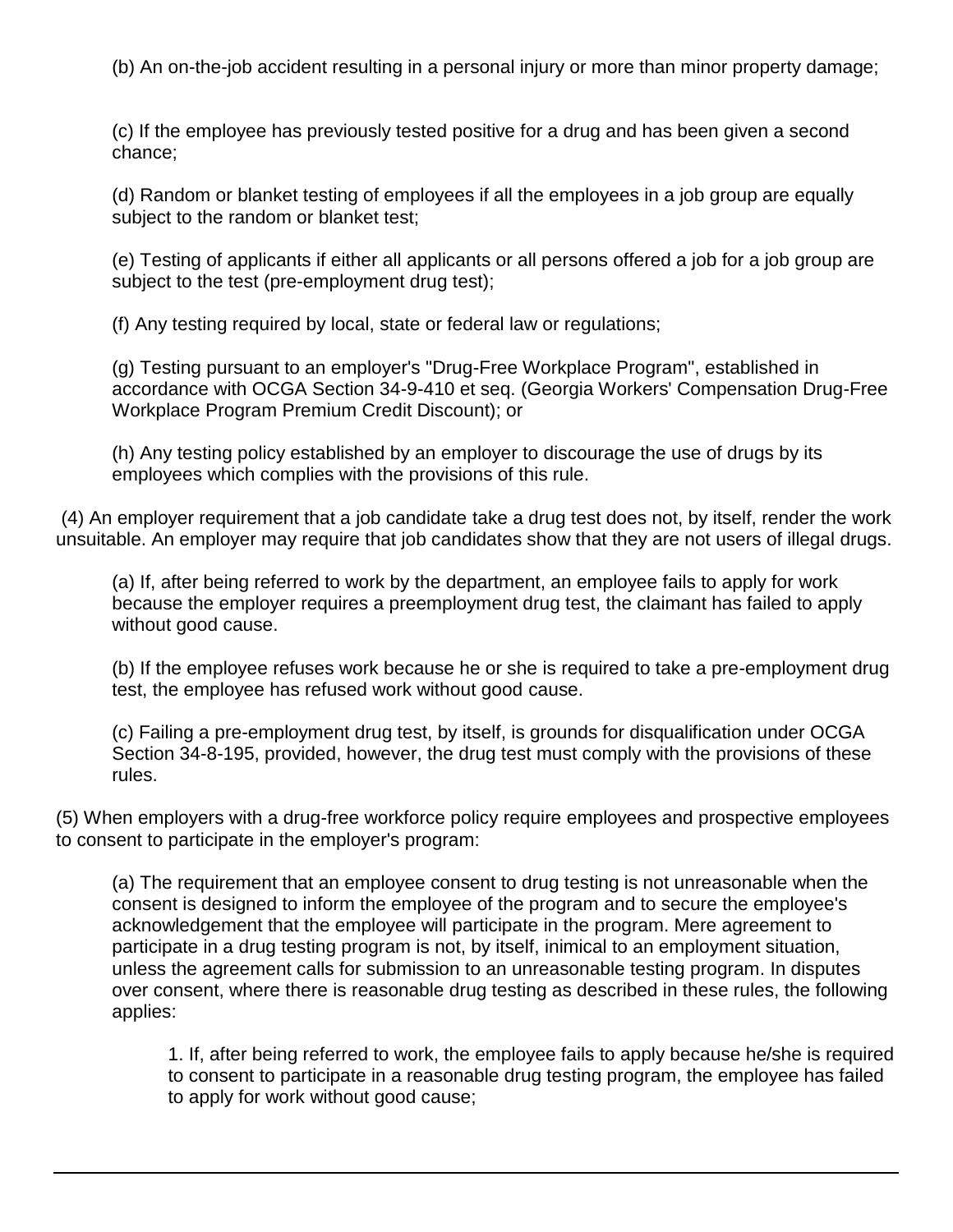2. If an employee fails to accept work rather than consent to participate in the employer's reasonable drug testing program, the employee has failed to accept work without good cause;

3. If an employee quits rather than consent to participate in the employer's reasonable drug testing program, the employee has left work without good cause;

4. If the employee is discharged for refusing to consent to participate in the employer's reasonable drug testing program, the employee is discharged under disqualifying conditions and is considered to be at fault in the separation.

(6) Where an employer has reasonable grounds for drug testing and an employee quits rather than be tested, the employee has quit without good cause. When an employee is discharged for refusal to submit to such drug testing, the employee shall be deemed discharged for cause.

(7) For purposes of unemployment insurance it is reasonable for an employer to require employees to submit to blanket or random drug testing.

(a) If the employer has reasonable grounds for blanket or random drug testing and the employee quits rather than be tested, the employee has quit without good cause connected with the work.

(b) If the employer has reasonable grounds for blanket or random drug testing and the employee is discharged for refusing to submit to such a test, the employee is discharged for misconduct.

(8) For drug test results to be a determinative factor under this rule, proper custody, testing and confirmation procedures must be followed; and the individual must have tested positive for a drug. Unless gas chromatography is used as the initial test, a second test of a different type must be conducted to confirm the accuracy of the first test. The laboratory which conducts the test must meet or exceed the minimum standards specified in OCGA Section 34-9-415. The results must be admitted in conformity with the requirements of OCGA Section 34-8-194.

(9) When test results are properly authenticated and the individual tested positive for a drug, the following apply:

(a) If an employee is discharged for failing a drug test it is a disqualifying discharge;

(b) If an employee fails a test and quits because a discharge is imminent, the quit is treated the same as any other quit in lieu of discharge. If discharge is not imminent and the employee quits, the quit is without good cause.

(10) When an employee fails a reasonable drug test; was previously shown to have been under the influence of drugs on the job; admits to use of drugs on the job; or violates Section (11) of these Rules, an employer may, as a condition of continued employment, require the employee to adhere to certain reasonable conditions.

(a) Reasonable conditions include, but are not limited to:

1. Agreeing to remain drug free;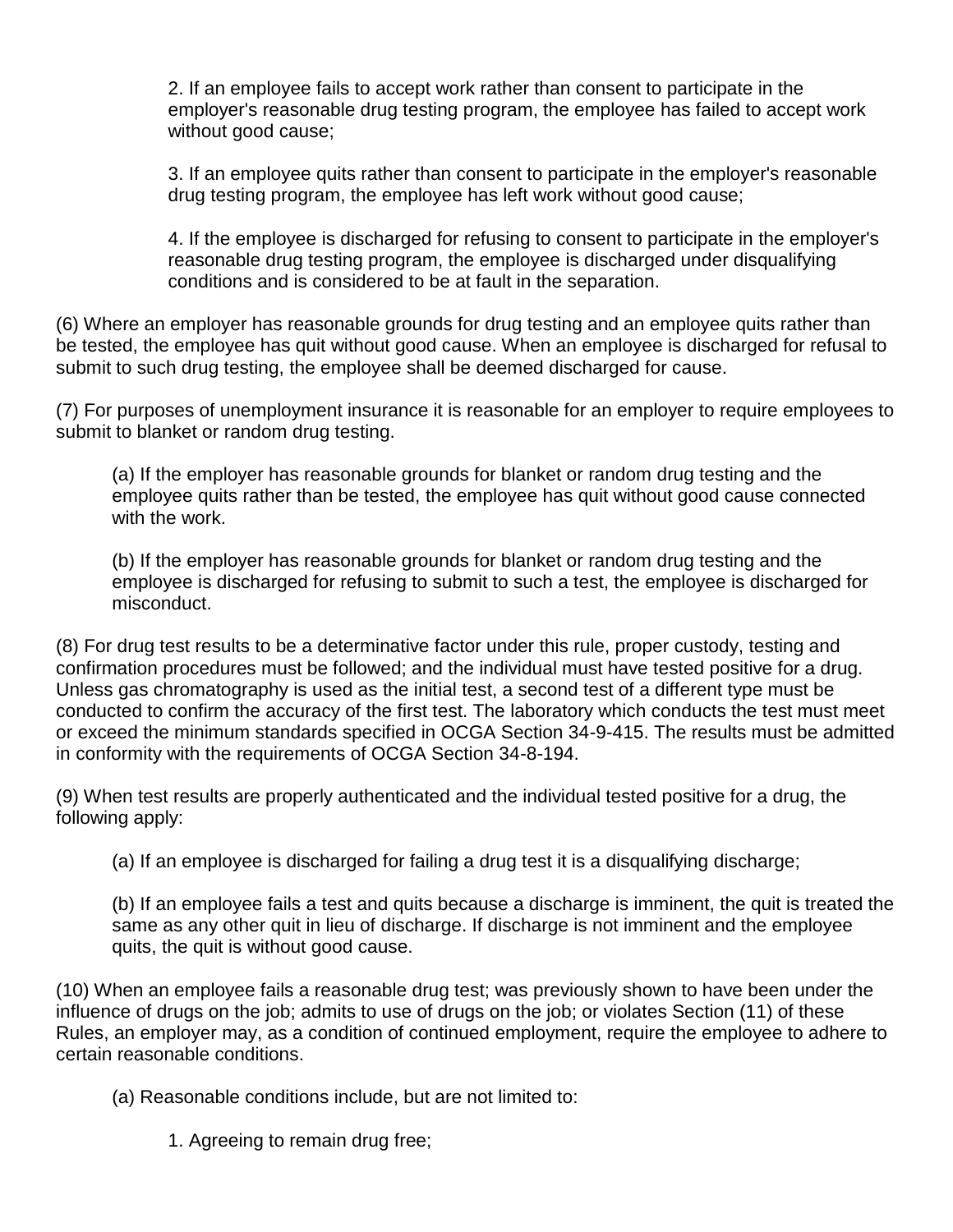2. Attending, at reasonable cost to the employee, rehabilitation or similar programs; and

3. Submitting to random drug testing to demonstrate the employee remains drug free.

(b) In adjudicating violations of last chance agreements, the following apply:

1. A discharge is disqualifying if:

(i) The employee refuses to agree to reasonable conditions required by the employer; or

(ii) The employee fails to adhere to reasonable conditions required by the employer.

2. An employee voluntarily leaves work without good cause if:

(i) The employee leaves work rather than agree to reasonable conditions required by the employer; or

(ii) The employee leaves work rather than adhere to reasonable conditions required by the employer.

(11) If the employee is discharged for illegally possessing a drug, distributing a drug, or selling a drug, the employee is considered to be at fault in the separation.

(12) Drug tests shall not be used to discriminate against employees for reasons prohibited by law.

*Authority O.C.G.A. Secs. 34-8-70, 34-8-158(1), 34-8-170, 34-8-190.*

# **300-2-9-.04 Alcohol Adjudication Policy. Amended.**

(1) These policies are general guidelines for adjudication of alcohol related cases. These policies do not, and are not intended to establish what employers may or may not do in their businesses. The policies address only the payment or denial of benefits under the Employment Security Law.

(2) For purposes of OCGA Section 34-8-194 an employer may require a breathalyzer, blood alcohol or similar test of an employee or prospective employee, as part of the employer's substance abuse program, or if there are reasonable grounds to believe the individual is under the influence of alcohol.

(3) An individual is deemed under the influence of alcohol when the individual's blood alcohol content exceeds the amount prescribed in a collective bargaining agreement, or in the absence of a collective bargaining agreement, exceeds the amount prescribed in the employer's published work rules, or in the absence of either of the foregoing, meets or exceeds the amount prescribed in OCGA Section 40- 6-391 as constituting being under the influence of alcohol. In the absence of a test, an individual may be found to be under the influence of alcohol when there is clear observable evidence of intoxication.

(4) An individual who is discharged as a result of being under the influence of alcohol while on the job, is discharged under disqualifying conditions.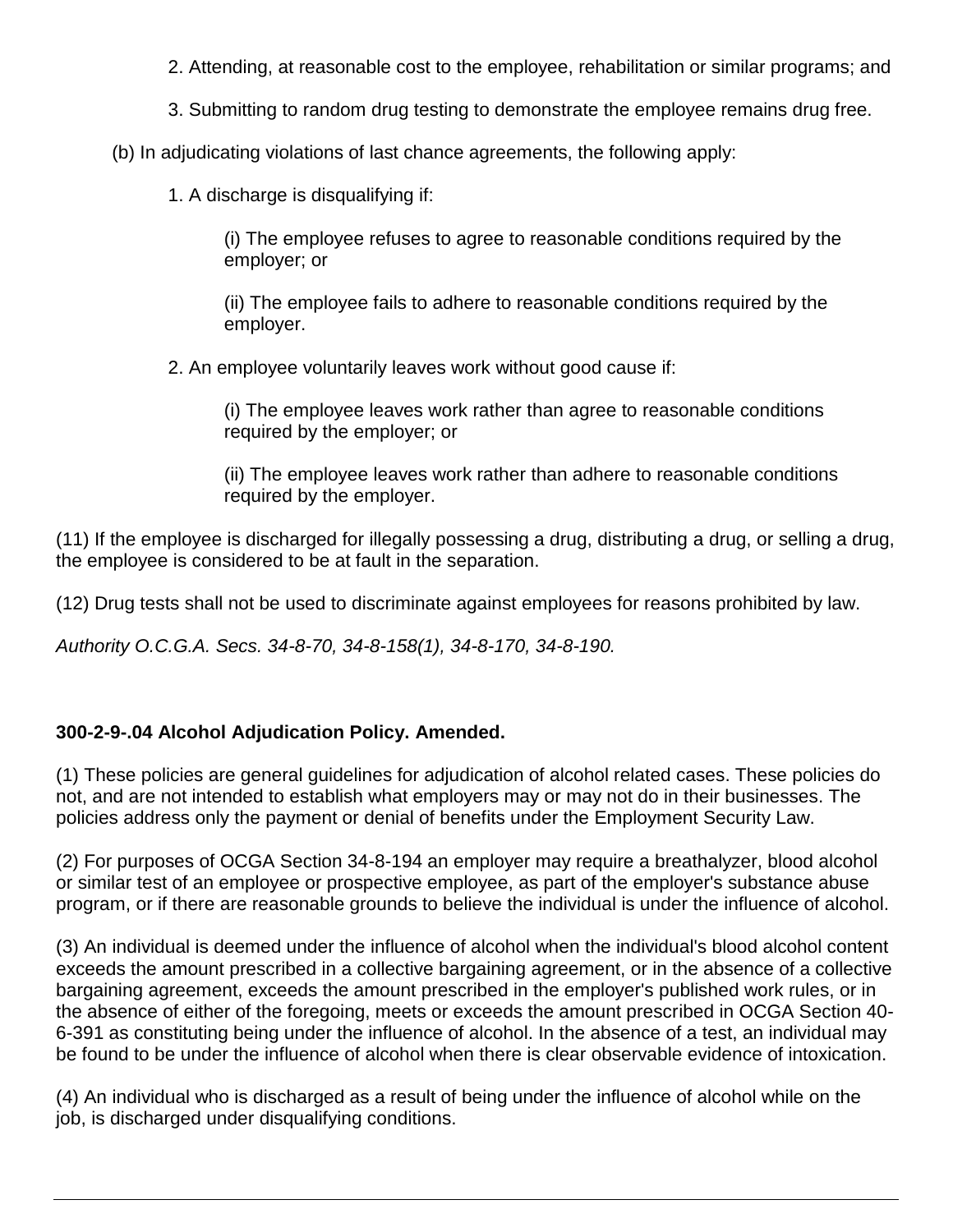(5) An individual who is discharged for failing to appear for work as a result of the use of alcohol is discharged under disqualifying conditions, unless the individual establishes that the absence was resulting from the individual seeking treatment for alcoholism from a recognized treatment program, and the individual followed the employer's procedure for notifying the employer of his/her absence from work.

(6) Alcohol testing shall not be used to discriminate against employees for reasons prohibited by law.

(7) An employee who violates a known work rule of the employer which forbids the consumption of alcohol during the working day can be disqualified from receiving unemployment compensation even without proof that the employee is under the influence of alcohol.

*Authority O.C.G.A. Secs. 34-8-70, 34-8-151, 34-8-170, 34-8-190.*

# **300-2-9-.05 Separation by Quitting. Amended.**

(1) An employee who voluntarily quits is to be disqualified unless he/she can show that the employer had changed the terms and conditions of work in a manner that the employee, applying the judgment of a reasonable person, would not be expected to continue that employment. Factors which the Commissioner shall consider in making this determination may include, among others, the following:

(a) Whether the employee was downgraded for reasons other than the fault of the claimant;

(b) Whether the employee had undergone harassment on the job of a substantial nature which would induce a reasonable person to quit in order to seek other employment;

(c) Whether the hiring contract had otherwise been broken in a material way;

(d) An economic downgrade based on the employer's inability to continue the former salary will not be considered as a good cause to quit if the reduction in salary is not a substantial reduction below a reasonable rate for that industry or trade. However, a seasonal or temporary reduction in pay or work hours does not constitute good cause for quitting; or

(e) Whether the employee's health was placed in jeopardy by conditions on the job. There must be some clear connection between the health problem and the performance of the job, and professional medical advice is required unless the reason would be obvious that harm to the employee would result from continued employment. This includes such obvious things as broken limbs, violent reactions such as allergies due to the environment on the job and similar circumstances. Provided, however, the employee must discuss the matter with the employer to seek a solution by another assignment or other changes that would be appropriate to relieve the medical problem before the employee can show good work-connected cause for quitting.

(2) Disqualification is not required if an employee quits because the rules of the employer prove to be unreasonable as related to proper job performance.

(3) In situations in which it is not clear whether a quit or a discharge occurred to cause the separation, the burden of persuasion shall be on the employer to show that a quit rather than a discharge occurred. If the employer meets this burden of persuasion, then the burden of proof is then placed on the claimant to show that the quit was for good cause connected with the work. If the employer fails to meet this burden of persuasion, the separation shall be treated as a discharge and the burden of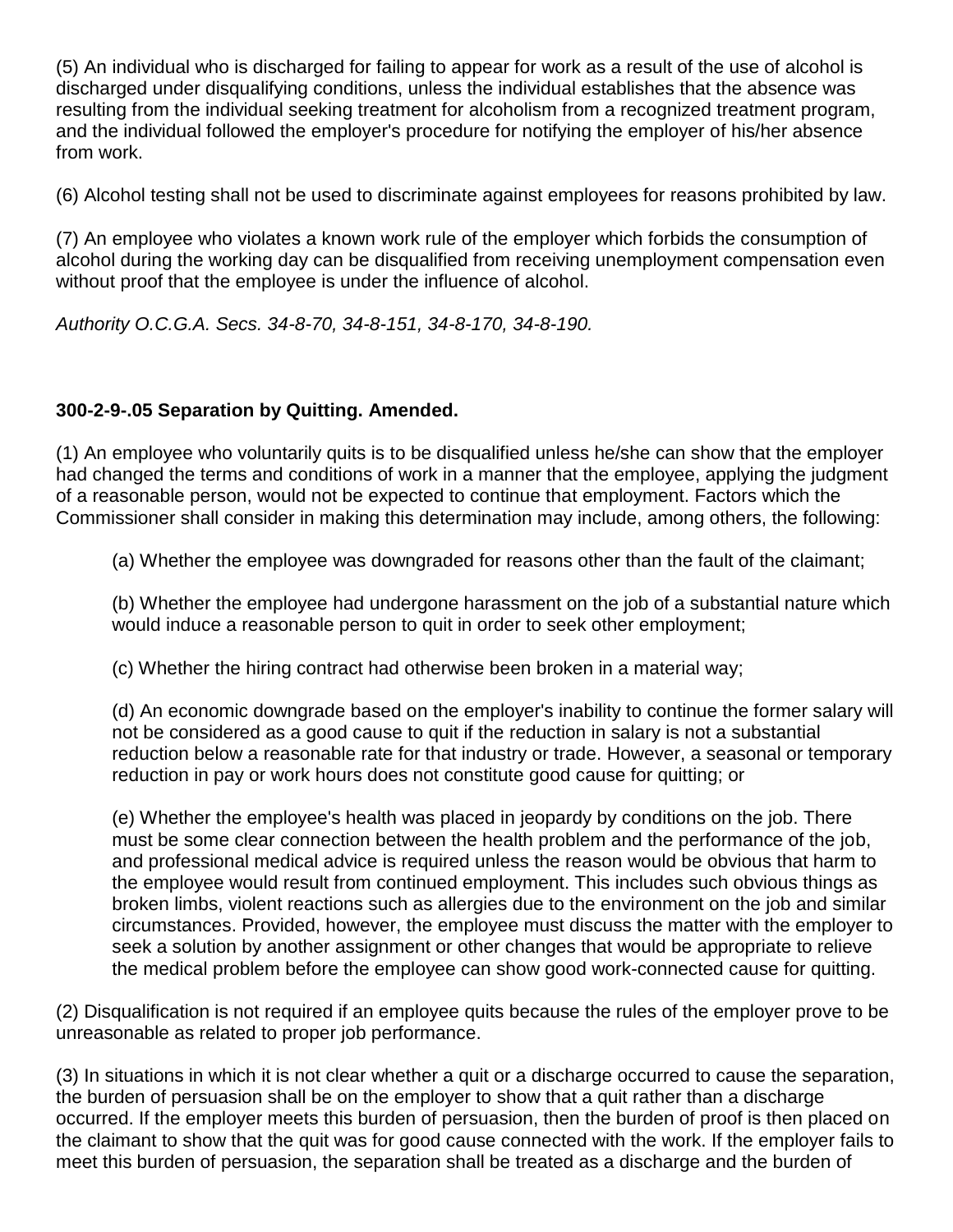proof of just discharge shall be on the employer.

(4) When an individual accepts a separation from employment due to lack of work, pursuant to a labor management contract or agreement, or pursuant to an established employer plan, program, policy, layoff, or recall, the Commissioner will determine eligibility based on the individual circumstances of the case. In such cases, to show that the individual quit for good cause connected with the most recent work the facts must demonstrate at minimum:

(a) That the individual was advised of an actual impending layoff with a date certain, and

(b) That the effective date of the layoff was no more than six (6) months after the announcement date.

*Authority O.C.G.A. Secs. 34-8-70, 34-8-152, 34-8-190.*

### **300-2-9-.06 Vacation. Amended.**

(1) An individual shall not be considered available for work if on vacation. An individual shall not be considered to be on vacation if the employer-employee relationship no longer exists. However, this relationship shall be deemed to exist if:

(a) An employer is submitting Form DOL-408 for partial unemployment on behalf of the individual; or

(b) The individual has a firm return to work date within six (6) weeks of the date the individual last worked for the employer.

(2) No individual shall receive unemployment insurance:

(a) While on vacation at his own request regardless of whether or not the individual was paid by or on behalf of the employer during the vacation period; or

(b) For any week of vacation if paid vacation pay.

(3) When an individual is separated, any money paid for previously accrued vacation rights will not affect claimant's benefit payments.

(4) Any claimant who is not receiving pay during a period of vacation shutdown shall not be denied benefits for any weeks of such shutdown unless the employer has established a vacation plan as set forth in OCGA Section 34-8-195(a)(3)(A).

(a) For purposes of computing two (2) weeks discussed in OCGA Section 34-8-195(a)(3)(B), if the last week of December has three (3) or more work days, that week is to be considered in the prior calendar year, even though the week ending date is in January of the current calendar year.

*Authority O.C.G.A. Secs. 34-8-70, 34-8-170, 34-8-190.*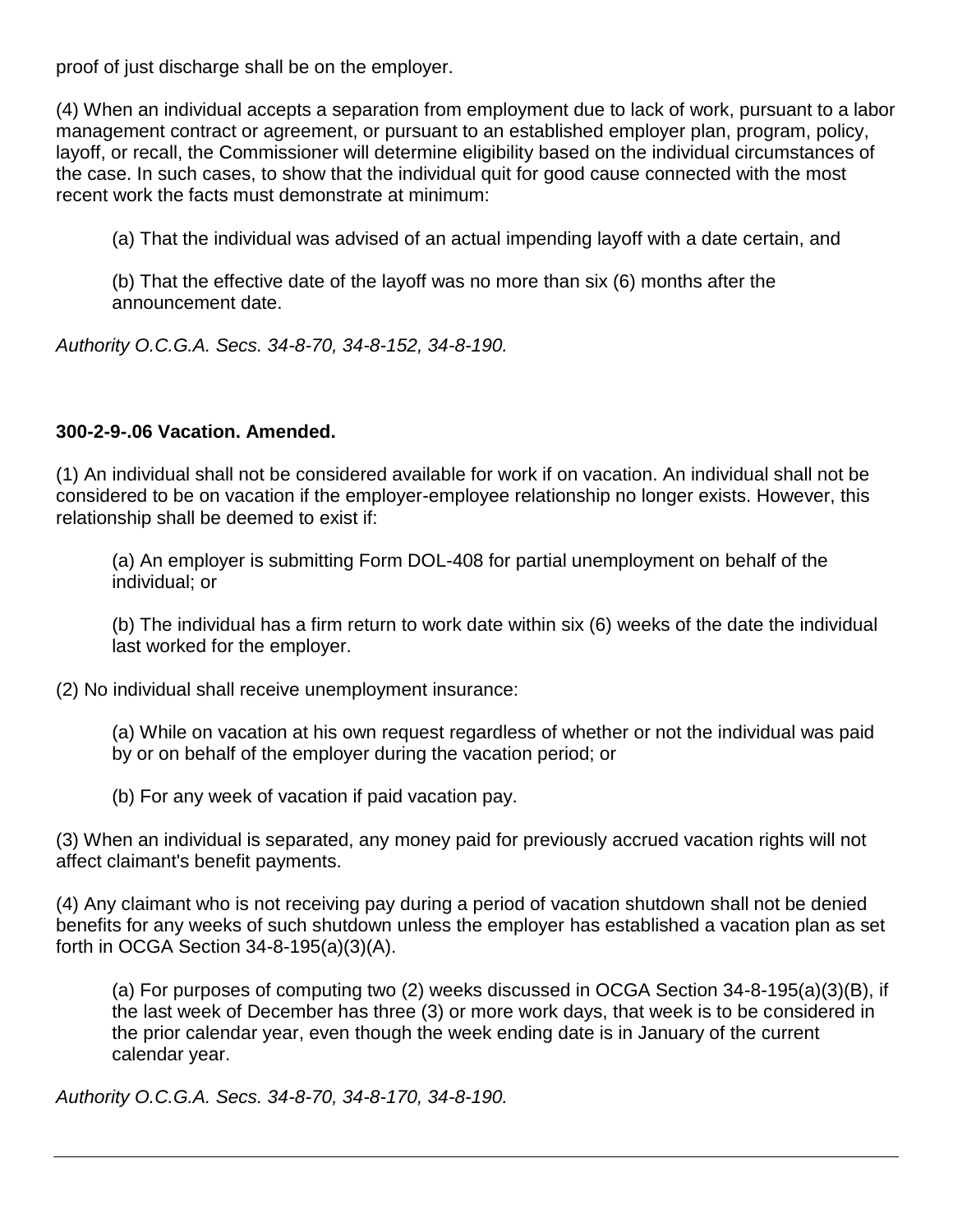## **300-2-9-.07 Educational Service Workers. Amended.**

(1) Benefits based upon service in employment described in subparagraphs (a)(1) and (a)(2) of OCGA Section 34-8-196 performed for, with, or on behalf of an educational employer (including service for an educational institution, educational service agency or an entity providing services to or on behalf of an educational institution) are subject to the benefit payment limitations described in OCGA Section 34-8-196(a) with respect to all service in covered employment under any provisions of OCGA Section 34-8-35, including private employment.

(2) Benefits shall be denied to an individual in accordance with OCGA Section 34-8-196(a) only if such individual has earned base period wages with an educational employer (as defined above) or the individual's most recent employer in accordance with OCGA Section 34-8-43 is an educational employer (as defined above).

(3) Retroactive benefits with respect to non-professional educational workers in accordance with OCGA Section 34-8-196(a)(2) are payable only under the following conditions:

(a) Despite reasonable assurance having been provided to the individual that the same or substantially similar work would be available in the second academic term or year, no such work is available; and

(b) Timely claims for benefits were filed for each week claimed during the break between terms or years; and

(c) All other eligibility conditions of the Employment Security Law including, but not limited to, OCGA Section 34-8-195 were met for each week claimed; and

(d) The individual reopens the claim within fourteen (14) calendar days after the beginning of the next successive school term or year or after being informed by the educational employer (as defined above) that the expected work would not be available, whichever date occurred first.

*Authority O.C.G.A. Secs. 34-8-70, 34-8-190, 34-8-196.*

## **300-2-9-.08 Eligibility of Temporary/Intermittent Workers.**

(1) An individual who is working on a part-time, intermittent, or temporary assignment basis shall not be denied benefits solely as a consequence of such employment. When such individuals are between assignments, it shall be considered that a rebuttable presumption of voluntary unemployment exists. In determining eligibility for such persons, the Commissioner may consider, but is not limited to, the following facts:

(a) Whether the claimant's employment was of a temporary/intermittent nature;

(b) Whether the claimant and employer are maintaining an ongoing employment relationship;

(c) Whether the claimant considers temporary/intermittent work as an occupation, or as "stop-